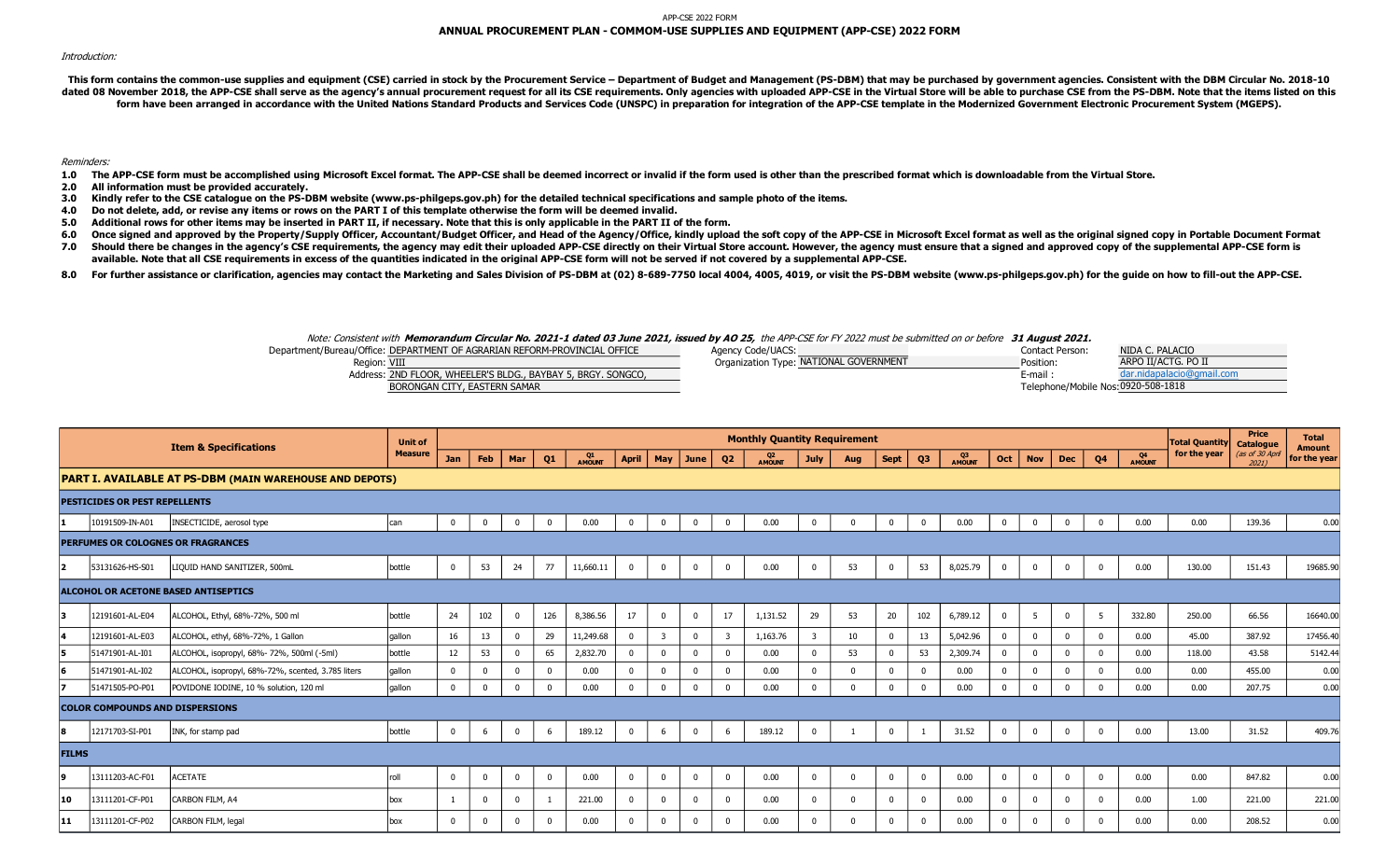| <b>PAPER MATERIALS AND PRODUCTS</b> |                                            |                                                   |        |              |                |             |                |           |              |              |                |                |           |                |                |              |                         |           |              |             |             |                         |           |        |         |          |
|-------------------------------------|--------------------------------------------|---------------------------------------------------|--------|--------------|----------------|-------------|----------------|-----------|--------------|--------------|----------------|----------------|-----------|----------------|----------------|--------------|-------------------------|-----------|--------------|-------------|-------------|-------------------------|-----------|--------|---------|----------|
| 12                                  | 14111525-CA-A01                            | CARTOLINA, assorted colors                        | pack   | 0            | 0              | -1          | -1             | 83.72     | $\bf{0}$     | $\bf{0}$     | $\mathbf 0$    | $\bf{0}$       | 0.00      | 0              | $\mathbf 0$    | $\bf{0}$     | $\overline{0}$          | 0.00      | $\mathbf 0$  | $\bf{0}$    | $\mathbf 0$ | 0                       | 0.00      | 1.00   | 83.72   | 83.72    |
| 13                                  | 14111506-CF-L11                            | COMPUTER CONTINUOUS FORM, 1 ply, 280 X 241mm      | box    | 0            | $\mathbf{0}$   | $\mathbf 0$ | $\mathbf 0$    | 0.00      | $\mathbf{0}$ | $\mathbf 0$  | $\bf{0}$       | $\mathbf{0}$   | 0.00      | 0              | $\mathbf 0$    | 0            | $\overline{\mathbf{0}}$ | 0.00      | $\mathbf 0$  | $\mathbf 0$ | 0           | $\mathbf 0$             | 0.00      | 0.00   | 882.55  | 0.00     |
| 14                                  | 14111506-CF-L12                            | COMPUTER CONTINUOUS FORM, 1 ply, 280 X 378mm      | box    | 0            | 0              | $\mathbf 0$ | $\bf{0}$       | 0.00      | $\mathbf 0$  | $\bf{0}$     | $\bf{0}$       | $\bf{0}$       | 0.00      | $\mathbf 0$    | $\mathbf 0$    | 0            | $\overline{0}$          | 0.00      | $\mathbf 0$  | $\mathbf 0$ | 0           | 0                       | 0.00      | 0.00   | 1029.60 | 0.00     |
| 15                                  | 14111506-CF-L22                            | COMPUTER CONTINUOUS FORM, 2 ply, 280 X 378mm      | box    | 0            | 0              | 0           | $\mathbf 0$    | 0.00      | $\mathbf{0}$ | $\mathbf 0$  | 0              | $\mathbf 0$    | 0.00      | 0              | $\mathbf 0$    | 0            | $\bm{0}$                | 0.00      | $\mathbf 0$  | $\mathbf 0$ | $\mathbf 0$ | 0                       | 0.00      | 0.00   | 1528.80 | 0.00     |
| 16                                  | 14111506-CF-L21                            | COMPUTER CONTINUOUS FORM, 2 ply, 280 X 241mm      | box    | 0            | $\mathbf 0$    | $\mathbf 0$ | $\mathbf 0$    | 0.00      | $\mathbf{0}$ | $\mathbf 0$  | $\mathbf 0$    | $\mathbf 0$    | 0.00      | $\mathbf{0}$   | $\mathbf 0$    | 0            | $\overline{\mathbf{0}}$ | 0.00      | $\mathbf 0$  | $\mathbf 0$ | $\mathbf 0$ | $\mathbf 0$             | 0.00      | 0.00   | 906.36  | 0.00     |
| 17                                  | 14111506-CF-L31                            | COMPUTER CONTINUOUS FORM, 3 ply, 280 X 241mm      | box    | 0            | 0              | $\mathbf 0$ | $\mathbf 0$    | 0.00      | $\bf{0}$     | $\mathbf 0$  | $\mathbf 0$    | 0              | 0.00      | $\mathbf 0$    | $\bf{0}$       | $^{\circ}$   | $\overline{\mathbf{0}}$ | 0.00      | $\mathbf 0$  | $\bf{0}$    | 0           | 0                       | 0.00      | 0.00   | 884.00  | 0.00     |
| 18                                  | 14111506-CF-L32                            | COMPUTER CONTINUOUS FORM, 3 ply, 280 X 378mm      | box    | $^{\circ}$   | 0              | $\mathbf 0$ | $\mathbf 0$    | 0.00      | $\mathbf{0}$ | $\mathbf 0$  | 0              | $\mathbf 0$    | 0.00      | 0              | $\mathbf 0$    | 0            | $\overline{\mathbf{0}}$ | 0.00      | $\mathbf 0$  | $\mathbf 0$ | 0           | 0                       | 0.00      | 0.00   | 1508.00 | 0.00     |
| 19                                  | 14111609-LL-C01                            | LOOSELEAF COVER, legal                            | bundle | $\mathbf{0}$ | $\mathbf 0$    | $\mathbf 0$ | $\bf{0}$       | 0.00      | $\mathbf{0}$ | $\mathbf 0$  | $\mathbf 0$    | $\mathbf 0$    | 0.00      | $\mathbf{0}$   | $\mathbf 0$    | 0            | $\overline{\mathbf{0}}$ | 0.00      | $\mathbf 0$  | $\mathbf 0$ | 0           | 0                       | 0.00      | 0.00   | 794.96  | 0.00     |
| 20                                  | 14111514-NP-S02                            | NOTE PAD, stick on, 50mm x 76mm (2" x 3") min     | pad    | $^{\circ}$   | 0              | $\mathbf 0$ | $\mathbf 0$    | 0.00      | $\bf{0}$     | $\bf{0}$     | 0              | 0              | 0.00      | $\mathbf 0$    | $\mathbf 0$    | 0            | $\overline{\mathbf{0}}$ | 0.00      | $\mathbf 0$  | $\bf{0}$    | $\mathbf 0$ | 0                       | 0.00      | 0.00   | 37.06   | 0.00     |
| 21                                  | 14111514-NP-S04                            | NOTE PAD, stick on, 76mm x 100mm (3" x 4") min    | pad    | $^{\circ}$   | 25             | $\mathbf 0$ | 25             | 1,482.00  | $\bm{0}$     | $\mathbf 0$  | $\mathbf 0$    | $\mathbf 0$    | 0.00      | 0              | 13             | 0            | 13                      | 770.64    | $\mathbf 0$  | $\mathbf 0$ | $\mathbf 0$ | 0                       | 0.00      | 38.00  | 59.28   | 2252.64  |
| 22                                  | 14111514-NP-S03                            | NOTE PAD, stick on, 3" x 3"                       | pad    | 0            | 13             | $\mathbf 0$ | 13             | 703.04    | $\mathbf{0}$ | $\mathbf 0$  | $\mathbf 0$    | $\mathbf 0$    | 0.00      | $\mathbf{0}$   | 13             | 0            | 13                      | 703.04    | $\mathbf 0$  | $\mathbf 0$ | $\mathbf 0$ | 0                       | 0.00      | 26.00  | 54.08   | 1406.08  |
| 23                                  | 14111514-NB-S01                            | NOTEBOOK, stenographer                            | piece  | $^{\circ}$   | 0              | 6           | - 6            | 72.24     | $\bf{0}$     | $\bf{0}$     | $\mathbf 0$    | $\mathbf 0$    | 0.00      | 0              | $\mathbf 0$    | 0            | $\overline{\mathbf{0}}$ | 0.00      | $\mathbf 0$  | $\bf{0}$    | 0           | 0                       | 0.00      | 6.00   | 12.04   | 72.24    |
| 24                                  | 14111507-PP-M01                            | PAPER, MULTICOPY, A4, 80 gsm                      | reams  | 30           | 100            | 10          | 140            | 19,132.40 | 20           | 50           | $\mathbf 0$    | 70             | 9,566.20  | 70             | 100            | $\mathbf 0$  | 170                     | 23,232.20 | 70           | 30          | 0           | 100                     | 13,666.00 | 480.00 | 136.66  | 65596.80 |
| 25                                  | 14111507-PP-M02                            | PAPER, MULTICOPY, Legal, 80gsm                    | reams  | 20           | 150            | 25          | 195            | 24,903.45 | 20           | 50           | 25             | 95             | 12,132.45 | 170            | 25             | $\bf{0}$     | 195                     | 24,903.45 | 70           | 95          | $\mathbf 0$ | 165                     | 21,072.15 | 650.00 | 127.71  | 83011.50 |
| 26                                  | 14111507-PP-C01                            | PAPER, Multi-Purpose, A4, 70 gsm                  | reams  | $^{\circ}$   | 50             | $\mathbf 0$ | 50             | 4,913.00  | $\mathbf 0$  | $\mathbf 0$  | $\mathbf 0$    | $\bf{0}$       | 0.00      | 50             | $\mathbf 0$    | 0            | 50                      | 4,913.00  | $\mathbf 0$  | $\bf{0}$    | 0           | - 0                     | 0.00      | 100.00 | 98.26   | 9826.00  |
| 27                                  | 14111507-PP-C02                            | PAPER, multi-purpose, legal, 70gsm                | reams  | $^{\circ}$   | 50             | $\mathbf 0$ | 50             | 5,923.00  | $\bm{0}$     | $\mathbf 0$  | $\mathbf 0$    | $\mathbf{0}$   | 0.00      | 50             | $\mathbf 0$    | 0            | 50                      | 5,923.00  | $\mathbf 0$  | $\mathbf 0$ | $\mathbf 0$ | $\mathbf 0$             | 0.00      | 100.00 | 118.46  | 11846.00 |
| 28                                  | 14111531-PP-R01                            | PAD PAPER, ruled                                  | pad    | 0            | $\mathbf 0$    | 0           | $\bf{0}$       | 0.00      | $\mathbf{0}$ | $\mathbf 0$  | $\mathbf 0$    | $\mathbf 0$    | 0.00      | 0              | $\mathbf 0$    | 0            | $\overline{\mathbf{0}}$ | 0.00      | $\mathbf 0$  | $\mathbf 0$ | 0           | $\Omega$                | 0.00      | 0.00   | 29.12   | 0.00     |
| 29                                  | 14111503-PA-P01                            | PAPER, parchment                                  | box    | $^{\circ}$   | 0              | $\mathbf 0$ | $\mathbf 0$    | 0.00      | $\bf{0}$     | $\mathbf 0$  | $\mathbf 0$    | $\bf{0}$       | 0.00      | 0              | $\bf{0}$       | $\mathbf 0$  | $\overline{\mathbf{0}}$ | 0.00      | $\mathbf 0$  | $\mathbf 0$ | 0           | 0                       | 0.00      | 0.00   | 98.05   | 0.00     |
| 30                                  | 14111818-TH-P02                            | Thermal Paper, 55GSM (-5%) ,1/2 Core, 216mm x 30m | roll   | 0            | $\mathbf 0$    | $\mathbf 0$ | $\mathbf 0$    | 0.00      | $\mathbf{0}$ | $\mathbf 0$  | $\mathbf 0$    | $\mathbf 0$    | 0.00      | 0              | $\mathbf 0$    | 0            | $\overline{\mathbf{0}}$ | 0.00      | $\mathbf 0$  | $\mathbf 0$ | $\mathbf 0$ | $\mathbf 0$             | 0.00      | 0.00   | 55.64   | 0.00     |
| 31                                  | 14111531-RE-B01                            | RECORD BOOK, 300 PAGES, size: 214mm x 278mm min   | book   | 11           | $\mathbf 0$    | 0           | 11             | 777.92    | $\bm{0}$     | 12           | $\mathbf 0$    | 12             | 848.64    | $\mathbf 0$    | $\mathbf 0$    | $^{\circ}$   | $\bm{0}$                | 0.00      | $\mathbf 0$  | $\mathbf 0$ | 0           | 0                       | 0.00      | 23.00  | 70.72   | 1626.56  |
| 32                                  | 14111531-RE-B02                            | RECORD BOOK, 500 PAGES, size: 214mm x 278mm min   | book   | $\mathbf{0}$ | $\overline{4}$ | $\mathbf 0$ | $\overline{4}$ | 407.68    | $\mathbf{0}$ | $\mathbf{0}$ | $\bf{0}$       | $\bf{0}$       | 0.00      | $\mathbf{0}$   | 5              | $\mathbf 0$  | 5                       | 509.60    | $\mathbf 0$  | $\mathbf 0$ | $\mathbf 0$ | 0                       | 0.00      | 9.00   | 101.92  | 917.28   |
| 33                                  | 14111704-TT-P02                            | TOILET TISSUE PAPER, 2-ply, 100% recycled         | pack   | $^{\circ}$   | 50             | $\mathbf 0$ | 50             | 4,342.00  | $\mathbf 0$  | $\mathbf 0$  | $\mathbf 0$    | $\mathbf 0$    | 0.00      | $\overline{4}$ | 72             | $\mathbf 0$  | 76                      | 6,599.84  | $\mathbf 0$  | $\mathbf 0$ | 0           | - 0                     | 0.00      | 126.00 | 86.84   | 10941.84 |
| 34                                  | 14111704-IFPT01                            | TISSUE, interfolded paper towel                   | pack   | 12           | 30             | 6           | 48             | 1,672.32  | $\mathbf 0$  | 10           | $\mathbf 0$    | 10             | 348.40    | 0              | $\bf{0}$       | 0            | $\overline{\mathbf{0}}$ | 0.00      | $\mathbf 0$  | $\bf{0}$    | 0           | 0                       | 0.00      | 58.00  | 34.84   | 2020.72  |
| 35                                  | 14111704-TT-P04                            | TOILET TISSUE PAPER, Interfolded Paper Towel      | pack   | 32           | 12             | 12          | 56             | 1,892.80  | $\mathbf 0$  | 10           | $\bf{0}$       | 10             | 338.00    | $\bf{0}$       | $\mathbf 0$    | $\mathbf 0$  | $\mathbf 0$             | 0.00      | $\mathbf 0$  | $\mathbf 0$ | 0           | $\mathbf 0$             | 0.00      | 66.00  | 33.80   | 2230.80  |
|                                     | <b>BATTERIES AND CELLS AND ACCESSORIES</b> |                                                   |        |              |                |             |                |           |              |              |                |                |           |                |                |              |                         |           |              |             |             |                         |           |        |         |          |
| 36                                  | 26111702-BT-A02                            | BATTERY, dry Cell, size AA                        | pack   | 12           | 0              | 10          | 22             | 798.60    | $\mathbf 0$  | 10           | $\bf{0}$       | 10             | 363.00    | $\mathbf{0}$   | $\mathbf 0$    | $\bf{0}$     | $\mathbf 0$             | 0.00      | 10           | $\bf{0}$    | 0           | 10                      | 363.00    | 42.00  | 36.30   | 1524.60  |
| 37                                  | 26111702-BT-A01                            | BATTERY, dry Cell, size AAA                       | pack   | $^{\circ}$   | 12             | 10          | 22             | 434.06    | $\bm{0}$     | $\mathbf 0$  | $\mathbf 0$    | $\bf{0}$       | 0.00      | 0              | $\mathbf 0$    | 0            | $\overline{\mathbf{0}}$ | 0.00      | $\mathbf 0$  | $\mathbf 0$ | $\mathbf 0$ | 0                       | 0.00      | 22.00  | 19.73   | 434.06   |
| 38                                  | 26111702-BT-A03                            | BATTERY, dry Cell, size D                         | pack   | $\mathbf 0$  | 0              | 10          | 10             | 962.00    | $\mathbf 0$  | $\mathbf 0$  | $\mathbf 0$    | $\mathbf 0$    | 0.00      | 0              | $\mathbf 0$    | $\bf{0}$     | $\overline{\mathbf{0}}$ | 0.00      | $\mathbf 0$  | $\mathbf 0$ | 0           | 0                       | 0.00      | 10.00  | 96.20   | 962.00   |
|                                     |                                            | <b>MANUFACTURING COMPONENTS AND SUPPLIES</b>      |        |              |                |             |                |           |              |              |                |                |           |                |                |              |                         |           |              |             |             |                         |           |        |         |          |
| 39                                  | 31201610-GL-J01                            | GLUE, all purpose                                 | jar    | $\mathbf{0}$ | 30             | $\bf{0}$    | 30             | 2,145.00  | $\bf{0}$     | $\mathbf{0}$ | $\overline{0}$ | $\overline{0}$ | 0.00      | 16             | $\overline{0}$ | $\mathbf 0$  | 16                      | 1,144.00  | $\mathbf{0}$ | $\bf{0}$    | $\bf{0}$    | $\mathbf 0$             | 0.00      | 46.00  | 71.50   | 3289.00  |
| 40                                  | 31151804-SW-H01                            | STAPLE WIRE, heavy duty, binder type, 23/13       | box    | $\mathbf 0$  | 24             | 24          | 48             | 948.48    | $\mathbf{0}$ | $\mathbf 0$  | $\mathbf 0$    | $\bf{0}$       | 0.00      | $\bf{0}$       | $\mathbf 0$    | $\mathbf 0$  | $\mathbf 0$             | 0.00      | $\mathbf 0$  | $\bf{0}$    | $\bf{0}$    | $\mathbf 0$             | 0.00      | 48.00  | 19.76   | 948.48   |
| 41                                  | 31151804-SW-S01                            | STAPLE WIRE, standard                             | box    | 5            | 53             | $\mathbf 0$ | 58             | 1,299.78  | $\mathbf 0$  | $\mathbf 0$  | $\bf{0}$       | $\mathbf 0$    | 0.00      | $\mathbf{0}$   | $\mathbf 0$    | $\mathbf 0$  | $\mathbf 0$             | 0.00      | $\mathbf 0$  | $\mathbf 0$ | $\bf{0}$    | $\overline{\mathbf{0}}$ | 0.00      | 58.00  | 22.41   | 1299.78  |
| 42                                  | 31201502-TA-E01                            | TAPE, electrical                                  | roll   | $\mathbf 0$  | $\overline{4}$ | $\mathbf 0$ | $\overline{4}$ | 74.68     | $\bf{0}$     | $\bf{0}$     | $\pmb{0}$      | $\mathbf 0$    | 0.00      | $\mathbf{0}$   | $\mathbf 0$    | $\mathbf{0}$ | $\mathbf 0$             | 0.00      | $\mathbf{0}$ | $\mathbf 0$ | $\mathbf 0$ | $\overline{0}$          | 0.00      | 4.00   | 18.67   | 74.68    |
| 43                                  | 31201503-TA-M01                            | TAPE, masking, 24mm                               | roll   | 17           | 13             | $\mathbf 0$ | 30             | 1,638.00  | $\mathbf{0}$ | $\mathbf 0$  | $\bf{0}$       | $\mathbf 0$    | 0.00      | $\mathbf{0}$   | $\mathbf 0$    | $\mathbf 0$  | $\mathbf 0$             | 0.00      | $\mathbf 0$  | $\bf{0}$    | $\bf{0}$    | $\mathbf 0$             | 0.00      | 30.00  | 54.60   | 1638.00  |
| 44                                  | 31201503-TA-M02                            | TAPE, MASKING, 48mm                               | roll   | 17           | 15             | $\mathbf 0$ | 32             | 3,411.20  | $\mathbf 0$  | 16           | $\mathbf 0$    | 16             | 1,705.60  | $\mathbf{0}$   | 13             | $\mathbf{0}$ | 13                      | 1,385.80  | 16           | $\bf{0}$    | $\bf{0}$    | 16                      | 1,705.60  | 77.00  | 106.60  | 8208.20  |
| 45                                  | 31201517-TA-P01                            | TAPE, packaging, 48mm                             | roll   | 11           | 26             | $\mathbf 0$ | 37             | 827.32    | $\mathbf{0}$ | $\mathbf 0$  | $\mathbf 0$    | $\bf{0}$       | 0.00      | $\mathbf 0$    | 26             | $\mathbf 0$  | 26                      | 581.36    | $\mathbf 0$  | $\bf{0}$    | $\mathbf 0$ | $\mathbf 0$             | 0.00      | 63.00  | 22.36   | 1408.68  |
| 46                                  | 31201512-TA-T01                            | TAPE, transparent, 24mm                           | roll   | 17           | 39             | $\mathbf 0$ | 56             | 565.04    | $\pmb{0}$    | $\pmb{0}$    | $\mathbf 0$    | $\mathbf 0$    | 0.00      | $\mathbf{0}$   | 13             | $\mathbf 0$  | 13                      | 131.17    | $\mathbf 0$  | $\mathbf 0$ | $\mathbf 0$ | $\mathbf 0$             | 0.00      | 69.00  | 10.09   | 696.21   |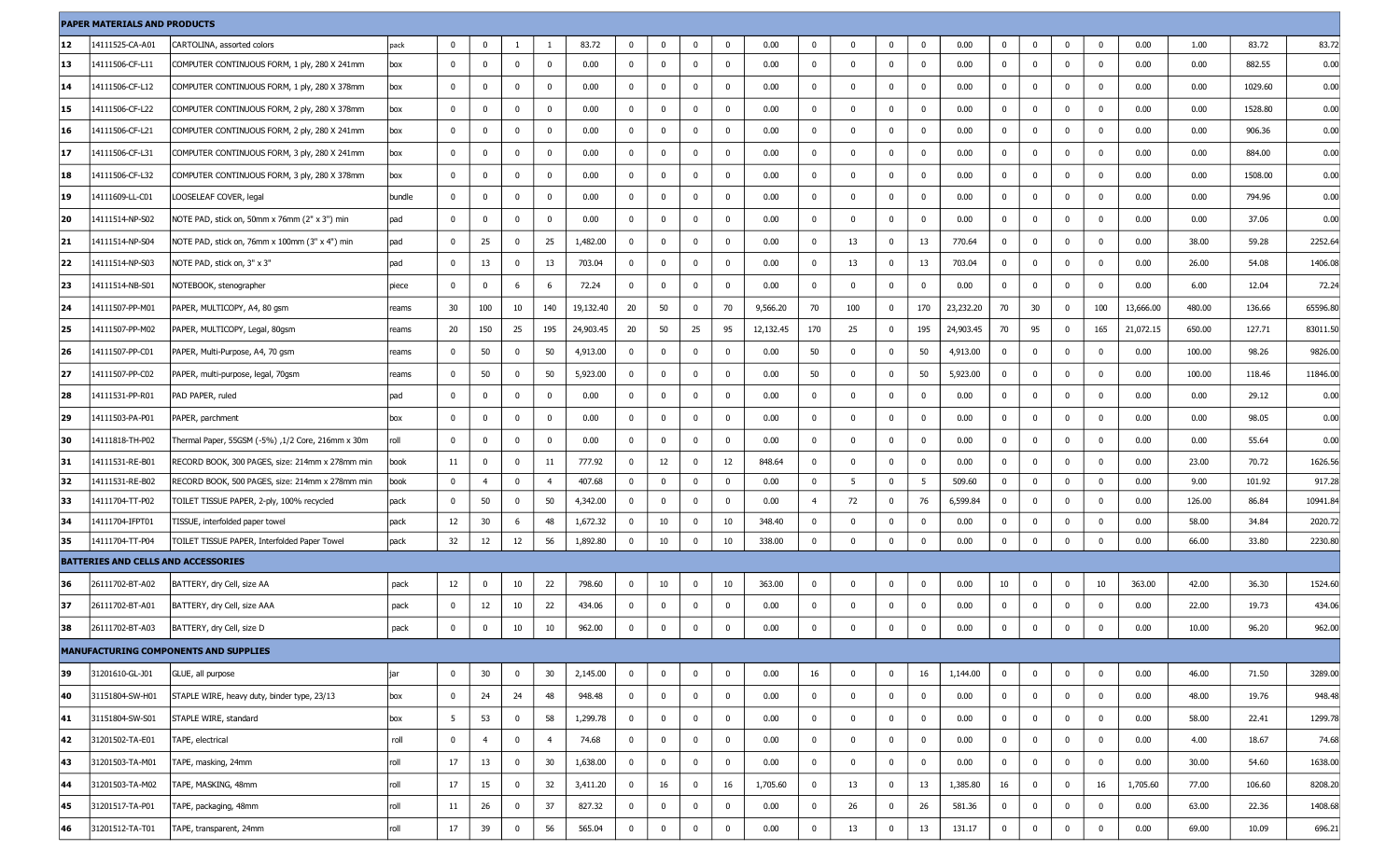| 47 | 31201512-TA-T02                        | TAPE, transparent, 48mm                            | roll   | 17             | 13                      | $\bf{0}$                | 30                      | 599.10   | $\bf{0}$       | $\mathbf 0$ | $\mathbf 0$    | $\mathbf 0$    | 0.00     | $\mathbf 0$ | 13                      | $\mathbf 0$             | 13                      | 259.61   | $\mathbf{0}$    | 0            | $\mathbf 0$ | $\mathbf 0$  | 0.00     | 43.00  | 19.97   | 858.71   |
|----|----------------------------------------|----------------------------------------------------|--------|----------------|-------------------------|-------------------------|-------------------------|----------|----------------|-------------|----------------|----------------|----------|-------------|-------------------------|-------------------------|-------------------------|----------|-----------------|--------------|-------------|--------------|----------|--------|---------|----------|
| 48 | 31151507-TW-P01                        | TWINE, plastic                                     | roll   | $\mathbf 0$    | $\bf{0}$                | $^{\circ}$              | $\mathbf 0$             | 0.00     | $\mathbf 0$    | $\mathbf 0$ | $\mathbf 0$    | $\mathbf{0}$   | 0.00     | $\mathbf 0$ | $\mathbf 0$             | $\mathbf{0}$            | $\mathbf 0$             | 0.00     | $\bf{0}$        | $\mathbf 0$  | $\mathbf 0$ | $\mathbf 0$  | 0.00     | 0.00   | 58.24   | 0.00     |
|    |                                        | <b>HEATING AND VENTILATION AND AIR CIRCULATION</b> |        |                |                         |                         |                         |          |                |             |                |                |          |             |                         |                         |                         |          |                 |              |             |              |          |        |         |          |
| 49 | 40101604-EF-G01                        | ELECTRIC FAN, industrial, ground type              | unit   | $\bf{0}$       | 0                       | 0                       | 0                       | 0.00     | $\bf{0}$       | $\bf{0}$    | $\bf{0}$       | 0              | 0.00     | $\bf{0}$    | $\mathbf 0$             | 0                       | 0                       | 0.00     | $\bf{0}$        | 0            | $\bf{0}$    | 0            | 0.00     | 0.00   | 1109.68 | 0.00     |
| 50 | 40101604-EF-C01                        | ELECTRIC FAN, ceiling mount, orbit type            | unit   | $\mathbf 0$    | 0                       | $\mathbf 0$             | $\mathbf 0$             | 0.00     | $\mathbf 0$    | $\mathbf 0$ | $\mathbf 0$    | $\mathbf 0$    | 0.00     | $\mathbf 0$ | $\mathbf 0$             | $\mathbf{0}$            | $\overline{0}$          | 0.00     | $\mathbf{0}$    | $\mathbf 0$  | $\mathbf 0$ | $\mathbf{0}$ | 0.00     | 0.00   | 1369.68 | 0.00     |
| 51 | 40101604-EF-S01                        | ELECTRIC FAN, stand type                           | unit   | 5              | $\overline{\mathbf{3}}$ | $^{\circ}$              | 8                       | 6,854.88 | $\bf{0}$       | $\mathbf 0$ | $\overline{2}$ | $\overline{2}$ | 1,713.72 | $\mathbf 0$ | $\overline{2}$          | $\mathbf 0$             | $\overline{2}$          | 1,713.72 | $\mathbf{0}$    | 0            | $\mathbf 0$ | $\mathbf 0$  | 0.00     | 12.00  | 856.86  | 10282.32 |
| 52 | 40101604-EF-W01                        | ELECTRIC FAN, wall mount, plastic blade            | unit   | 0              | 0                       | $^{\circ}$              | $\mathbf 0$             | 0.00     | $\mathbf 0$    | $\mathbf 0$ | $\mathbf 0$    | 0              | 0.00     | $\mathbf 0$ | $\Omega$                | $\mathbf 0$             | 0                       | 0.00     | $\mathbf 0$     | 0            | $\mathbf 0$ | $\mathbf 0$  | 0.00     | 0.00   | 674.96  | 0.00     |
|    |                                        | MEDICAL THERMOMETERS AND ACCESSORIES               |        |                |                         |                         |                         |          |                |             |                |                |          |             |                         |                         |                         |          |                 |              |             |              |          |        |         |          |
| 53 | 41112224-TG-T02                        | THERMOGUN                                          | piece  | $\bf{0}$       | 0                       | 0                       | $\mathbf 0$             | 0.00     | $\mathbf 0$    | $\mathbf 0$ | $\mathbf 0$    | 0              | 0.00     | 0           | $\mathbf{0}$            | $\mathbf 0$             | $\mathbf 0$             | 0.00     | $\bf{0}$        | 0            | $\mathbf 0$ | $\mathbf 0$  | 0.00     | 0.00   | 2532.40 | 0.00     |
|    |                                        | LIGHTING AND FIXTURES AND ACCESSORIES              |        |                |                         |                         |                         |          |                |             |                |                |          |             |                         |                         |                         |          |                 |              |             |              |          |        |         |          |
| 54 | 39101628-LT-L01                        | LINEAR TUBE, Light Emitting Diode (LED), 18 watts  | piece  | $\bf{0}$       | 0                       | 0                       | $\mathbf 0$             | 0.00     | $\bf{0}$       | $\mathbf 0$ | $\bf{0}$       | $\mathbf 0$    | 0.00     | $\bf{0}$    | $\mathbf 0$             | $\bf{0}$                | 0                       | 0.00     | $\bf{0}$        | 0            | $\mathbf 0$ | $\mathbf 0$  | 0.00     | 0.00   | 205.82  | 0.00     |
| 55 | 39101628-LB-L01                        | LIGHT BULB, Light Emitting Diode (LED)             | piece  | $\mathbf 0$    | $\overline{4}$          | $\mathbf 0$             | $\overline{4}$          | 328.64   | $\mathbf 0$    | 30          | 8              | 38             | 3,122.08 | $\mathbf 0$ | $\mathbf 0$             | $\mathbf 0$             | $\bf{0}$                | 0.00     | 30 <sup>°</sup> | $\mathbf 0$  | $\mathbf 0$ | 30           | 2,464.80 | 72.00  | 82.16   | 5915.52  |
|    |                                        | MEASURING AND OBSERVING AND TESTING EQUIPMENT      |        |                |                         |                         |                         |          |                |             |                |                |          |             |                         |                         |                         |          |                 |              |             |              |          |        |         |          |
| 56 | 41111604-RU-P02                        | RULER, plastic, 450mm                              | piece  | 9              | 0                       | 10                      | 19                      | 335.92   | $\mathbf 0$    | $\mathbf 0$ | $\bf{0}$       | $\mathbf 0$    | 0.00     | $\bm{0}$    | $\overline{\mathbf{0}}$ | $\mathbf 0$             | $\mathbf 0$             | 0.00     | $\bf{0}$        | $\bf{0}$     | $\mathbf 0$ | $\mathbf 0$  | 0.00     | 19.00  | 17.68   | 335.92   |
|    | <b>CLEANING EQUIPMENT AND SUPPLIES</b> |                                                    |        |                |                         |                         |                         |          |                |             |                |                |          |             |                         |                         |                         |          |                 |              |             |              |          |        |         |          |
| 57 | 47131812-AF-A01                        | AIR FRESHENER, aerosol type                        | can    | 0              | 4                       | 18                      | 22                      | 1,984.84 | $\bf{0}$       | $\bf{0}$    | 0              | 0              | 0.00     | 0           | $\mathbf 0$             | -6                      | 6                       | 541.32   | $\mathbf 0$     | 0            | $\bf{0}$    | 0            | 0.00     | 28.00  | 90.22   | 2526.16  |
| 58 | 47131604-BR-S01                        | BROOM, soft, tambo                                 | piece  | $\bf{0}$       | $\bf{0}$                | -6                      | 6                       | 817.44   | $\bf{0}$       | $\mathbf 0$ | $\mathbf{0}$   | $\mathbf{0}$   | 0.00     | $\mathbf 0$ | $\mathbf 0$             | $\overline{\mathbf{3}}$ | $\overline{\mathbf{3}}$ | 408.72   | $\mathbf{0}$    | $\mathbf{0}$ | $\mathbf 0$ | $\mathbf 0$  | 0.00     | 9.00   | 136.24  | 1226.16  |
| 59 | 47131604-BR-T01                        | BROOM, stick, ting-ting                            | piece  | $\bf{0}$       | 0                       | 6                       | 6                       | 109.20   | $\overline{0}$ | $\mathbf 0$ | $\mathbf{0}$   | $\mathbf{0}$   | 0.00     | $\mathbf 0$ | $\mathbf 0$             | $\overline{\mathbf{3}}$ | $\overline{\mathbf{3}}$ | 54.60    | $\bf{0}$        | $\mathbf 0$  | $\mathbf 0$ | $\mathbf 0$  | 0.00     | 9.00   | 18.20   | 163.80   |
| 60 | 47131829-TB-C01                        | CLEANER, toilet and urinal                         | bottle | $\mathbf 0$    | 0                       | 12                      | 12                      | 499.20   | $\bf{0}$       | $\mathbf 0$ | $\mathbf 0$    | $^{\circ}$     | 0.00     | $\mathbf 0$ | $\mathbf 0$             | -6                      | 6                       | 249.60   | $\mathbf 0$     | 0            | $\mathbf 0$ | $\mathbf 0$  | 0.00     | 18.00  | 41.60   | 748.80   |
| 61 | 47131805-CL-P01                        | CLEANSER, scouring powder                          | can    | $\mathbf 0$    | 0                       | -6                      | 6                       | 143.52   | $\bf{0}$       | $\mathbf 0$ | $\mathbf 0$    | $\mathbf 0$    | 0.00     | $\mathbf 0$ | $\mathbf 0$             | 6                       | 6                       | 143.52   | $\mathbf{0}$    | $\mathbf 0$  | $\mathbf 0$ | $\mathbf 0$  | 0.00     | 12.00  | 23.92   | 287.04   |
| 62 | 47131811-DE-B02                        | DETERGENT BAR, 140g                                | piece  | $\bf{0}$       | 0                       | 12                      | 12                      | 99.60    | $\mathbf 0$    | $\mathbf 0$ | $\mathbf 0$    | $\mathbf 0$    | 0.00     | $\bf{0}$    | $\mathbf 0$             | $\mathbf 0$             | 0                       | 0.00     | $\mathbf 0$     | $\mathbf 0$  | $\mathbf 0$ | $\mathbf 0$  | 0.00     | 12.00  | 8.30    | 99.60    |
| 63 | 47131811-DE-P03                        | DETERGENT POWDER, all-purpose, 1kg                 | pack   | $\mathbf 0$    | 0                       | 12                      | 12                      | 648.96   | $\mathbf 0$    | $\mathbf 0$ | $\mathbf{0}$   | $^{\circ}$     | 0.00     | $\mathbf 0$ | $\mathbf 0$             | $\mathbf 0$             | $\bf{0}$                | 0.00     | $\mathbf 0$     | $\mathbf 0$  | $\mathbf 0$ | $\mathbf 0$  | 0.00     | 12.00  | 54.08   | 648.96   |
| 64 | 47131803-DS-A01                        | DISINFECTANT SPRAY, aerosol type                   | can    | $\mathbf{0}$   | 28                      | 18                      | 46                      | 5,932.16 | $\mathbf 0$    | 26          | $\mathbf{0}$   | 26             | 3,352.96 | 26          | $\mathbf 0$             | 6                       | 32                      | 4,126.72 | 26              | $\mathbf 0$  | $\mathbf 0$ | 26           | 3,352.96 | 130.00 | 128.96  | 16764.80 |
| 65 | 47131601-DU-P01                        | DUST PAN, non-rigid plastic                        | piece  | $\mathbf{1}$   | 0                       | $\overline{\mathbf{3}}$ | $\overline{4}$          | 99.32    | $\mathbf 0$    | $\mathbf 0$ | $\mathbf 0$    | $\mathbf 0$    | 0.00     | $\mathbf 0$ | $\mathbf 0$             | $\mathbf 0$             | $\overline{\mathbf{0}}$ | 0.00     | $\mathbf 0$     | $\mathbf 0$  | $\mathbf 0$ | $\mathbf 0$  | 0.00     | 4.00   | 24.83   | 99.32    |
| 66 | 51241552-SH-S01                        | SODIUM HYPOCHLORITE, 3.785 liters                  | gallon | $\mathbf 0$    | 0                       | $^{\circ}$              | $\overline{\mathbf{0}}$ | 0.00     | $\mathbf{0}$   | $\mathbf 0$ | $\mathbf{0}$   | $\mathbf 0$    | 0.00     | $\mathbf 0$ | $\mathbf 0$             | $\mathbf 0$             | $\overline{\mathbf{0}}$ | 0.00     | $\mathbf 0$     | $\mathbf 0$  | $\mathbf 0$ | $\mathbf 0$  | 0.00     | 0.00   | 131.25  | 0.00     |
| 67 | 73101612-HS-L01                        | LIQUID HAND SOAP, 500mL                            | bottle | 12             | 26                      | -6                      | 44                      | 4,530.24 | $\mathbf 0$    | 26          | $\mathbf 0$    | 26             | 2,676.96 | 26          | $\mathbf{0}$            | 3                       | 29                      | 2,985.84 | 26              | $\mathbf 0$  | $\Omega$    | 26           | 2,676.96 | 125.00 | 102.96  | 12870.00 |
| 68 | 47131802-FW-P02                        | FLOOR WAX, paste type, red                         | can    | $\mathbf 0$    | 0                       | $^{\circ}$              | 0                       | 0.00     | $\mathbf 0$    | $\mathbf 0$ | 0              | $^{\circ}$     | 0.00     | $\mathbf 0$ | $\Omega$                | $\Omega$                | 0                       | 0.00     | $\mathbf{0}$    | 0            | $\Omega$    | $\mathbf 0$  | 0.00     | 0.00   | 309.76  | 0.00     |
| 69 | 47131830-FC-A01                        | FURNITURE CLEANER, aerosol type                    | can    |                | 0                       |                         | $\pmb{0}$               | 0.00     | 0              | 0           | 0              |                | 0.00     |             |                         |                         | $\mathbf 0$             | 0.00     | 0               | $\mathbf 0$  |             |              | 0.00     | 0.00   | 120.12  | 0.00     |
| 70 | 47121804-MP-B01                        | MOP BUCKET, heavy duty, hard plastic               | unit   | $\mathbf{1}$   | $\overline{0}$          | $\mathbf 0$             | 1                       | 2,288.00 | $\mathbf 0$    | $\mathbf 0$ | $\mathbf 0$    | $\mathbf 0$    | 0.00     | $\mathbf 0$ | $\mathbf 0$             | $\mathbf 0$             | $\mathbf 0$             | 0.00     | $\mathbf{0}$    | $\mathbf{0}$ | $\mathbf 0$ | $\mathbf{0}$ | 0.00     | 1.00   | 2288.00 | 2288.00  |
| 71 | 47131613-MP-H02                        | MOPHANDLE, heavy duty, screw type                  | piece  | $\mathbf{1}$   | $\bf{0}$                | $\mathbf 0$             | 1                       | 124.80   | $\bf{0}$       | $\mathbf 0$ | $\mathbf 0$    | $\mathbf 0$    | 0.00     | $\mathbf 0$ | $\mathbf 0$             | $\bf{0}$                | $\overline{\mathbf{0}}$ | 0.00     | $\mathbf{0}$    | $\bf{0}$     | $\mathbf 0$ | $\mathbf 0$  | 0.00     | 1.00   | 124.80  | 124.80   |
| 72 | 47131619-MP-R01                        | MOPHEAD, made of rayon                             | piece  | $\mathbf 0$    | $\mathbf 0$             | $\mathbf 0$             | $\bf{0}$                | 0.00     | $\bf{0}$       | $\mathbf 0$ | $\mathbf 0$    | $\mathbf{0}$   | 0.00     | $\mathbf 0$ | $\mathbf 0$             | $\mathbf 0$             | $\mathbf{0}$            | 0.00     | $\mathbf{0}$    | $\bf{0}$     | $\mathbf 0$ | $\mathbf 0$  | 0.00     | 0.00   | 123.76  | 0.00     |
| 73 | 47131501-RG-C01                        | RAGS, all cotton                                   | bundle | $\overline{0}$ | $\mathbf 0$             | $\mathbf 0$             | $\mathbf 0$             | 0.00     | $\mathbf{0}$   | $\mathbf 0$ | $\mathbf 0$    | $\mathbf{0}$   | 0.00     | $\bf{0}$    | $\mathbf 0$             | $\mathbf 0$             | $\mathbf{0}$            | 0.00     | $\bf{0}$        | $\mathbf 0$  | $\mathbf 0$ | $\mathbf 0$  | 0.00     | 0.00   | 53.82   | 0.00     |
| 74 | 47131602-SC-N01                        | SCOURING PAD                                       | pack   | $\bf{0}$       | 0                       | $\mathbf 0$             | $\mathbf 0$             | 0.00     | $\bf{0}$       | $\mathbf 0$ | $\mathbf 0$    | 0              | 0.00     | $\mathbf 0$ | $\mathbf 0$             | $\mathbf 0$             | $\overline{0}$          | 0.00     | $\mathbf 0$     | 0            | $\mathbf 0$ | $\mathbf 0$  | 0.00     | 0.00   | 112.32  | 0.00     |
| 75 | 47121701-TB-P04                        | TRASHBAG, GPP specs, black, 940mmx1016mm           | pack   | $\mathbf 0$    | $\bf{0}$                | 0                       | $\overline{\mathbf{0}}$ | 0.00     | $\mathbf{0}$   | $\mathbf 0$ | $\mathbf 0$    | $\mathbf{0}$   | 0.00     | $\mathbf 0$ | $\mathbf 0$             | $\mathbf 0$             | $\mathbf{0}$            | 0.00     | $\mathbf{0}$    | $\bf{0}$     | $\mathbf 0$ | $\mathbf 0$  | 0.00     | 0.00   | 134.68  | 0.00     |
| 76 | 47121702-WB-P01                        | WASTEBASKET, non-rigid plastic                     | piece  | $\mathbf{1}$   | $\mathbf 0$             | 6                       | $\overline{7}$          | 195.72   | $\mathbf 0$    | $\mathbf 0$ | $\mathbf 0$    | $\bf{0}$       | 0.00     | $\mathbf 0$ | $\mathbf{0}$            | 6                       | 6                       | 167.76   | $\mathbf{0}$    | $\bf{0}$     | $\mathbf 0$ | $\mathbf 0$  | 0.00     | 13.00  | 27.96   | 363.48   |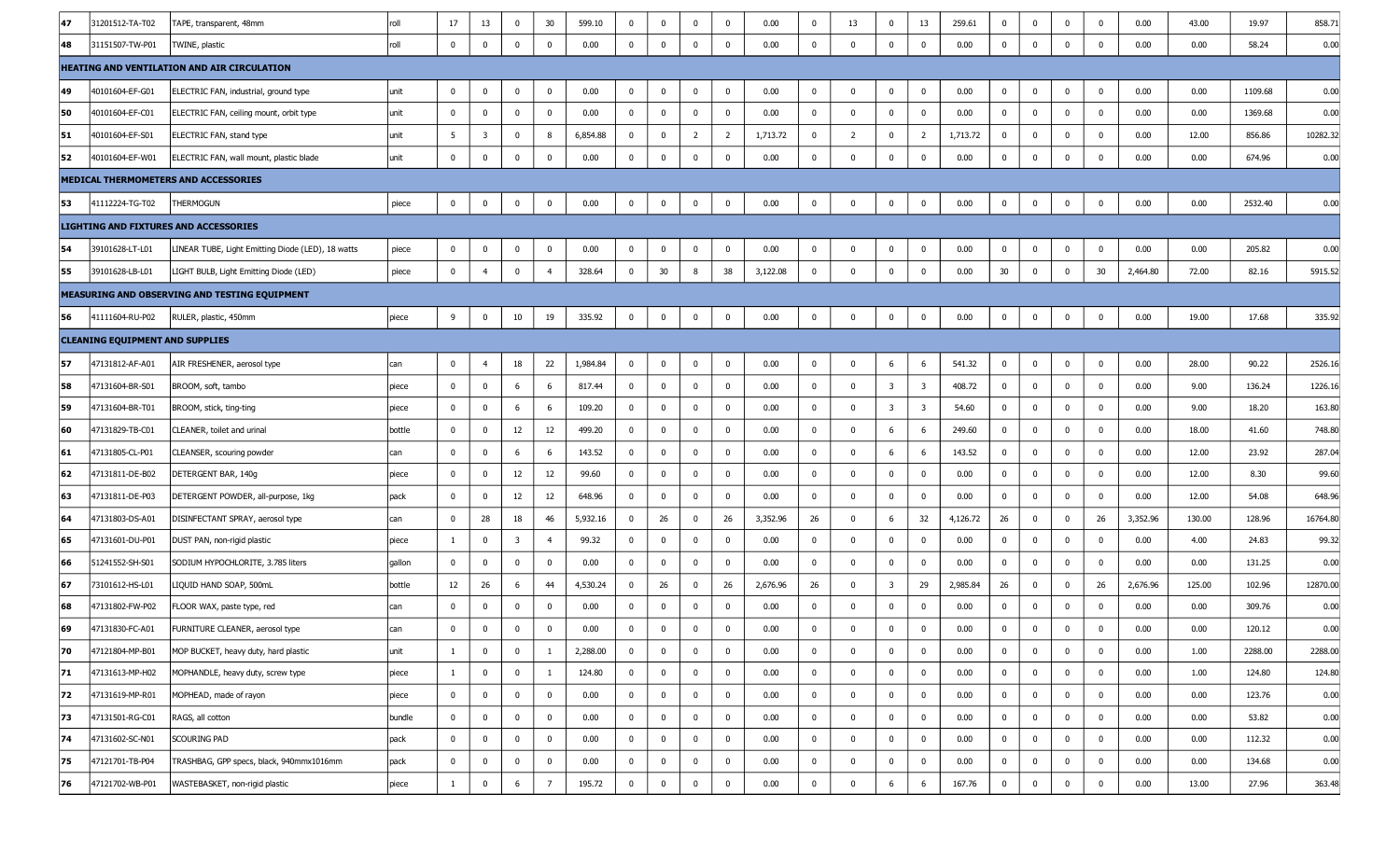|     |                 | INFORMATION AND COMMUNICATION TECHNOLOGY (ICT) EQUIPMENT AND DEVICES AND ACCESSORIES |        |                |                |              |                |           |              |                |                |                |           |             |              |              |                         |           |                |                         |              |                         |          |        |           |          |
|-----|-----------------|--------------------------------------------------------------------------------------|--------|----------------|----------------|--------------|----------------|-----------|--------------|----------------|----------------|----------------|-----------|-------------|--------------|--------------|-------------------------|-----------|----------------|-------------------------|--------------|-------------------------|----------|--------|-----------|----------|
| 77  | 43211507-DSK001 | DESKTOP FOR BASIC USERS                                                              | unit   | -1             | $\bf{0}$       | $\mathbf{0}$ | -1             | 24,793.60 | $\mathbf{0}$ | $\mathbf{0}$   | $\mathbf 0$    | $\mathbf 0$    | 0.00      | $\bf{0}$    | $\mathbf 0$  | $\mathbf{0}$ | $\mathbf 0$             | 0.00      | $\mathbf{0}$   | $\overline{\mathbf{0}}$ | $\mathbf 0$  | $\mathbf 0$             | 0.00     | 1.00   | 24,793.60 | 24793.60 |
| 78  | 43211507-DSK002 | DESKTOP FOR MID-RANGE USERS                                                          | unit   | 0              | $\mathbf 0$    | $\mathbf 0$  | $\mathbf 0$    | 0.00      | $\mathbf 0$  | $\overline{0}$ | $\mathbf 0$    | $\mathbf 0$    | 0.00      | $\mathbf 0$ | $\mathbf{0}$ | $\mathbf 0$  | $\overline{\mathbf{0}}$ | 0.00      | $\overline{0}$ | $\mathbf{0}$            | $\mathbf{0}$ | $\mathbf 0$             | 0.00     | 0.00   | 42,390.40 | 0.00     |
| 79  | 43211503-LAP001 | LAPTOP FOR MID-RANGE USERS                                                           | unit   | $\mathbf 0$    | $\mathbf{0}$   | 0            | $\Omega$       | 0.00      | $\mathbf 0$  | $\mathbf 0$    | $\overline{2}$ | $\overline{2}$ | 82,784.00 | 0           | $\mathbf 0$  | $^{\circ}$   | $\overline{\mathbf{0}}$ | 0.00      | $\mathbf 0$    | $\mathbf 0$             | $\mathbf{0}$ | 0                       | 0.00     | 2.00   | 41,392.00 | 82784.0  |
| 80  | 43201827-HD-X02 | EXTERNAL HARD DRIVE, 1 TB                                                            | piece  | 5              | $\mathbf 0$    | $\mathbf{0}$ | - 5            | 12,994.20 | $\bf{0}$     | $\mathbf{0}$   | $\mathbf 0$    | $\mathbf 0$    | 0.00      | $\bf{0}$    | $\bf{0}$     | $\bf{0}$     | $\bf{0}$                | 0.00      | $\overline{0}$ | $\bf{0}$                | $\bf{0}$     | $\overline{\mathbf{0}}$ | 0.00     | 5.00   | 2598.84   | 12994.2  |
| 81  | 43202010-FD-U01 | FLASH DRIVE, 16 GB                                                                   | piece  | $^{\circ}$     | $\mathbf 0$    | 10           | 10             | 1,674.40  | $\mathbf 0$  | $\mathbf 0$    | $\mathbf 0$    | 0              | 0.00      | $\mathbf 0$ | $\mathbf 0$  | 0            | $\overline{\mathbf{0}}$ | 0.00      | $\mathbf 0$    | $\mathbf 0$             | $\mathbf 0$  | $\overline{\mathbf{0}}$ | 0.00     | 10.00  | 167.44    | 1674.40  |
| 82  | 43211708-MO-O01 | MOUSE, OPTICAL, USB connection type                                                  | unit   | 0              | $\mathbf 0$    | 5            | 5              | 556.50    | $\mathbf{0}$ | $\mathbf{0}$   | $\mathbf 0$    | 0              | 0.00      | 0           | $\mathbf 0$  | $\mathbf 0$  | $\mathbf 0$             | 0.00      | $\mathbf{0}$   | $\overline{\mathbf{0}}$ | $\mathbf 0$  | $\mathbf 0$             | 0.00     | 5.00   | 111.30    | 556.50   |
| 83  | 43211708-MO-O02 | MOUSE, WIRELESS, USB                                                                 | unit   | 9              | 6              | $\mathbf 0$  | 15             | 2,310.00  | $\mathbf{0}$ | $\mathbf 0$    | $\mathbf 0$    | $\mathbf 0$    | 0.00      | $\bf{0}$    | $\mathbf 0$  | $\mathbf 0$  | $\overline{\mathbf{0}}$ | 0.00      | $\mathbf 0$    | $\overline{\mathbf{0}}$ | $\mathbf 0$  | - 0                     | 0.00     | 15.00  | 154.00    | 2310.0   |
| 84  | 43212102-PR-D02 | PRINTER, impact, dot matrix, 24 pins, 136 columns                                    | unit   | 0              | $\mathbf 0$    | $\mathbf{0}$ | $\mathbf 0$    | 0.00      | $\mathbf 0$  | $\mathbf{0}$   | $\mathbf 0$    | 0              | 0.00      | 0           | $\mathbf 0$  | $\bf{0}$     | $\mathbf 0$             | 0.00      | $\mathbf 0$    | $\mathbf 0$             | $\mathbf 0$  | $\mathbf 0$             | 0.00     | 0.00   | 38100.97  | 0.00     |
| 85  | 43212102-PR-D01 | PRINTER, impact, dot matrix, 9 pins, 80 columns                                      | unit   | 0              | $\mathbf 0$    | $\mathbf{0}$ | $\mathbf 0$    | 0.00      | $\mathbf 0$  | $\mathbf{0}$   | $\mathbf 0$    | $\mathbf 0$    | 0.00      | 0           | $\mathbf 0$  | $\bf{0}$     | $\mathbf 0$             | 0.00      | $\mathbf{0}$   | $\mathbf{0}$            | $\mathbf{0}$ | $\mathbf{0}$            | 0.00     | 0.00   | 9191.52   | 0.00     |
| 86  | 43212105-PR-L01 | PRINTER, laser, monochrome                                                           | unit   | 0              | $\mathbf 0$    | $\mathbf 0$  | $\Omega$       | 0.00      | $\mathbf 0$  | $\mathbf 0$    | $\mathbf 0$    | 0              | 0.00      | $\bf{0}$    | $\mathbf 0$  | $\mathbf 0$  | $\overline{\mathbf{0}}$ | 0.00      | $\mathbf 0$    | $\overline{\mathbf{0}}$ | $\mathbf 0$  | 0                       | 0.00     | 0.00   | 724.88    | 0.00     |
| 87  | 43212105-PR-L02 | PRINTER, laser, colored                                                              | unit   | 0              | 0              | 0            | $\mathbf 0$    | 0.00      | $\mathbf 0$  | $\mathbf 0$    | $\mathbf 0$    | 0              | 0.00      | 0           | $\mathbf 0$  | $\mathbf 0$  | $\mathbf 0$             | 0.00      | $\mathbf 0$    | $\bm{0}$                | $\mathbf 0$  | 0                       | 0.00     | 0.00   | 7899.00   | 0.00     |
|     |                 | OFFICE EQUIPMENT AND ACCESSORIES AND SUPPLIES                                        |        |                |                |              |                |           |              |                |                |                |           |             |              |              |                         |           |                |                         |              |                         |          |        |           |          |
| 88  | 44121710-CH-W01 | CHALK, white enamel                                                                  | box    | 0              | $\mathbf{0}$   | $\mathbf 0$  | $\Omega$       | 0.00      | $\mathbf{0}$ | $\mathbf 0$    | $\mathbf 0$    | $\mathbf 0$    | 0.00      | $\mathbf 0$ | $\mathbf 0$  | 10           | 10                      | 296.40    | $\mathbf{0}$   | $\bm{0}$                | $\mathbf 0$  | $\mathbf{0}$            | 0.00     | 10.00  | 29.64     | 296.4    |
| 89  | 44122105-BF-C01 | CLIP, backfold, 19mm                                                                 | box    | $\bf{0}$       | $\mathbf 0$    | 10           | 10             | 87.60     | $\mathbf 0$  | $\mathbf{0}$   | $\mathbf 0$    | $\mathbf 0$    | 0.00      | $\bf{0}$    | $\mathbf{0}$ | 10           | 10                      | 87.60     | $\mathbf 0$    | $\overline{\mathbf{0}}$ | $\mathbf 0$  | $\mathbf{0}$            | 0.00     | 20.00  | 8.76      | 175.20   |
| 90  | 44122105-BF-C02 | CLIP, backfold, 25mm                                                                 | box    | 0              | 29             | 10           | 39             | 593.58    | $\mathbf 0$  | $\mathbf{0}$   | $\mathbf 0$    | 0              | 0.00      | 0           | 29           | 10           | 39                      | 593.58    | $\mathbf{0}$   | $\overline{\mathbf{0}}$ | $\mathbf 0$  | 0                       | 0.00     | 78.00  | 15.22     | 1187.1   |
| 91  | 44122105-BF-C03 | CLIP, backfold, 32mm                                                                 | box    | $\bf{0}$       | 29             | 10           | 39             | 872.04    | $\mathbf{0}$ | 13             | $\mathbf 0$    | 13             | 290.68    | $\bf{0}$    | 29           | 10           | 39                      | 872.04    | $\mathbf{0}$   | $\bm{0}$                | $\bf{0}$     | 0                       | 0.00     | 91.00  | 22.36     | 2034.76  |
| 92  | 44122105-BF-C04 | CLIP, backfold, 50mm                                                                 | box    | $\mathbf{0}$   | $\mathbf 0$    | 10           | 10             | 546.00    | $\mathbf 0$  | $\mathbf 0$    | $\mathbf 0$    | $\mathbf 0$    | 0.00      | 0           | $\mathbf 0$  | 10           | 10                      | 546.00    | 13             | $\bm{0}$                | $\mathbf 0$  | 13                      | 709.80   | 33.00  | 54.60     | 1801.8   |
| 93  | 44121801-CT-R02 | CORRECTION TAPE, 8m                                                                  | piece  | 24             | 53             | 74           | 151            | 1,763.68  | $\mathbf 0$  | 53             | $\mathbf 0$    | 53             | 619.04    | 53          | $\mathbf 0$  | 74           | 127                     | 1,483.36  | 53             | $\mathbf{0}$            | $\mathbf{0}$ | 53                      | 619.04   | 384.00 | 11.68     | 4485.1   |
| 94  | 44111515-DF-B01 | DATA FILE BOX                                                                        | piece  | 15             | 13             | $\mathbf{0}$ | 28             | 2,161.60  | $\mathbf{0}$ | 50             | $\mathbf 0$    | 50             | 3,860.00  | $\bf{0}$    | $\mathbf 0$  | $\mathbf 0$  | $\mathbf 0$             | 0.00      | 50             | $\overline{\mathbf{0}}$ | $\mathbf 0$  | 50                      | 3,860.00 | 128.00 | 77.20     | 9881.6   |
| 95  | 44122011-DF-F01 | DATA FOLDER                                                                          | piece  | 0              | 6              | $\mathbf 0$  | -6             | 411.84    | $\mathbf 0$  | $\mathbf{0}$   | $\mathbf 0$    | $\mathbf 0$    | 0.00      | $\bf{0}$    | $\mathbf 0$  | $\bf{0}$     | $\overline{\mathbf{0}}$ | 0.00      | $\mathbf 0$    | $\bm{0}$                | $\mathbf 0$  | $\mathbf{0}$            | 0.00     | 6.00   | 68.64     | 411.84   |
| 96  | 44121506-EN-D01 | ENVELOPE, documentary, A4                                                            | box    | 0              | $\mathbf 0$    | $\mathbf{0}$ | $\mathbf 0$    | 0.00      | $\mathbf 0$  | $\mathbf{0}$   | $\mathbf 0$    | 0              | 0.00      | 0           | $\mathbf 0$  | $\bf{0}$     | $\mathbf 0$             | 0.00      | $\mathbf{0}$   | $\overline{\mathbf{0}}$ | $\mathbf{0}$ | $\mathbf{0}$            | 0.00     | 0.00   | 673.09    | 0.00     |
| 97  | 44121506-EN-D02 | ENVELOPE, DOCUMENTARY, for legal size document                                       | box    | $\mathbf 0$    | $\mathbf 0$    | $\mathbf{0}$ | $\mathbf 0$    | 0.00      | $\mathbf 0$  | $\mathbf 0$    | $\mathbf 0$    | $\mathbf 0$    | 0.00      | $\mathbf 0$ | $\mathbf 0$  | $\mathbf 0$  | $\mathbf 0$             | 0.00      | $\mathbf 0$    | $\overline{\mathbf{0}}$ | $\mathbf 0$  | - 0                     | 0.00     | 0.00   | 927.16    | 0.00     |
| 98  | 44121506-EN-X01 | ENVELOPE, expanding, kraft, legal                                                    | box    | 0              | $\mathbf 0$    | 6            | -6             | 4,430.40  | $\mathbf 0$  | $\overline{4}$ | $\mathbf 0$    | $\overline{4}$ | 2,953.60  | $\bf{0}$    | $\mathbf 0$  | 6            | 6                       | 4,430.40  | $\mathbf 0$    | $\mathbf 0$             | $\mathbf 0$  | $\mathbf{0}$            | 0.00     | 16.00  | 738.40    | 11814.4  |
| 99  | 44121506-EN-X02 | ENVELOPE, expanding, plastic                                                         | piece  | 0              | 0              | 12           | 12             | 365.88    | $\bf{0}$     | $\bf{0}$       | $\mathbf 0$    | $\mathbf 0$    | 0.00      | 0           | $\mathbf 0$  | $\bf{0}$     | $\overline{\mathbf{0}}$ | 0.00      | $\mathbf{0}$   | $\mathbf 0$             | $\mathbf{0}$ | $\mathbf{0}$            | 0.00     | 12.00  | 30.49     | 365.8    |
| 100 | 44121506-EN-M02 | ENVELOPE, mailing                                                                    | box    | 0              | -1             | $\mathbf 0$  | -1             | 378.20    | $\mathbf 0$  | $\mathbf 0$    | $\mathbf 0$    | $\mathbf 0$    | 0.00      | $\bf{0}$    | $\mathbf{1}$ | $\bf{0}$     | -1                      | 378.20    | $\mathbf 0$    | $\overline{\mathbf{0}}$ | $\mathbf 0$  | 0                       | 0.00     | 2.00   | 378.20    | 756.40   |
| 101 | 44121504-EN-W02 | ENVELOPE, mailing, with window                                                       | box    | 0              | $\mathbf 0$    | $\mathbf 0$  | $\mathbf 0$    | 0.00      | $\mathbf 0$  | $\bf{0}$       | $\mathbf 0$    | 0              | 0.00      | 0           | $\mathbf 0$  | $\mathbf 0$  | $\bm{0}$                | 0.00      | $\mathbf 0$    | $\overline{0}$          | $\bf{0}$     | $\mathbf 0$             | 0.00     | 0.00   | 433.68    | 0.00     |
| 102 | 44111912-ER-B01 | ERASER, FELT, for blackboard/whiteboard                                              | piece  | 0              | $\mathbf 0$    | $\mathbf 0$  | $\Omega$       | 0.00      | $\mathbf 0$  | $\mathbf 0$    | $\mathbf{0}$   | 0              | 0.00      | $\mathbf 0$ | $\mathbf 0$  | 0            | $\mathbf 0$             | 0.00      | $\mathbf 0$    | $\mathbf 0$             | $\mathbf 0$  | 0                       | 0.00     | 0.00   | 10.30     | 0.00     |
| 103 | 44122118-FA-P01 | FASTENER, metal, non-sharp edges                                                     | box    | 10             | 40             | 24           | 74             | 6,172.34  | 10           | 24             | $\mathbf 0$    | 34             | 2,835.94  | 10          | $\mathbf 0$  | 24           | 34                      | 2,835.94  | 30             | $\bm{0}$                | $\mathbf 0$  | 30                      | 2,502.30 | 172.00 | 83.41     | 14346.52 |
| 104 | 44111515-FO-X01 | FILE ORGANIZER, expanding, plastic, legal                                            | piece  | $\mathbf 0$    | $\overline{4}$ | $\bf{0}$     | $\overline{4}$ | 344.16    | $\mathbf 0$  | $\mathbf{0}$   | $\mathbf 0$    | $\mathbf 0$    | 0.00      | $\bf{0}$    | $\mathbf 0$  | $\mathbf 0$  | $\mathbf 0$             | 0.00      | $\bf{0}$       | $\bf{0}$                | $\bf{0}$     | $\bf{0}$                | 0.00     | 4.00   | 86.04     | 344.16   |
| 105 | 44122018-FT-D01 | FILE TAB DIVIDER, bristol board, for A4                                              | set    | $\mathbf{0}$   | $\mathbf{0}$   | $\mathbf 0$  | $\mathbf 0$    | 0.00      | $\mathbf 0$  | $\mathbf{0}$   | $\mathbf 0$    | $\mathbf 0$    | 0.00      | $\bf{0}$    | $\mathbf 0$  | $\mathbf 0$  | $\overline{\mathbf{0}}$ | 0.00      | $\bf{0}$       | $\mathbf 0$             | $\mathbf{0}$ | $\overline{\mathbf{0}}$ | 0.00     | 0.00   | 11.13     | 0.00     |
| 106 | 44122018-FT-D02 | FILE TAB DIVIDER, legal                                                              | set    | $\mathbf{0}$   | $\mathbf 0$    | $\mathbf 0$  | $\mathbf 0$    | 0.00      | $\mathbf 0$  | $\mathbf{0}$   | $\mathbf 0$    | $\mathbf{0}$   | 0.00      | $\bf{0}$    | $\mathbf 0$  | $\bf{0}$     | $\overline{\mathbf{0}}$ | 0.00      | $\mathbf{0}$   | $\mathbf 0$             | $\mathbf{0}$ | $\mathbf 0$             | 0.00     | 0.00   | 14.23     | 0.00     |
| 107 | 44122011-FO-F01 | FOLDER, fancy, with slide, A4                                                        | bundle | $\mathbf 0$    | $\mathbf 0$    | $\mathbf 0$  | $\mathbf{0}$   | 0.00      | $\mathbf 0$  | $\mathbf{0}$   | $\mathbf 0$    | $\mathbf{0}$   | 0.00      | 0           | $\mathbf 0$  | $\mathbf 0$  | $\bf{0}$                | 0.00      | $\mathbf 0$    | $\mathbf 0$             | $\mathbf 0$  | $\mathbf 0$             | 0.00     | 0.00   | 270.40    | 0.00     |
| 108 | 44122011-FO-F02 | FOLDER, fancy, with slide, legal                                                     | bundle | $\mathbf{0}$   | $\mathbf 0$    | $\mathbf 0$  | $\mathbf 0$    | 0.00      | $\mathbf 0$  | $\overline{0}$ | $\mathbf 0$    | $\mathbf{0}$   | 0.00      | $\bf{0}$    | $\mathbf 0$  | $\mathbf 0$  | $\mathbf 0$             | 0.00      | $\bf{0}$       | $\mathbf 0$             | $\mathbf 0$  | $\overline{\mathbf{0}}$ | 0.00     | 0.00   | 311.88    | 0.00     |
| 109 | 44122011-FO-L01 | FOLDER, L-type, A4                                                                   | pack   | 5              | 15             | $\mathbf{0}$ | 20             | 3,428.60  | 5            | $\mathbf 0$    | $\bf{0}$       | 5              | 857.15    | $\mathbf 0$ | 15           | $\bf{0}$     | 15                      | 2,571.45  | $\mathbf 0$    | $\bf{0}$                | $\bm{0}$     | $\mathbf{0}$            | 0.00     | 40.00  | 171.43    | 6857.20  |
| 110 | 44122011-FO-L02 | FOLDER, L-type, legal                                                                | pack   | 5 <sub>5</sub> | 49             | 24           | 78             | 18,972.72 | 29           | $\mathbf 0$    | $\mathbf 0$    | 29             | 7,053.96  | $\bf{0}$    | 29           | 24           | 53                      | 12,891.72 | $\mathbf 0$    | 20                      | $\mathbf 0$  | 20                      | 4,864.80 | 180.00 | 243.24    | 43783.20 |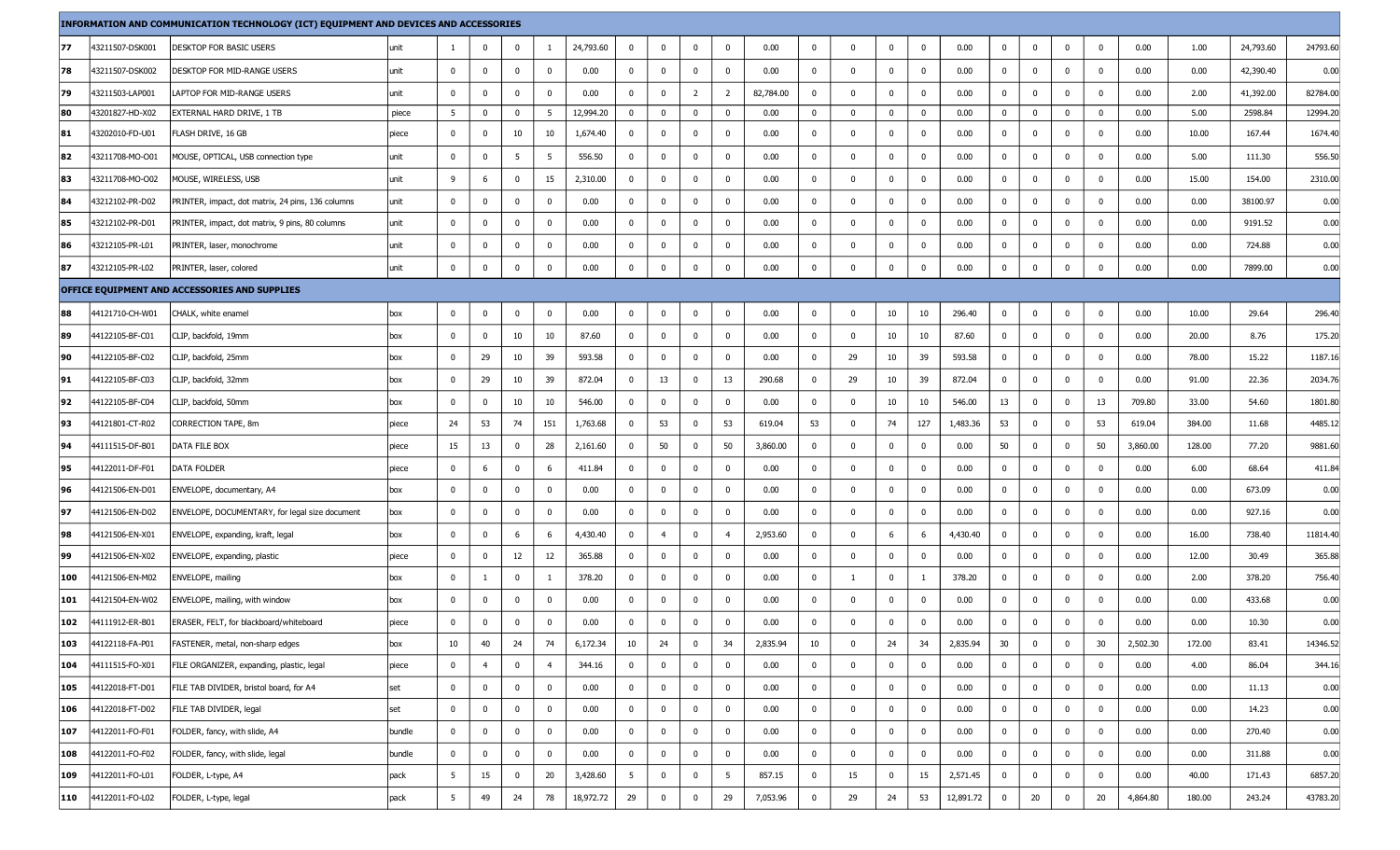| 111 | 4122027-FO-P01  | FOLDER, pressboard                                      | box    | $\mathbf 0$     | 29                      | 0                       | 29                      | 27,626.56 | $\mathbf 0$    | $\mathbf 0$ | $\mathbf 0$ | $\mathbf 0$    | 0.00     | $\mathbf 0$    | 29                      | $\mathbf 0$  | 29           | 27,626.56 | $\mathbf 0$    | 0            | 0            | 0           | 0.00   | 58.00 | 952.64  | 55253.1 |
|-----|-----------------|---------------------------------------------------------|--------|-----------------|-------------------------|-------------------------|-------------------------|-----------|----------------|-------------|-------------|----------------|----------|----------------|-------------------------|--------------|--------------|-----------|----------------|--------------|--------------|-------------|--------|-------|---------|---------|
| 112 | 44122011-FO-T03 | FOLDER, with tab, A4                                    | pack   | $\mathbf 0$     | $\mathbf 0$             | 0                       | $\mathbf 0$             | 0.00      | $\mathbf 0$    | $\mathbf 0$ | $\mathbf 0$ | $\mathsf 0$    | 0.00     | $\mathbf 0$    | $\overline{\mathbf{0}}$ | $\mathbf 0$  | $\mathbf 0$  | 0.00      | $\overline{0}$ | $\mathbf 0$  | $\mathbf 0$  | $\mathbf 0$ | 0.00   | 0.00  | 279.00  | 0.00    |
| 113 | 44122011-FO-T04 | FOLDER, with tab, legal                                 | pack   | $\mathbf 0$     | $\mathbf 0$             | 0                       | $\mathbf 0$             | 0.00      | $\mathbf{0}$   | $\mathbf 0$ | $\mathbf 0$ | $\bf{0}$       | 0.00     | $\bf{0}$       | $\overline{\mathbf{0}}$ | $\mathbf 0$  | $\mathbf 0$  | 0.00      | $\overline{0}$ | $\mathbf 0$  | $\mathbf{0}$ | $\mathbf 0$ | 0.00   | 0.00  | 321.36  | 0.00    |
| 114 | 44122008-IT-T01 | INDEX TAB, self-adhesive, transparent                   | box    | $\mathbf 0$     | $\mathbf 0$             | 0                       | $\mathbf 0$             | 0.00      | $\mathbf 0$    | $\mathbf 0$ | $\mathbf 0$ | $\mathbf 0$    | 0.00     | $\bf{0}$       | $\overline{\mathbf{0}}$ | $\mathbf 0$  | $\mathbf{0}$ | 0.00      | $\overline{0}$ | 0            | $\mathbf{0}$ | 0           | 0.00   | 0.00  | 56.68   | 0.00    |
| 115 | 44111515-MF-B02 | MAGAZINE FILE BOX, large                                | piece  | $\mathbf 0$     | $\mathbf 0$             | 0                       | $\mathbf 0$             | 0.00      | $\mathbf 0$    | $\mathbf 0$ | $\mathbf 0$ | $\mathbf 0$    | 0.00     | $\mathbf 0$    | $\overline{\mathbf{0}}$ | $\mathbf 0$  | 0            | 0.00      | $\overline{0}$ | $\mathbf 0$  | $\mathbf{0}$ | $\mathbf 0$ | 0.00   | 0.00  | 41.60   | 0.00    |
| 116 | 44121716-MA-F01 | MARKER, fluorescent                                     | set    | $\mathbf 0$     | $\mathbf 0$             | 0                       | $\mathbf 0$             | 0.00      | $\mathbf 0$    | 13          | $\mathbf 0$ | 13             | 476.58   | $\bf{0}$       | 16                      | $\mathbf 0$  | 16           | 586.56    | $\overline{0}$ | $\mathbf 0$  | $\mathbf{0}$ | $^{\circ}$  | 0.00   | 29.00 | 36.66   | 1063.1  |
| 117 | 44121708-MW-B01 | MARKER, whiteboard, black                               | piece  | 22              | 6                       | 0                       | 28                      | 374.64    | $\bf{0}$       | $\mathbf 0$ | $\mathbf 0$ | $\bf{0}$       | 0.00     | $\mathbf{0}$   | $\overline{\mathbf{0}}$ | $\mathbf 0$  | $\mathbf 0$  | 0.00      | $\mathbf 0$    | 0            | $\mathbf{0}$ | 0           | 0.00   | 28.00 | 13.38   | 374.64  |
| 118 | 44121708-MW-B02 | MARKER, whiteboard, blue                                | piece  | 12              | 6                       | 0                       | 18                      | 240.84    | $\mathbf 0$    | $\mathbf 0$ | $\mathbf 0$ | $\mathbf 0$    | 0.00     | $\mathbf 0$    | $\overline{\mathbf{0}}$ | $\mathbf 0$  | $\mathbf 0$  | 0.00      | $\overline{0}$ | 0            | $\mathbf{0}$ | $\mathbf 0$ | 0.00   | 18.00 | 13.38   | 240.84  |
| 119 | 44121708-MW-B03 | MARKER, whiteboard, red                                 | piece  | 12              | 0                       | 0                       | 12                      | 160.56    | $\bm{0}$       | $\mathbf 0$ | $\mathbf 0$ | $\mathbf 0$    | 0.00     | $\bf{0}$       | $\overline{\mathbf{0}}$ | $\mathbf 0$  | $\mathbf 0$  | 0.00      | $\overline{0}$ | $\mathbf 0$  | $\mathbf{0}$ | $\mathbf 0$ | 0.00   | 12.00 | 13.38   | 160.56  |
| 120 | 44121708-MP-B01 | MARKER, permanent, black, bullet type                   | piece  | $\overline{0}$  | 13                      | $\bf{0}$                | 13                      | 116.74    | 16             | $\mathbf 0$ | $\mathbf 0$ | 16             | 143.68   | $\bf{0}$       | 6                       | $\mathbf 0$  | 6            | 53.88     | $\mathbf{0}$   | $\mathbf 0$  | $\mathbf{0}$ | $\mathbf 0$ | 0.00   | 35.00 | 8.98    | 314.30  |
| 121 | 44121708-MP-B02 | MARKER, permanent, blue, bullet type                    | piece  | $\mathbf 0$     | 13                      | 0                       | 13                      | 116.74    | 16             | $\mathbf 0$ | $\mathbf 0$ | 16             | 143.68   | $\mathbf 0$    | 6                       | $\mathbf 0$  | 6            | 53.88     | $\overline{0}$ | 0            | $\mathbf{0}$ | $\mathbf 0$ | 0.00   | 35.00 | 8.98    | 314.30  |
| 122 | 44121708-MP-B03 | MARKER, permanent, red, bullet type                     | piece  | $\overline{0}$  | 13                      | 0                       | 13                      | 116.74    | 16             | $\mathbf 0$ | $\mathbf 0$ | 16             | 143.68   | $\overline{0}$ | - 6                     | $\mathbf 0$  | 6            | 53.88     | $\overline{0}$ | $\mathbf 0$  | $\mathbf{0}$ | 0           | 0.00   | 35.00 | 8.98    | 314.30  |
| 123 | 44122104-PC-G01 | PAPER CLIP, vinyl/plastic coated, 33mm                  | box    | 6               | 30                      | 10                      | 46                      | 356.96    | $\mathbf 0$    | $\mathbf 0$ | $\mathbf 0$ | $\mathbf 0$    | 0.00     | $\bf{0}$       | $\overline{\mathbf{0}}$ | 10           | 10           | 77.60     | 30             | 0            | $\mathbf{0}$ | 30          | 232.80 | 86.00 | 7.76    | 667.36  |
| 124 | 44122104-PC-J02 | PAPER CLIP, vinyl/plastic coated, 50mm                  | box    | 6               | 30                      | 10                      | 46                      | 633.88    | $\mathbf 0$    | $\mathbf 0$ | $\mathbf 0$ | $\mathbf 0$    | 0.00     | $\mathbf{0}$   | $\overline{\mathbf{0}}$ | 10           | 10           | 137.80    | 30             | 0            | $\mathbf{0}$ | 30          | 413.40 | 86.00 | 13.78   | 1185.0  |
| 125 | 44121706-PE-L01 | PENCIL, lead, with eraser                               | box    | $\mathbf{0}$    | $\mathbf 0$             | 0                       | $\mathbf 0$             | 0.00      | 16             | $\mathbf 0$ | $\mathbf 0$ | 16             | 332.64   | $\mathbf{0}$   | $\overline{\mathbf{0}}$ | $\mathbf 0$  | $\mathbf 0$  | 0.00      | $\overline{0}$ | $\mathbf 0$  | $\mathbf{0}$ | 0           | 0.00   | 16.00 | 20.79   | 332.64  |
| 126 | 44122037-RB-P10 | RING BINDER, plastic, 32mm                              | bundle | $\overline{0}$  | $\mathbf 0$             | 0                       | $\mathbf 0$             | 0.00      | $\mathbf 0$    | $\mathbf 0$ | $\mathbf 0$ | $\mathbf 0$    | 0.00     | $\mathbf{0}$   | $\overline{\mathbf{0}}$ | $\mathbf 0$  | $\mathbf 0$  | 0.00      | $\overline{0}$ | 0            | $\mathbf 0$  | $\mathbf 0$ | 0.00   | 0.00  | 239.79  | 0.00    |
| 127 | 44122101-RU-B01 | RUBBER BAND, No. 18                                     | box    | $\mathbf 0$     | 0                       | 10                      | 10                      | 1,000.50  | $\mathbf 0$    | $\mathbf 0$ | $\mathbf 0$ | $\mathbf 0$    | 0.00     | $\mathbf{0}$   | $\mathbf 0$             | $\mathbf 0$  | $\mathbf 0$  | 0.00      | $\overline{0}$ | 0            | $\mathbf{0}$ | $\mathbf 0$ | 0.00   | 10.00 | 100.05  | 1000.5  |
| 128 | 44121905-SP-F01 | STAMP PAD, felt                                         | piece  | $\overline{0}$  | $\overline{2}$          | 0                       | $\overline{2}$          | 69.90     | 16             | $\mathbf 0$ | $\mathbf 0$ | 16             | 559.20   | $\mathbf{0}$   | $\overline{\mathbf{0}}$ | $\mathbf 0$  | $\mathbf 0$  | 0.00      | $\overline{0}$ | 0            | 0            | 0           | 0.00   | 18.00 | 34.95   | 629.10  |
| 129 | 44121612-BL-H01 | BLADE, for general purpose cutter / utility knife       | piece  | $\mathbf 0$     | $\mathbf 0$             | 0                       | $\mathbf 0$             | 0.00      | $\mathbf 0$    | $\mathbf 0$ | $\mathbf 0$ | $\mathbf 0$    | 0.00     | $\mathbf{0}$   | $\overline{\mathbf{0}}$ | $\mathbf 0$  | $\mathbf 0$  | 0.00      | $\mathbf 0$    | 0            | $\mathbf{0}$ | $\mathbf 0$ | 0.00   | 0.00  | 14.82   | 0.00    |
| 130 | 44121612-CU-H01 | CUTTER/UTILITY KNIFE, for general purpose               | piece  | $\overline{0}$  | $\overline{2}$          | $\overline{\mathbf{3}}$ | 5                       | 167.15    | $\mathbf 0$    | $\mathbf 0$ | $\mathbf 0$ | $\mathbf 0$    | 0.00     | $\mathbf{0}$   | $\overline{\mathbf{0}}$ | $\mathbf 0$  | $\mathbf 0$  | 0.00      | $\overline{0}$ | $\mathbf 0$  | $\mathbf{0}$ | $\mathbf 0$ | 0.00   | 5.00  | 33.43   | 167.15  |
| 131 | 4103202-DS-M01  | DATING AND STAMPING MACHINE                             | piece  | $\overline{0}$  | $\overline{2}$          | 0                       | $\overline{2}$          | 907.92    | $\mathbf{0}$   | $\mathbf 0$ | $\mathbf 0$ | $\mathbf 0$    | 0.00     | $\bf{0}$       | $\overline{\mathbf{0}}$ | $\mathbf 0$  | $\mathbf 0$  | 0.00      | $\overline{0}$ | 0            | $\mathbf{0}$ | 0           | 0.00   | 2.00  | 453.96  | 907.92  |
| 132 | 44121619-PS-M01 | PENCIL SHARPENER, manual, single cutter head            | piece  | $\mathbf 0$     | 3                       | 0                       | $\overline{\mathbf{3}}$ | 608.01    | $\mathbf 0$    | $\mathbf 0$ | $\mathbf 0$ | $\mathbf 0$    | 0.00     | $\mathbf{0}$   | $\overline{\mathbf{0}}$ | $\mathbf 0$  | $\mathbf 0$  | 0.00      | $\overline{0}$ | 0            | $\mathbf{0}$ | $^{\circ}$  | 0.00   | 3.00  | 202.67  | 608.0   |
| 133 | 44101602-PU-P01 | PUNCHER, paper, heavy duty                              | piece  | 9               | $\overline{4}$          | 10                      | 23                      | 3,468.40  | $\mathbf{0}$   | $\mathbf 0$ | $\mathbf 0$ | $\bf{0}$       | 0.00     | $\bf{0}$       | $\overline{\mathbf{0}}$ | $\mathbf 0$  | $\mathbf 0$  | 0.00      | $\overline{0}$ | $\mathbf{0}$ | $\mathbf 0$  | $\mathbf 0$ | 0.00   | 23.00 | 150.80  | 3468.4  |
| 134 | 44121618-SS-S01 | SCISSORS, symmetrical                                   | pair   | $\overline{0}$  | $\mathbf 0$             | 10                      | 10                      | 405.60    | $\mathbf 0$    | $\mathbf 0$ | $\mathbf 0$ | $\mathbf 0$    | 0.00     | $\mathbf{0}$   | $\overline{\mathbf{0}}$ | $\mathbf 0$  | $\mathbf 0$  | 0.00      | $\overline{0}$ | 0            | 0            | 0           | 0.00   | 10.00 | 40.56   | 405.60  |
| 135 | 44121615-ST-S01 | STAPLER, standard type                                  | piece  | $\mathbf 0$     | $\mathbf 0$             | 12                      | 12                      | 1,684.80  | $\overline{2}$ | $\mathbf 0$ | $\mathbf 0$ | $\overline{2}$ | 280.80   | $\mathbf{0}$   | $\mathbf 0$             | $\mathbf 0$  | $\mathbf 0$  | 0.00      | $\bf{0}$       | $\mathbf 0$  | $\mathbf{0}$ | $\mathbf 0$ | 0.00   | 14.00 | 140.40  | 1965.60 |
| 136 | 44121615-ST-B01 | STAPLER, heavy duty, binder type                        | unit   | 9               | $\mathbf 0$             | 0                       | 9                       | 8,227.98  | $\mathbf{0}$   | $\mathbf 0$ | $\mathbf 0$ | $\mathbf 0$    | 0.00     | $\bf{0}$       | $\overline{\mathbf{0}}$ | $\mathbf 0$  | $\mathbf 0$  | 0.00      | $\overline{0}$ | $\mathbf 0$  | $\mathbf 0$  | $\mathbf 0$ | 0.00   | 9.00  | 914.22  | 8227.9  |
| 137 | 44121613-SR-P01 | STAPLE REMOVER, plier type                              | piece  | $\mathbf 0$     | 29                      | 12                      | 41                      | 1,020.90  | $\mathbf 0$    | $\mathbf 0$ | 12          | 12             | 298.80   | 29             | 0                       | $\mathbf 0$  | 29           | 722.10    | $\mathbf 0$    | 0            | 0            | 0           | 0.00   | 82.00 | 24.90   | 2041.8  |
| 138 | 44121605-TD-T01 | TAPE DISPENSER, table top                               | piece  | 6               | $\mathbf 0$             | 0                       | 6                       | 385.20    | $\mathbf 0$    | $\mathbf 0$ | $\mathbf 0$ | $\mathbf 0$    | 0.00     | $\mathbf 0$    | $\overline{\mathbf{0}}$ | $\mathbf 0$  | $\mathbf 0$  | 0.00      | $\mathbf 0$    | $\mathbf 0$  | 0            | $^{\circ}$  | 0.00   | 6.00  | 64.20   | 385.20  |
| 139 | 44101602-PB-M01 | BINDING AND PUNCHING MACHINE, 50mm binding capacit unit |        | $\mathbf{0}$    | $\mathbf 0$             | 0                       | $\mathbf 0$             | 0.00      | $\bf{0}$       | 0           | $\bf{0}$    | $\mathbf 0$    | 0.00     | $\mathbf{0}$   | $\overline{\mathbf{0}}$ | $\mathbf 0$  | $\mathbf 0$  | 0.00      | $\mathbf 0$    | 0            | $\mathbf 0$  | $\mathbf 0$ | 0.00   | 0.00  | 9534.72 | 0.00    |
| 140 | 44101807-CA-C01 | CALCULATOR, compact                                     | unit   | $5\overline{5}$ | $\overline{\mathbf{3}}$ | $\mathbf 0$             | 8                       | 2,774.80  | $\mathbf 0$    | $\mathbf 0$ | $\mathbf 0$ | $\bf{0}$       | 0.00     | $\bf{0}$       | $\overline{\mathbf{0}}$ | $\mathbf 0$  | $\mathbf 0$  | 0.00      | $\mathbf{0}$   | $\mathbf{0}$ | $\mathbf 0$  | $\mathbf 0$ | 0.00   | 8.00  | 346.85  | 2774.80 |
| 141 | 44101714-FX-M01 | <b>FACSIMILE MACHINE</b>                                | unit   | $\mathbf{0}$    | $\mathbf 0$             | 0                       | $\mathbf 0$             | 0.00      | $\mathbf{0}$   | $\mathbf 0$ | $\mathbf 0$ | $\pmb{0}$      | 0.00     | $\bf{0}$       | $\overline{\mathbf{0}}$ | $\mathbf 0$  | $\mathbf 0$  | 0.00      | $\overline{0}$ | $\mathbf{0}$ | $\mathbf 0$  | $\mathbf 0$ | 0.00   | 0.00  | 5642.00 | 0.00    |
| 142 | 44101601-PT-M01 | PAPER TRIMMER / CUTTING MACHINE, table top              | unit   | $\bf{0}$        | 0                       | 0                       | $\mathbf 0$             | 0.00      | $\bf{0}$       | $\mathbf 0$ | $\mathbf 0$ | $\mathbf 0$    | 0.00     | $\bf{0}$       | $\overline{\mathbf{0}}$ | $\mathbf 0$  | 0            | 0.00      | $\mathbf{0}$   | $\mathbf 0$  | $\mathbf 0$  | $^{\circ}$  | 0.00   | 0.00  | 9297.60 | 0.00    |
| 143 | 44101603-PS-M01 | <b>PAPER SHREDDER</b>                                   | unit   | $\mathbf 0$     | $\mathbf 0$             | 0                       | 0                       | 0.00      | $\bf{0}$       | $\mathbf 0$ | 1           | 1              | 5,699.20 | $\mathbf{0}$   | $\overline{\mathbf{0}}$ | $\mathbf 0$  | $\bf{0}$     | 0.00      | $\mathbf 0$    | 0            | $\mathbf 0$  | 0           | 0.00   | 1.00  | 5699.20 | 5699.20 |
|     |                 | PRINTER OR FACSIMILE OR PHOTOCOPIER SUPPLIES            |        |                 |                         |                         |                         |           |                |             |             |                |          |                |                         |              |              |           |                |              |              |             |        |       |         |         |
| 144 | 44103109-BR-D05 | DRUM CART, BROTHER DR-3455, Black                       | Cart   | $\mathbf 0$     | $\bf{0}$                | $\mathbf 0$             | $\mathbf 0$             | 0.00      | $\mathbf 0$    | $\mathbf 0$ | $\mathbf 0$ | $\mathbf 0$    | 0.00     | $\mathbf{0}$   | $\mathbf 0$             | $\mathbf 0$  | $\bf{0}$     | 0.00      | $\mathbf{0}$   | $\mathbf 0$  | $\mathbf{0}$ | $\mathbf 0$ | 0.00   | 0.00  | 6947.20 | 0.00    |
| 145 | 44103105-BR-B04 | INK CART, BROTHER LC67B, Black                          | Cart   | $\mathbf{0}$    | $\mathbf 0$             | $\mathbf 0$             | $\mathbf 0$             | 0.00      | $\mathbf{0}$   | $\mathbf 0$ | $\mathbf 0$ | $\pmb{0}$      | 0.00     | $\mathbf{0}$   | $\overline{\mathbf{0}}$ | $\mathbf{0}$ | $\mathbf 0$  | 0.00      | $\bf{0}$       | $\mathbf{0}$ | $\mathbf 0$  | $\mathbf 0$ | 0.00   | 0.00  | 910.00  | 0.00    |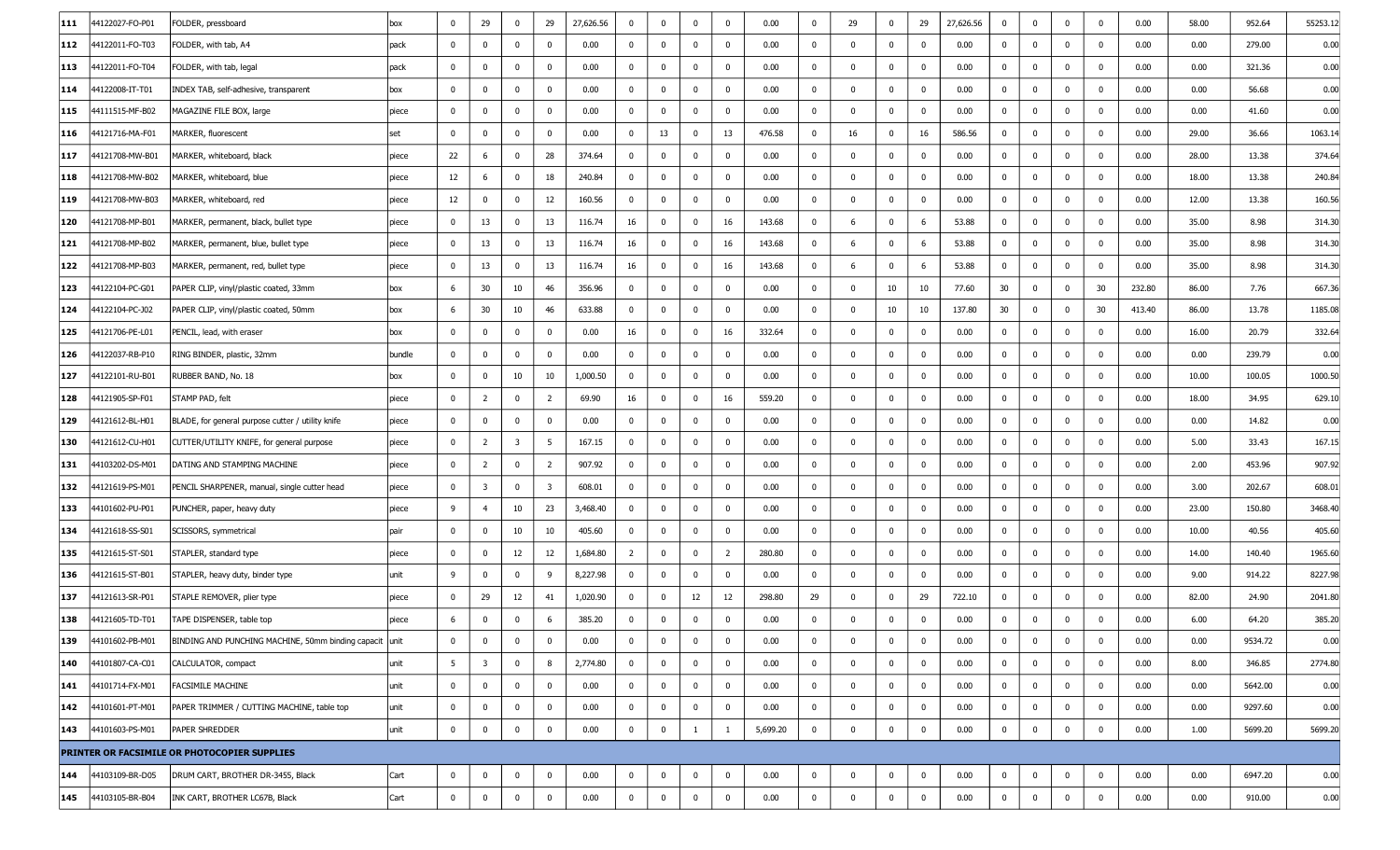| 146               | 44103105-BR-B05 | INK CART, BROTHER LC67HYBK, Black                   | Cart | $\mathbf 0$  | $\mathbf 0$    | $\mathbf 0$  | $\mathbf 0$ | 0.00 | $\mathbf{0}$   | $\mathbf 0$ | $\mathbf 0$  | $\mathbf 0$  | 0.00 | $\mathbf 0$  | $\mathbf 0$  | $\mathbf 0$  | 0            | 0.00 | 0            | $\mathbf 0$  | $\mathbf 0$ | $^{\circ}$  | 0.00 | 0.00 | 1601.60<br>0.00 |
|-------------------|-----------------|-----------------------------------------------------|------|--------------|----------------|--------------|-------------|------|----------------|-------------|--------------|--------------|------|--------------|--------------|--------------|--------------|------|--------------|--------------|-------------|-------------|------|------|-----------------|
| 147               | 44103109-BR-D06 | Drum Cart, Brother DR-451CL, high yield 30000 pages | Cart | $\mathbf 0$  | $\mathbf 0$    | $\mathbf 0$  | $\mathbf 0$ | 0.00 | $\bf{0}$       | $\mathbf 0$ | $\mathbf 0$  | $\mathbf 0$  | 0.00 | $\mathbf 0$  | $\mathbf 0$  | $\mathbf 0$  | 0            | 0.00 | $\mathbf 0$  | $\mathbf 0$  | $\mathbf 0$ | $^{\circ}$  | 0.00 | 0.00 | 0.00<br>6760.00 |
| 148               | 44103103-BR-B16 | Toner Cart, Brother TN-456 BLACK, high yield 6500   | Cart | 0            | 0              | $\mathbf 0$  | 0           | 0.00 | 0              | $\mathbf 0$ | $\mathbf{0}$ | $\mathbf 0$  | 0.00 | $\mathbf{0}$ | $\mathbf{0}$ | $\mathbf{0}$ | - 0          | 0.00 | 0            | 0            | $\mathbf 0$ | 0           | 0.00 | 0.00 | 0.00<br>5080.40 |
| 149               | 44103103-BR-C03 | Toner Cart, Brother TN-456 CYAN, high yield 6500    | Cart |              | 0              | $\Omega$     | $\Omega$    | 0.00 | $\mathbf{0}$   | $\mathbf 0$ | $\bf{0}$     | $\mathbf 0$  | 0.00 | $\mathbf 0$  | $\mathbf 0$  | $\mathbf 0$  | 0            | 0.00 | 0            | $\mathbf 0$  | $\mathbf 0$ | 0           | 0.00 | 0.00 | 0.00<br>8569.60 |
| 150               | 44103103-BR-M03 | Toner Cart, Brother TN-456 MAGENTA, high yield      | Cart | $\mathbf{0}$ | $\mathbf 0$    | $\mathbf{0}$ | 0           | 0.00 | $\mathbf{0}$   | $\mathbf 0$ | $\bf{0}$     | $\bf{0}$     | 0.00 | $\mathbf 0$  | $\bf{0}$     | $\mathbf 0$  | 0            | 0.00 | $\bf{0}$     | 0            | $\mathbf 0$ | 0           | 0.00 | 0.00 | 0.00<br>8569.60 |
| 151               | 44103103-BR-Y03 | Toner Cart, Brother TN-456 YELLOW, high yield 6500  | Cart | $\mathbf 0$  | 0              | $\mathbf{0}$ | 0           | 0.00 | 0              | $\mathbf 0$ | $\mathbf 0$  | $\mathbf 0$  | 0.00 | $\mathbf 0$  | $\mathbf 0$  | $\mathbf 0$  | $\mathbf 0$  | 0.00 | 0            | 0            | $\mathbf 0$ | 0           | 0.00 | 0.00 | 0.00<br>8569.60 |
| 152               | 44103103-SA-B03 | TONER CART, SAMSUNG ML-D2850B, Black                | Cart | 0            | $\mathbf 0$    | $\mathbf 0$  | $\mathbf 0$ | 0.00 | $\mathbf{0}$   | $\mathbf 0$ | $\mathbf 0$  | $\mathbf 0$  | 0.00 | $\mathbf 0$  | $\mathbf 0$  | $\mathbf 0$  | $\mathbf 0$  | 0.00 | $\bf{0}$     | $\mathbf 0$  | $\mathbf 0$ | $\mathbf 0$ | 0.00 | 0.00 | 5116.80<br>0.00 |
| 153               | 44103105-CA-C04 | INK CART, CANON CL-741, Colored                     | cart | $\mathbf 0$  | $\mathbf 0$    | $\mathbf 0$  | $\Omega$    | 0.00 | $\bf{0}$       | $\mathbf 0$ | $\mathbf 0$  | $\mathbf 0$  | 0.00 | $\mathbf 0$  | $\mathbf 0$  | $\bf{0}$     | 0            | 0.00 | $\bf{0}$     | 0            | $\mathbf 0$ | 0           | 0.00 | 0.00 | 989.04<br>0.00  |
| 154               | 44103105-CA-C02 | INK CART, CANON CL-811, Colored                     | cart | 0            | 0              | $\mathbf{0}$ | 0           | 0.00 | $\mathbf 0$    | $\mathbf 0$ | $\mathbf{0}$ | $\mathbf 0$  | 0.00 | $\mathbf 0$  | $\mathbf 0$  | $\mathbf 0$  | $\mathbf 0$  | 0.00 | 0            | 0            | $\mathbf 0$ | 0           | 0.00 | 0.00 | 0.00<br>1029.60 |
| 155               | 44103105-CA-B04 | INK CART, CANON PG-740, Black                       | cart | 0            | $\bf{0}$       | $\mathbf 0$  | 0           | 0.00 | $\mathbf{0}$   | $\mathbf 0$ | $\mathbf 0$  | $\mathbf 0$  | 0.00 | $\mathbf 0$  | $\mathbf 0$  | $\mathbf 0$  | $\mathbf{0}$ | 0.00 | $\bf{0}$     | $\mathbf 0$  | $\mathbf 0$ | 0           | 0.00 | 0.00 | 0.00<br>754.00  |
| 156               | 44103105-CA-B02 | INK CART, CANON PG-810, Black                       | cart | $\mathbf 0$  | $\bf{0}$       | $\mathbf{0}$ | $\Omega$    | 0.00 | 0              | $\mathbf 0$ | $\mathbf 0$  | $\mathbf 0$  | 0.00 | $\mathbf 0$  | $\mathbf 0$  | $\bf{0}$     | 0            | 0.00 | 0            | 0            | $\mathbf 0$ | 0           | 0.00 | 0.00 | 0.00<br>780.00  |
| 157               | 44103105-EP-B17 | INK CART, EPSON C13T664100 (T6641), Black           | cart | 0            | 0              | $\mathbf{0}$ | 0           | 0.00 | 0              | $\mathbf 0$ | $\mathbf{0}$ | $\mathbf 0$  | 0.00 | $\mathbf 0$  | $\mathbf{0}$ | $\mathbf 0$  | $\mathbf 0$  | 0.00 | $^{\rm o}$   | 0            | $\mathbf 0$ | 0           | 0.00 | 0.00 | 249.60<br>0.00  |
| 158               | 44103105-EP-C17 | INK CART, EPSON C13T664200 (T6642), Cyan            | cart | $\mathbf 0$  | $\mathbf 0$    | $\mathbf 0$  | $\mathbf 0$ | 0.00 | $\mathbf{0}$   | $\mathbf 0$ | $\mathbf 0$  | $\mathbf{0}$ | 0.00 | $\bf{0}$     | $\mathbf 0$  | $\mathbf 0$  | $\mathbf 0$  | 0.00 | $\bf{0}$     | $\mathbf 0$  | $\mathbf 0$ | $\mathbf 0$ | 0.00 | 0.00 | 249.60<br>0.00  |
| 159               | 44103105-EP-M17 | INK CART, EPSON C13T664300 (T6643), Magenta         | cart | $\mathbf 0$  | $\mathbf 0$    | $\mathbf{0}$ | 0           | 0.00 | $\bf{0}$       | $\mathbf 0$ | $\mathbf 0$  | $\mathbf 0$  | 0.00 | $\mathbf 0$  | $\bf{0}$     | $\mathbf{0}$ | 0            | 0.00 | 0            | $\mathbf 0$  | $\mathbf 0$ | 0           | 0.00 | 0.00 | 0.00<br>249.60  |
| 160               | 44103105-EP-Y17 | INK CART, EPSON C13T664400 (T6644), Yellow          | cart | $\mathbf 0$  | 0              | $\mathbf{0}$ | 0           | 0.00 | 0              | $\mathbf 0$ | $\bf{0}$     | $\mathbf 0$  | 0.00 | $\mathbf 0$  | $\bf{0}$     | $\mathbf 0$  | 0            | 0.00 | 0            | 0            | $\mathbf 0$ | 0           | 0.00 | 0.00 | 249.60<br>0.00  |
| 161               | 44103105-HP-B40 | Ink Cartridge, HP C2P04AA (HP62) Black              | cart | $\mathbf 0$  | $\mathbf 0$    | $\mathbf 0$  | $\mathbf 0$ | 0.00 | $\mathbf 0$    | $\mathbf 0$ | $\mathbf 0$  | $\mathbf 0$  | 0.00 | $\bf{0}$     | $\mathbf 0$  | $\mathbf 0$  | 0            | 0.00 | $\bf{0}$     | $\mathbf 0$  | $\mathbf 0$ | $^{\circ}$  | 0.00 | 0.00 | 0.00<br>773.76  |
| 162               | 44103105-HP-T40 | Ink Cartridge, HP C2P06AA (HP62) Tri-color          | cart | $\mathbf 0$  | 0              | $\mathbf 0$  | 0           | 0.00 | 0              | $\mathbf 0$ | $\mathbf 0$  | $\mathbf 0$  | 0.00 | $\mathbf 0$  | $\bf{0}$     | $\mathbf 0$  | 0            | 0.00 | $\bf{0}$     | 0            | $\mathbf 0$ | 0           | 0.00 | 0.00 | 950.56<br>0.00  |
| 163               | 44103105-HP-B09 | INK CART, HP C9351AA, (HP21), Black                 | cart | $\mathbf 0$  | 0              | $\mathbf 0$  | 0           | 0.00 | $\mathbf{0}$   | $\mathbf 0$ | $\bf{0}$     | $\mathbf 0$  | 0.00 | $\mathbf 0$  | $\bf{0}$     | $\mathbf 0$  | $\mathbf 0$  | 0.00 | $\mathbf{0}$ | 0            | $\mathbf 0$ | 0           | 0.00 | 0.00 | 795.60<br>0.00  |
| 164               | 44103105-HP-T10 | INK CART, HP C9352AA, (HP22), Tri-color             | cart | $\mathbf 0$  | $\mathbf 0$    | $\mathbf 0$  | $\mathbf 0$ | 0.00 | $\mathbf{0}$   | $\mathbf 0$ | $\mathbf 0$  | $\mathbf 0$  | 0.00 | $\bf{0}$     | $\bf{0}$     | $\mathbf 0$  | 0            | 0.00 | $\mathbf{0}$ | $\mathbf 0$  | $\mathbf 0$ | 0           | 0.00 | 0.00 | 0.00<br>920.40  |
| 165               | 44103105-HP-P48 | Ink Cartridge, HP C9397A (HP72) 69ml Photo Black    | cart | $\mathbf 0$  | 0              | $\mathbf 0$  | 0           | 0.00 | 0              | $\mathbf 0$ | $\bf{0}$     | $\mathbf 0$  | 0.00 | $\mathbf 0$  | $\bf{0}$     | $\mathbf 0$  | 0            | 0.00 | $\bf{0}$     | 0            | $\mathbf 0$ | $\mathbf 0$ | 0.00 | 0.00 | 0.00<br>1996.80 |
| 166               | 44103105-HP-C48 | Ink Cartridge, HP C9398A (HP72) 69ml Cyan           | cart | 0            | $\mathbf{0}$   | $\mathbf 0$  | 0           | 0.00 | $\mathbf{0}$   | $\mathbf 0$ | $\mathbf 0$  | $\mathbf 0$  | 0.00 | $\mathbf 0$  | $\bf{0}$     | $\mathbf 0$  | $\mathbf 0$  | 0.00 | 0            | $\mathbf 0$  | $\mathbf 0$ | $^{\circ}$  | 0.00 | 0.00 | 1996.80<br>0.00 |
| 167               | 44103105-HP-M48 | Ink Cartridge, HP C9399A (HP72) 69ml Magenta        | cart | $\mathbf 0$  | $\mathbf 0$    | $\Omega$     | $\mathbf 0$ | 0.00 | $\mathbf{0}$   | $\mathbf 0$ | $\mathbf 0$  | $\mathbf 0$  | 0.00 | $\mathbf 0$  | $\mathbf 0$  | $\mathbf 0$  | $\mathbf 0$  | 0.00 | $\mathbf 0$  | $\mathbf 0$  | $\mathbf 0$ | 0           | 0.00 | 0.00 | 0.00<br>1996.80 |
| 168               | 44103105-HP-Y48 | Ink Cartridge, HP C9400A (HP72) 69ml Yellow         | cart | $\mathbf 0$  | 0              | $\mathbf 0$  | 0           | 0.00 | 0              | $\mathbf 0$ | $\bf{0}$     | $\mathbf 0$  | 0.00 | $\mathbf 0$  | $\bf{0}$     | $\mathbf 0$  | 0            | 0.00 | $\mathbf 0$  | 0            | $\mathbf 0$ | 0           | 0.00 | 0.00 | 0.00<br>1996.80 |
| 169               | 44103105-HP-G48 | Ink Cartridge, HP C9401A (HP72) 69ml Gray           | cart | 0            | 0              | $\mathbf{0}$ | 0           | 0.00 | $\mathbf{0}$   | $\mathbf 0$ | $\bf{0}$     | $\mathbf 0$  | 0.00 | $\mathbf{0}$ | $\bf{0}$     | $\mathbf 0$  | 0            | 0.00 | $^{\rm o}$   | $\mathbf 0$  | $\mathbf 0$ | 0           | 0.00 | 0.00 | 0.00<br>1996.80 |
| 170               | 44103105-HP-B48 | Ink Cartridge, HP C9403A (HP72) 130ml Matte Black   | cart | $\mathbf 0$  | 0              | $\mathbf{0}$ | 0           | 0.00 | $\mathbf{0}$   | $\mathbf 0$ | $\bf{0}$     | $\mathbf 0$  | 0.00 | $\mathbf 0$  | $\bf{0}$     | $\mathbf 0$  | 0            | 0.00 | $\bf{0}$     | 0            | $\mathbf 0$ | 0           | 0.00 | 0.00 | 0.00<br>3016.00 |
| 171               | 44103105-HP-B17 | INK CART, HP CC640WA, (HP60), Black                 | cart | 0            | 0              | $\mathbf{0}$ | 0           | 0.00 | 0              | $\mathbf 0$ | $\mathbf{0}$ | $\mathbf 0$  | 0.00 | $\mathbf{0}$ | $\mathbf{0}$ | $\mathbf{0}$ | 0            | 0.00 | $\mathbf{0}$ | 0            | $\mathbf 0$ | 0           | 0.00 | 0.00 | 769.60<br>0.00  |
| $\vert 172 \vert$ | 44103105-HP-T17 | INK CART, HP CC643WA, (HP60), Tri-color             | cart | 0            | 0              | $\mathbf 0$  | 0           | 0.00 | $\mathbf{0}$   | $\mathbf 0$ | 0            | $\mathbf 0$  | 0.00 | $\mathbf 0$  | $\mathbf 0$  | $\mathbf 0$  | $\mathbf{0}$ | 0.00 | $\mathbf 0$  | $\mathbf 0$  | $\mathbf 0$ | 0           | 0.00 | 0.00 | 915.20<br>0.00  |
| 173               | 44103105-HP-B35 | INK CART, HP CD887AA, (HP703), Black                | cart | $^{\circ}$   | 0              | $\Omega$     | $\Omega$    | 0.00 | 0              | $\Omega$    | $\Omega$     | $\mathbf 0$  | 0.00 | 0            | $\mathbf 0$  | $\Omega$     | 0            | 0.00 | $\Omega$     | $\Omega$     |             |             | 0.00 | 0.00 | 0.00<br>366.08  |
| 174               | 44103105-HP-T35 | INK CART, HP CD888AA, (HP703), Tri-color            | cart | $\mathbf 0$  | 0              | $\mathbf 0$  | $\mathbf 0$ | 0.00 | 0              | $\mathbf 0$ | $\mathbf 0$  | $\mathbf{0}$ | 0.00 | $\mathbf 0$  | $\mathbf 0$  | $\mathbf 0$  | $\mathbf 0$  | 0.00 | $\mathbf 0$  | 0            | $\mathbf 0$ | $\mathbf 0$ | 0.00 | 0.00 | 366.08<br>0.00  |
| 175               | 44103105-HX-C40 | INK CART, HP CD972AA, (HP 920XL), Cyan              | cart | $\mathbf 0$  | $\overline{0}$ | $\mathbf 0$  | $\mathbf 0$ | 0.00 | $\mathbf 0$    | 0           | $\bf{0}$     | $\mathbf 0$  | 0.00 | $\mathbf{0}$ | $\mathbf 0$  | $\mathbf 0$  | $\mathbf 0$  | 0.00 | $\mathbf{0}$ | $\mathbf 0$  | $\mathbf 0$ | $\mathbf 0$ | 0.00 | 0.00 | 641.68<br>0.00  |
| 176               | 44103105-HX-M40 | INK CART, HP CD973AA, (HP 920XL), Magenta           | cart | $\mathbf 0$  | $\bf{0}$       | $\mathbf 0$  | $\mathbf 0$ | 0.00 | $\mathbf{0}$   | $\mathbf 0$ | $\mathbf 0$  | $\mathbf 0$  | 0.00 | $\mathbf{0}$ | $\mathbf 0$  | $\mathbf 0$  | $\mathbf 0$  | 0.00 | $\mathbf{0}$ | $\bf{0}$     | $\mathbf 0$ | $\mathbf 0$ | 0.00 | 0.00 | 0.00<br>641.68  |
| 177               | 44103105-HX-Y40 | INK CART, HP CD974AA, (HP 920XL), Yellow,           | cart | $\mathbf 0$  | $\mathbf 0$    | $\mathbf 0$  | $\mathbf 0$ | 0.00 | $\mathbf{0}$   | $\mathbf 0$ | $\bf{0}$     | $\mathbf 0$  | 0.00 | $\mathbf{0}$ | $\mathbf 0$  | $\mathbf 0$  | $\mathbf{0}$ | 0.00 | $\mathbf 0$  | $\mathbf{0}$ | $\mathbf 0$ | $\mathbf 0$ | 0.00 | 0.00 | 0.00<br>641.68  |
| 178               | 44103105-HX-B40 | INK CART, HP CD975AA, (HP 920XL), Black             | cart | $\mathbf 0$  | $\overline{0}$ | $\mathbf 0$  | $\mathbf 0$ | 0.00 | $\overline{0}$ | $\mathbf 0$ | $\bf{0}$     | $\mathbf{0}$ | 0.00 | $\mathbf{0}$ | $\mathbf 0$  | $\mathbf 0$  | $\mathbf 0$  | 0.00 | $\mathbf{0}$ | $\mathbf 0$  | $\mathbf 0$ | $\mathbf 0$ | 0.00 | 0.00 | 0.00<br>1346.80 |
| 179               | 44103105-HP-B20 | INK CART, HP CH561WA, (HP61), Black                 | cart | $\mathbf 0$  | $\mathbf{0}$   | $\mathbf 0$  | $\mathbf 0$ | 0.00 | $\mathbf{0}$   | $\mathbf 0$ | $\mathbf 0$  | $\mathbf 0$  | 0.00 | $\mathbf 0$  | $\mathbf 0$  | $\mathbf 0$  | $\mathbf{0}$ | 0.00 | $\mathbf 0$  | $\mathbf{0}$ | $\mathbf 0$ | $\mathbf 0$ | 0.00 | 0.00 | 0.00<br>756.08  |
| 180               | 44103105-HP-T20 | INK CART, HP CH562WA, (HP61), Tricolor              | cart | $\mathbf 0$  | $\mathbf 0$    | $\mathbf 0$  | $\mathbf 0$ | 0.00 | $\mathbf 0$    | $\mathbf 0$ | $\bf{0}$     | $\mathbf 0$  | 0.00 | $\mathbf{0}$ | $\mathbf 0$  | $\mathbf 0$  | $\mathbf{0}$ | 0.00 | $\mathbf 0$  | 0            | $\mathbf 0$ | $\mathbf 0$ | 0.00 | 0.00 | 0.00<br>931.84  |
| 181               | 44103105-HP-B49 | Ink Cartridge, HP CH565A (HP82) Black               | cart | $\mathbf 0$  | $\mathbf 0$    | $\mathbf 0$  | $\mathbf 0$ | 0.00 | $\mathbf{0}$   | $\mathbf 0$ | $\bf{0}$     | $\mathbf 0$  | 0.00 | $\mathbf{0}$ | $\mathbf 0$  | $\mathbf 0$  | $\mathbf 0$  | 0.00 | $\mathbf{0}$ | $\mathbf 0$  | $\mathbf 0$ | $\mathbf 0$ | 0.00 | 0.00 | 0.00<br>1944.80 |
| 182               | 44103105-HP-C49 | Ink Cartridge, HP CH566A (HP82) Cyan                | cart | $\mathbf 0$  | $\bf{0}$       | $\bm{0}$     | $\bm{0}$    | 0.00 | $\mathbf{0}$   | $\mathbf 0$ | $\mathbf 0$  | $\mathbf 0$  | 0.00 | $\bf{0}$     | $\mathbf 0$  | $\mathbf 0$  | $\bf{0}$     | 0.00 | $\mathbf 0$  | $\bf{0}$     | $\mathbf 0$ | $\mathbf 0$ | 0.00 | 0.00 | 1539.20<br>0.00 |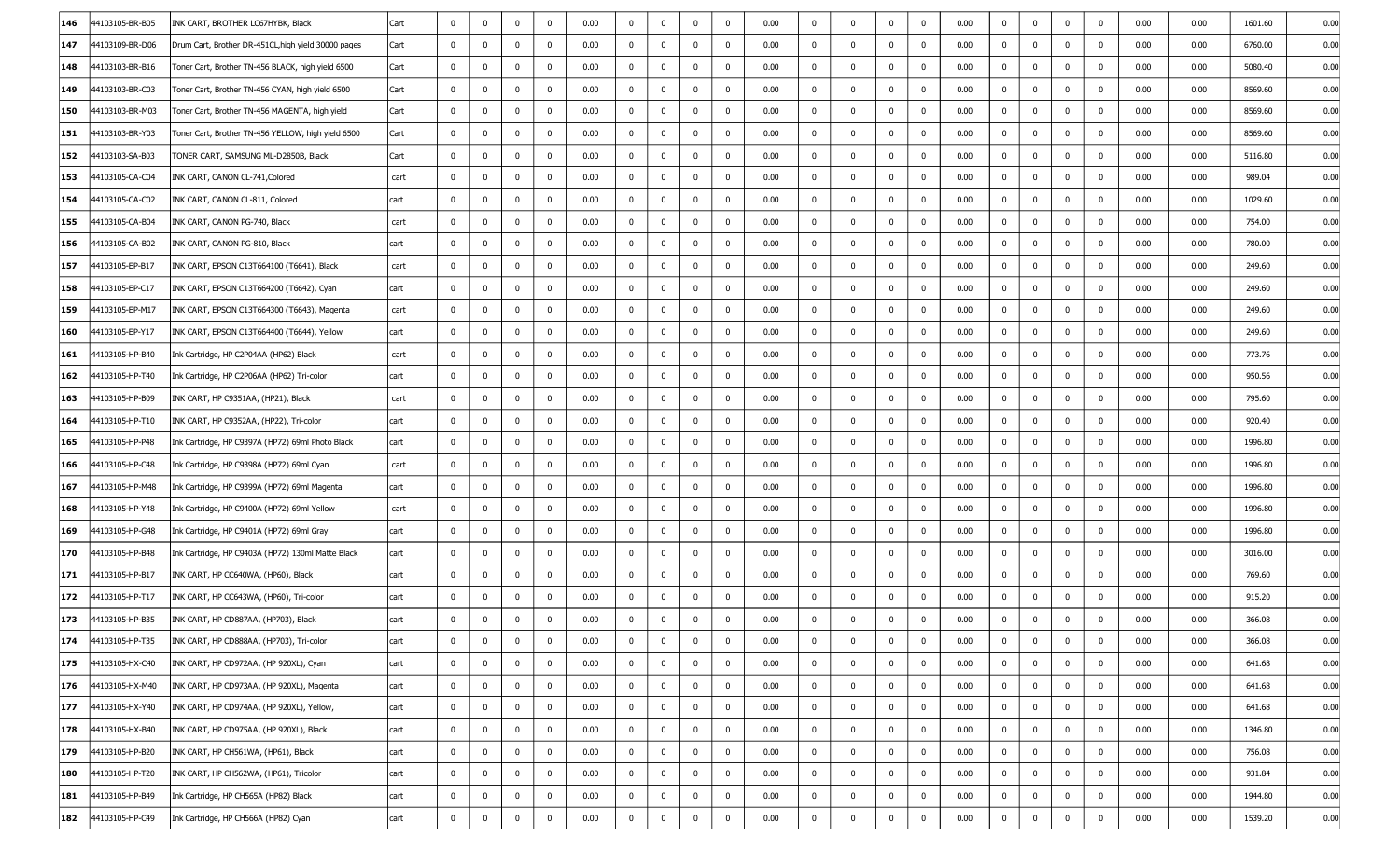| 183 | 44103105-HP-M49 | Ink Cartridge, HP CH567A (HP82) Magenta        | cart | $\mathbf 0$    | $\mathbf 0$    | $\bf{0}$       | $\mathbf 0$  | 0.00 | $\mathbf{0}$ | $\mathbf 0$    | $\mathbf 0$  | $\mathbf 0$ | 0.00 | $\mathbf{0}$   | $\mathbf 0$    | $\mathbf 0$    | $\mathbf 0$    | 0.00 | $\bf{0}$       | $\mathbf 0$  | $\mathbf 0$  | $\mathbf 0$ | 0.00 | 0.00     | 1539.20 | 0.00 |
|-----|-----------------|------------------------------------------------|------|----------------|----------------|----------------|--------------|------|--------------|----------------|--------------|-------------|------|----------------|----------------|----------------|----------------|------|----------------|--------------|--------------|-------------|------|----------|---------|------|
| 184 | 44103105-HP-Y49 | Ink Cartridge, HP CH568A (HP82) Yellow         | cart | $\mathbf 0$    | 0              | 0              | 0            | 0.00 | $\mathbf{0}$ | $\mathbf 0$    | $\mathbf 0$  | $\mathbf 0$ | 0.00 | $\mathbf 0$    | $\mathbf 0$    | $\mathbf 0$    | $\bf{0}$       | 0.00 | $\mathbf 0$    | 0            | 0            | 0           | 0.00 | 0.00     | 1539.20 | 0.00 |
| 185 | 44103105-HX-B43 | INK CART, HP CN045AA, (HP950XL), Black         | cart | $\bf{0}$       | 0              | $\mathbf 0$    | $\mathbf 0$  | 0.00 | $\mathbf{0}$ | $\bf{0}$       | $\bf{0}$     | $\mathbf 0$ | 0.00 | $\mathbf{0}$   | $\mathbf 0$    | $\mathbf 0$    | $\mathbf 0$    | 0.00 | $\bf{0}$       | $\mathbf 0$  | $\mathbf 0$  | 0           | 0.00 | 0.00     | 1786.72 | 0.00 |
| 186 | 44103105-HX-C43 | INK CART, HP CN046AA, (HP951XL), Cyan          | cart | $\mathbf 0$    | $^{\circ}$     | $\bf{0}$       | $\mathbf 0$  | 0.00 | $\mathbf{0}$ | $\bf{0}$       | $\mathbf 0$  | $\mathbf 0$ | 0.00 | $\mathbf{0}$   | $\bf{0}$       | $^{\circ}$     | $\mathbf 0$    | 0.00 | $\bf{0}$       | $\mathbf 0$  | $\mathbf 0$  | 0           | 0.00 | 0.00     | 1326.00 | 0.00 |
| 187 | 44103105-HX-M43 | INK CART, HP CN047AA, (HP951XL), Magenta       | cart | $\mathbf 0$    | 0              | $\mathbf 0$    | $\mathbf 0$  | 0.00 | $\mathbf{0}$ | $\bf{0}$       | $\bf{0}$     | $\mathbf 0$ | 0.00 | 0              | $\mathbf 0$    | $\mathbf 0$    | $\bf{0}$       | 0.00 | $\mathbf 0$    | $\mathbf{0}$ | $\mathbf 0$  | 0           | 0.00 | 0.00     | 1326.00 | 0.00 |
| 188 | 44103105-HX-Y43 | INK CART, HP CN048AA, (HP951XL). Yellow        | cart | $\mathbf 0$    | $^{\circ}$     | $\mathbf 0$    | $\mathbf 0$  | 0.00 | $\mathbf 0$  | $\bf{0}$       | $^{\circ}$   | $\mathbf 0$ | 0.00 | $\mathbf{0}$   | $\mathbf 0$    | $\mathbf 0$    | $\mathbf 0$    | 0.00 | $\mathbf 0$    | $\mathbf 0$  | $\mathbf 0$  | 0           | 0.00 | 0.00     | 1326.00 | 0.00 |
| 189 | 44103105-HP-B36 | INK CART, HP CN692AA, (HP704), Black           | cart | $\bf{0}$       | $^{\circ}$     | $\mathbf 0$    | $\mathbf 0$  | 0.00 | $\bf{0}$     | $\bf{0}$       | $\mathbf 0$  | $\mathbf 0$ | 0.00 | $\mathbf{0}$   | $\mathbf 0$    | $\mathbf 0$    | $\mathbf 0$    | 0.00 | $\mathbf 0$    | $\mathbf 0$  | $\mathbf 0$  | 0           | 0.00 | 0.00     | 366.08  | 0.00 |
| 190 | 44103105-HP-T36 | INK CART, HP CN693AA, (HP704), Tri-color       | cart | $\mathbf{0}$   | 0              | $\mathbf 0$    | 0            | 0.00 | $\bf{0}$     | $\bf{0}$       | $\mathbf 0$  | $\mathbf 0$ | 0.00 | $\bf{0}$       | $\bf{0}$       | $\bf{0}$       | $\mathbf 0$    | 0.00 | $\bf{0}$       | 0            | $\mathbf 0$  | 0           | 0.00 | 0.00     | 366.08  | 0.00 |
| 191 | 44103105-HP-B33 | INK CART, HP CZ107AA, (HP678), Black           | cart | $\bf{0}$       | 0              | 0              | $\mathbf 0$  | 0.00 | $\bf{0}$     | $\bf{0}$       | $^{\circ}$   | $\mathbf 0$ | 0.00 | $\mathbf{0}$   | $\mathbf 0$    | $\mathbf 0$    | $\mathbf 0$    | 0.00 | $\mathbf 0$    | $\mathbf 0$  | $\mathbf 0$  | 0           | 0.00 | 0.00     | 366.08  | 0.00 |
| 192 | 44103105-HP-T33 | INK CART, HP CZ108AA, (HP678), Tricolor        | cart | $\bf{0}$       | 0              | 0              | 0            | 0.00 | 0            | 0              | $\mathbf 0$  | $\mathbf 0$ | 0.00 | $\mathbf{0}$   | $\bf{0}$       | $\mathbf 0$    | $^{\circ}$     | 0.00 | $\bf{0}$       | $\mathbf 0$  | $\mathbf 0$  | 0           | 0.00 | 0.00     | 366.08  | 0.00 |
| 193 | 44103105-HP-B42 | INK CART, HP CZ121A (HP685A), Black            | cart | $\mathbf{0}$   | $^{\circ}$     | 0              | $\mathbf 0$  | 0.00 | $\bf{0}$     | $\mathbf 0$    | $\mathbf 0$  | $\mathbf 0$ | 0.00 | $\bf{0}$       | $\bf{0}$       | $\mathbf 0$    | $\mathbf 0$    | 0.00 | $\bf{0}$       | 0            | $\mathbf 0$  | 0           | 0.00 | 0.00     | 312.00  | 0.00 |
| 194 | 44103105-HP-C33 | INK CART, HP CZ122A (HP685A), Cyan             | cart | $\mathbf 0$    | 0              | $\overline{0}$ | $\mathbf 0$  | 0.00 | $\mathbf{0}$ | $\bf{0}$       | $^{\circ}$   | $\mathbf 0$ | 0.00 | $\mathbf{0}$   | $\mathbf 0$    | $\mathbf 0$    | $\mathbf 0$    | 0.00 | $\bf{0}$       | $\mathbf 0$  | $\mathbf 0$  | 0           | 0.00 | 0.00     | 256.88  | 0.00 |
| 195 | 44103105-HP-M33 | INK CART, HP CZ123A (HP685A), Magenta          | cart | $\mathbf 0$    | 0              | 0              | $\mathbf 0$  | 0.00 | $\mathbf{0}$ | $\mathbf 0$    | $\mathbf 0$  | $\mathbf 0$ | 0.00 | $\mathbf{0}$   | $\bf{0}$       | $\bf{0}$       | $\mathbf 0$    | 0.00 | $\mathbf 0$    | $\mathbf 0$  | $\mathbf 0$  | 0           | 0.00 | 0.00     | 256.88  | 0.00 |
| 196 | 44103105-HP-Y33 | INK CART, HP CZ124A (HP685A), Yellow           | cart | $\bf{0}$       | $^{\circ}$     | $\mathbf 0$    | $\mathbf 0$  | 0.00 | $\mathbf 0$  | $\bf{0}$       | $\mathbf 0$  | $\mathbf 0$ | 0.00 | $\mathbf{0}$   | $\mathbf 0$    | $\mathbf 0$    | $\mathbf 0$    | 0.00 | $\bf{0}$       | $\mathbf 0$  | $\mathbf 0$  | 0           | 0.00 | 0.00     | 256.88  | 0.00 |
| 197 | 44103105-HP-T43 | Ink Cartridge, HP F6V26AA (HP680) Tri-color    | cart | $\bf{0}$       | $^{\circ}$     | $\mathbf 0$    | $\mathbf 0$  | 0.00 | $\bf{0}$     | $\bf{0}$       | $^{\circ}$   | $\mathbf 0$ | 0.00 | $\mathbf{0}$   | $\mathbf 0$    | $\mathbf 0$    | $\mathbf 0$    | 0.00 | $\mathbf 0$    | $\mathbf 0$  | $\mathbf 0$  | 0           | 0.00 | 0.00     | 405.60  | 0.00 |
| 198 | 44103105-HP-B43 | Ink Cartridge, HP F6V27AA (HP680) Black        | cart | $\bf{0}$       | 0              | 0              | $\mathbf 0$  | 0.00 | $\mathbf 0$  | $\bf{0}$       | $\mathbf{0}$ | $\mathbf 0$ | 0.00 | $\mathbf{0}$   | $\bf{0}$       | $\mathbf 0$    | $\mathbf 0$    | 0.00 | $\mathbf 0$    | $^{\circ}$   | $\mathbf 0$  | 0           | 0.00 | 0.00     | 405.60  | 0.00 |
| 199 | 44103105-HP-C50 | Ink Cartridge, HP L0S51AA (HP955) Cyan         | cart | $\bf{0}$       | 0              | $\mathbf 0$    | $\mathbf 0$  | 0.00 | $\bf{0}$     | $\mathbf 0$    | $\mathbf 0$  | $\mathbf 0$ | 0.00 | $\mathbf{0}$   | $\bf{0}$       | $\mathbf 0$    | $\mathbf 0$    | 0.00 | $\bf{0}$       | 0            | $\mathbf 0$  | 0           | 0.00 | 0.00     | 995.75  | 0.00 |
| 200 | 44103105-HP-M50 | Ink Cartridge, HP L0S54AA (HP955) Magenta      | cart | $\bf{0}$       | $^{\circ}$     | $\bf{0}$       | $\mathbf 0$  | 0.00 | $\bf{0}$     | $\bf{0}$       | $^{\circ}$   | $\mathbf 0$ | 0.00 | $\mathbf{0}$   | $\mathbf 0$    | $\mathbf 0$    | $\mathbf 0$    | 0.00 | $\bf{0}$       | $\mathbf 0$  | $\mathbf 0$  | 0           | 0.00 | $0.00\,$ | 995.75  | 0.00 |
| 201 | 44103105-HP-Y50 | Ink Cartridge, HP L0S57AA (HP955) Yellow       | cart | $\mathbf 0$    | $\bf{0}$       | 0              | $\mathbf 0$  | 0.00 | $\mathbf{0}$ | $\bf{0}$       | $\mathbf 0$  | $\mathbf 0$ | 0.00 | $\bf{0}$       | $\bf{0}$       | $\mathbf 0$    | $\bf{0}$       | 0.00 | $\bf{0}$       | $\mathbf 0$  | $\mathbf 0$  | 0           | 0.00 | 0.00     | 995.75  | 0.00 |
| 202 | 44103105-HP-B50 | Ink Cartridge, HP L0S60AA (HP955) Black        | cart | $\bf{0}$       | 0              | $\mathbf 0$    | $\mathbf 0$  | 0.00 | $\mathbf{0}$ | $\bf{0}$       | $\bf{0}$     | $\mathbf 0$ | 0.00 | $\mathbf{0}$   | $\bf{0}$       | $\mathbf 0$    | $\mathbf 0$    | 0.00 | $\bf{0}$       | $\mathbf 0$  | $\mathbf 0$  | $^{\circ}$  | 0.00 | 0.00     | 4956.60 | 0.00 |
| 203 | 44103105-HX-C48 | Ink Cartridge, HP L0S63AA (HP955XL) Cyan       | cart | $\bf{0}$       | $^{\circ}$     | $\bf{0}$       | $\mathbf 0$  | 0.00 | $\mathbf{0}$ | $\bf{0}$       | $^{\circ}$   | $\mathbf 0$ | 0.00 | $\mathbf{0}$   | $\mathbf 0$    | $\mathbf 0$    | $\mathbf 0$    | 0.00 | $\bf{0}$       | $\mathbf 0$  | $\mathbf 0$  | 0           | 0.00 | 0.00     | 1212.64 | 0.00 |
| 204 | 44103105-HX-M48 | Ink Cartridge, HP L0S66AA (HP955XL) Magenta    | cart | $\mathbf 0$    | $\bf{0}$       | $\mathbf 0$    | 0            | 0.00 | $\mathbf{0}$ | $\bf{0}$       | $\bf{0}$     | $\mathbf 0$ | 0.00 | $\bf{0}$       | $\bf{0}$       | $\mathbf 0$    | $\overline{0}$ | 0.00 | $\bf{0}$       | $\mathbf 0$  | $\mathbf 0$  | $\mathbf 0$ | 0.00 | 0.00     | 1212.64 | 0.00 |
| 205 | 44103105-HX-Y48 | Ink Cartridge, HP L0S69AA (HP955XL) Yellow     | cart | $\mathbf{0}$   | 0              | $\mathbf 0$    | $\mathbf 0$  | 0.00 | $\mathbf{0}$ | $\bf{0}$       | $\bf{0}$     | $\mathbf 0$ | 0.00 | $\bf{0}$       | $\bf{0}$       | $\mathbf 0$    | $\mathbf 0$    | 0.00 | $\bf{0}$       | $\mathbf 0$  | $\mathbf 0$  | $^{\circ}$  | 0.00 | 0.00     | 1212.64 | 0.00 |
| 206 | 44103105-HX-B48 | Ink Cartridge, HP L0S72AA (HP955XL) Black      | cart | $\bf{0}$       | $^{\circ}$     | $\bf{0}$       | $\mathbf 0$  | 0.00 | $\mathbf 0$  | $\bf{0}$       | $\mathbf 0$  | $\mathbf 0$ | 0.00 | $\mathbf{0}$   | $\mathbf 0$    | $\mathbf 0$    | $\mathbf{0}$   | 0.00 | $\bf{0}$       | $\mathbf 0$  | $\mathbf 0$  | 0           | 0.00 | 0.00     | 1644.24 | 0.00 |
| 207 | 44103105-HP-C51 | Ink Cartridge, HP T6L89AA (HP905) Cyan         | cart | $\mathbf{0}$   | $\bf{0}$       | $\mathbf 0$    | $\mathbf 0$  | 0.00 | $\mathbf 0$  | $\bf{0}$       | 0            | $\mathbf 0$ | 0.00 | 0              | $\mathbf 0$    | $\mathbf 0$    | 0              | 0.00 | $\mathbf{0}$   | 0            | $\mathbf 0$  | 0           | 0.00 | 0.00     | 453.62  | 0.00 |
| 208 | 44103105-HP-M51 | Ink Cartridge, HP T6L93AA (HP905) Magenta      | cart | $\mathbf{0}$   | 0              | 0              | $\mathbf 0$  | 0.00 | $\bf{0}$     | $\mathbf 0$    | 0            | $\mathbf 0$ | 0.00 | $\mathbf 0$    | $\mathbf 0$    | $\Omega$       | $^{\circ}$     | 0.00 | $\mathbf{0}$   | $\mathbf 0$  | $\mathbf 0$  | 0           | 0.00 | 0.00     | 453.62  | 0.00 |
| 209 | 44103105-HP-Y51 | Ink Cartridge, HP T6L97AA (HP905) Yellow       | cart | $\bf{0}$       | 0              | 0              | $\mathbf 0$  | 0.00 | 0            | $\bf{0}$       | $^{\circ}$   | $\mathbf 0$ | 0.00 | $\mathbf 0$    | $\mathbf 0$    | 0              | 0              | 0.00 | $\bf{0}$       | 0            | $\mathbf 0$  | 0           | 0.00 | 0.00     | 453.62  | 0.00 |
| 210 | 44103105-HP-B51 | Ink Cartridge, HP T6M01AA (HP905) Black        | cart | $^{\circ}$     | $^{\circ}$     | $\mathbf 0$    | $\mathbf 0$  | 0.00 | $\mathbf 0$  | 0              | $\mathbf 0$  | $\mathbf 0$ | 0.00 | 0              | $\mathbf 0$    | $\mathbf 0$    | $\mathbf 0$    | 0.00 | $\mathbf{0}$   | $\mathbf 0$  | $\mathbf 0$  | $\Omega$    | 0.00 | 0.00     | 741.28  | 0.00 |
| 211 | 44103112-EP-R05 | RIBBON CART, EPSON C13S015516 (#8750), Black   | cart | $\mathbf{0}$   | $\mathbf 0$    | $\mathbf 0$    | $\mathbf 0$  | 0.00 | $\mathbf 0$  | $\overline{0}$ | $\mathbf 0$  | $\mathbf 0$ | 0.00 | $\mathbf{0}$   | $\overline{0}$ | $\overline{0}$ | $\mathbf 0$    | 0.00 | $\overline{0}$ | $\mathbf 0$  | $\mathbf 0$  | $\mathbf 0$ | 0.00 | 0.00     | 77.43   | 0.00 |
| 212 | 44103112-EP-R07 | RIBBON CART, EPSON C13S015531 (S015086), Black | cart | $\overline{0}$ | $\mathbf 0$    | $\mathbf 0$    | $\mathbf 0$  | 0.00 | $\mathbf 0$  | $\mathbf 0$    | $\mathbf 0$  | $\mathbf 0$ | 0.00 | $\overline{0}$ | $\mathbf 0$    | $\mathbf 0$    | $\mathbf 0$    | 0.00 | $\mathbf{0}$   | $\mathbf 0$  | $\mathbf 0$  | $\mathbf 0$ | 0.00 | 0.00     | 736.32  | 0.00 |
| 213 | 44103112-EP-R13 | RIBBON CART, EPSON C13S015632, Black           | cart | $\overline{0}$ | $\mathbf 0$    | $\bf{0}$       | $\bf{0}$     | 0.00 | $\mathbf 0$  | $\mathbf 0$    | $\bf{0}$     | $\mathbf 0$ | 0.00 | $\mathbf 0$    | $\mathbf 0$    | $\mathbf 0$    | $\overline{0}$ | 0.00 | $\mathbf{0}$   | $\mathbf{0}$ | $\bf{0}$     | $\mathbf 0$ | 0.00 | 0.00     | 77.94   | 0.00 |
| 214 | 44103103-BR-B03 | TONER CART, BROTHER TN-2025, Black             | cart | $\overline{0}$ | $\overline{0}$ | $\mathbf 0$    | $\mathbf 0$  | 0.00 | $\mathbf 0$  | $\mathbf 0$    | $\mathbf 0$  | $\mathbf 0$ | 0.00 | $\bf{0}$       | $\mathbf 0$    | $\mathbf 0$    | $\mathbf 0$    | 0.00 | $\overline{0}$ | $\mathbf{0}$ | $\bf{0}$     | $\mathbf 0$ | 0.00 | 0.00     | 2685.28 | 0.00 |
| 215 | 44103103-BR-B04 | TONER CART, BROTHER TN-2130, Black             | cart | $\overline{0}$ | $\bf{0}$       | $\mathbf 0$    | $\mathbf 0$  | 0.00 | $\mathbf{0}$ | $\mathbf 0$    | $\mathbf 0$  | $\mathbf 0$ | 0.00 | $\bf{0}$       | $\mathbf 0$    | $\mathbf 0$    | $\mathbf{0}$   | 0.00 | $\mathbf{0}$   | $\mathbf{0}$ | $\mathbf{0}$ | $\mathbf 0$ | 0.00 | 0.00     | 1892.80 | 0.00 |
| 216 | 44103103-BR-B05 | TONER CART, BROTHER TN-2150, Black             | cart | $\mathbf{0}$   | $\mathbf{0}$   | $\bf{0}$       | $\bf{0}$     | 0.00 | $\mathbf 0$  | $\mathbf 0$    | $\mathbf 0$  | $\bf{0}$    | 0.00 | $\mathbf{0}$   | $\mathbf 0$    | $\mathbf 0$    | $\mathbf 0$    | 0.00 | $\overline{0}$ | $\mathbf{0}$ | $\bf{0}$     | $\mathbf 0$ | 0.00 | 0.00     | 2685.28 | 0.00 |
| 217 | 44103103-BR-B09 | TONER CART, BROTHER TN-3320, Black             | cart | $\mathbf{0}$   | $\mathbf{0}$   | $\bf{0}$       | $\mathbf{0}$ | 0.00 | $\mathbf 0$  | $\mathbf 0$    | $\mathbf 0$  | $\bf{0}$    | 0.00 | $\overline{0}$ | $\mathbf 0$    | $\mathbf 0$    | $\overline{0}$ | 0.00 | $\mathbf{0}$   | $\mathbf 0$  | $\mathbf{0}$ | $\mathbf 0$ | 0.00 | 0.00     | 3567.20 | 0.00 |
| 218 | 44103103-BR-B11 | TONER CART, BROTHER TN-3350, Black             | cart | $\bf{0}$       | $\bf{0}$       | $\bf{0}$       | $\mathbf 0$  | 0.00 | $\bf{0}$     | $\mathbf 0$    | $\mathbf 0$  | $\bf{0}$    | 0.00 | $\bf{0}$       | $\mathbf{0}$   | $\mathbf 0$    | $\mathbf{0}$   | 0.00 | $\mathbf{0}$   | $\mathbf{0}$ | $\mathbf 0$  | $\mathbf 0$ | 0.00 | 0.00     | 5002.40 | 0.00 |
| 219 | 44103103-HP-B12 | TONER CART, HP CB435A, Black                   | cart | $\mathbf{0}$   | $\bf{0}$       | $\bf{0}$       | $\mathbf 0$  | 0.00 | $\bf{0}$     | $\mathbf 0$    | $\bf{0}$     | $\bf{0}$    | 0.00 | $\mathbf{0}$   | $\mathbf 0$    | $\mathbf 0$    | $\bf{0}$       | 0.00 | $\overline{0}$ | $\mathbf{0}$ | $\mathbf 0$  | $\mathbf 0$ | 0.00 | 0.00     | 3380.00 | 0.00 |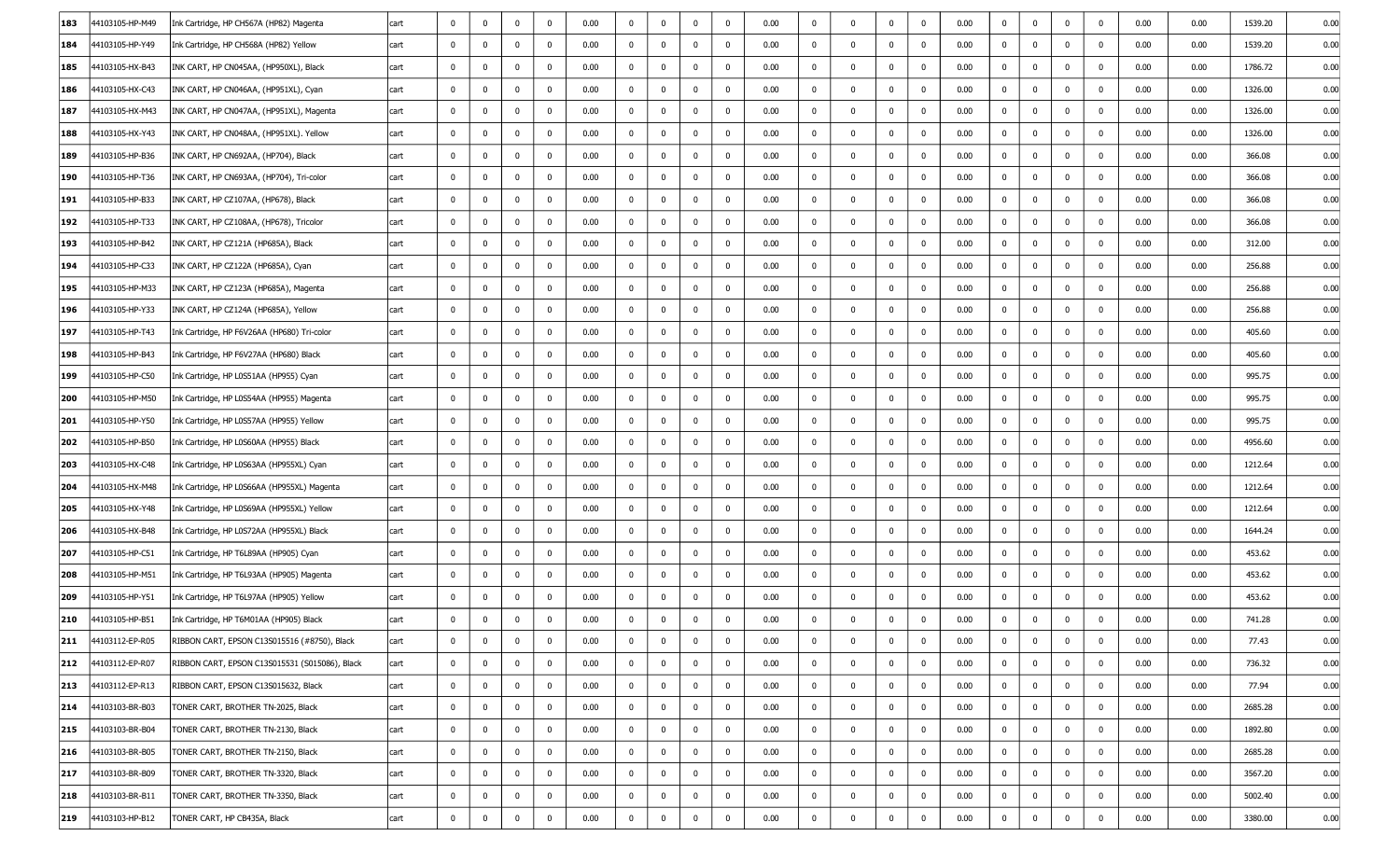| 220    | 44103103-HP-B14 | TONER CART, HP CB540A, Black                       | cart | $\mathbf 0$    | $^{\circ}$   | $\mathbf{0}$ | $\mathbf 0$  | 0.00 | $\mathbf 0$  | $\mathbf 0$ | $\mathbf 0$  | $\mathbf 0$ | 0.00 | $\mathbf 0$  | $\mathbf 0$  | $\mathbf 0$ | $\mathbf{0}$   | 0.00 | $\mathbf 0$    | $\mathbf 0$  | $\Omega$     | $\Omega$    | 0.00 | 0.00     | 3337.36  | 0.00 |
|--------|-----------------|----------------------------------------------------|------|----------------|--------------|--------------|--------------|------|--------------|-------------|--------------|-------------|------|--------------|--------------|-------------|----------------|------|----------------|--------------|--------------|-------------|------|----------|----------|------|
| 221    | 44103103-HP-B18 | TONER CART, HP CE255A, Black                       | cart | $\bf{0}$       | 0            | 0            | $\mathbf 0$  | 0.00 | $\bf{0}$     | $\bf{0}$    | $\mathbf{0}$ | $\mathbf 0$ | 0.00 | $\mathbf 0$  | $\mathbf 0$  | $\mathbf 0$ | $\bf{0}$       | 0.00 | $\mathbf{0}$   | $\mathbf 0$  | $\mathbf 0$  | $\mathbf 0$ | 0.00 | 0.00     | 7332.00  | 0.00 |
| 222    | 44103103-HP-B21 | TONER CART, HP CE278A, Black                       | cart | $\mathbf 0$    | 0            | $\mathbf 0$  | 0            | 0.00 | $\mathbf{0}$ | $\mathbf 0$ | $\bf{0}$     | $\mathbf 0$ | 0.00 | $\mathbf{0}$ | $\bf{0}$     | 0           | $\mathbf 0$    | 0.00 | $\bf{0}$       | 0            | $\mathbf 0$  | 0           | 0.00 | 0.00     | 3952.00  | 0.00 |
| 223    | 44103103-HP-B22 | TONER CART, HP CE285A (HP85A), Black               | cart | $\mathbf 0$    | $^{\circ}$   | $\mathbf 0$  | $\mathbf 0$  | 0.00 | $\mathbf 0$  | $\bf{0}$    | $^{\circ}$   | $\mathbf 0$ | 0.00 | $\mathbf{0}$ | $\mathbf 0$  | $\mathbf 0$ | $\mathbf 0$    | 0.00 | $\mathbf 0$    | $\mathbf 0$  | $\mathbf 0$  | 0           | 0.00 | 0.00     | 3432.00  | 0.00 |
| 224    | 44103103-HP-B23 | TONER CART, HP CE310A, Black                       | cart | $\bf{0}$       | $\bf{0}$     | 0            | 0            | 0.00 | $\bf{0}$     | $\bf{0}$    | $\mathbf 0$  | $\mathbf 0$ | 0.00 | $\bf{0}$     | $\bf{0}$     | $\mathbf 0$ | $\mathbf 0$    | 0.00 | $\bf{0}$       | 0            | 0            | 0           | 0.00 | 0.00     | 2614.56  | 0.00 |
| 225    | 44103103-HP-C23 | TONER CART, HP CE311A, Cyan                        | cart | $\mathbf{0}$   | 0            | $\mathbf 0$  | $\mathbf 0$  | 0.00 | $\bf{0}$     | $\mathbf 0$ | $\bf{0}$     | $\mathbf 0$ | 0.00 | $\mathbf{0}$ | $\bf{0}$     | $\mathbf 0$ | $\mathbf 0$    | 0.00 | $\bf{0}$       | $\mathbf 0$  | $\mathbf 0$  | $^{\circ}$  | 0.00 | 0.00     | 2542.80  | 0.00 |
| 226    | 44103103-HP-Y23 | TONER CART, HP CE312A, Yellow                      | cart | $\bf{0}$       | $^{\circ}$   | $\bf{0}$     | $\mathbf 0$  | 0.00 | $\bf{0}$     | $\bf{0}$    | $\mathbf 0$  | $\mathbf 0$ | 0.00 | $\mathbf{0}$ | $\bf{0}$     | $\mathbf 0$ | $\mathbf 0$    | 0.00 | $\bf{0}$       | $\mathbf 0$  | $\mathbf 0$  | 0           | 0.00 | 0.00     | 2542.80  | 0.00 |
| 227    | 44103103-HP-M23 | TONER CART, HP CE313A, Magenta                     | cart | $\mathbf{0}$   | 0            | $\mathbf 0$  | $\mathbf{0}$ | 0.00 | $\bf{0}$     | $\bf{0}$    | $\bf{0}$     | $\mathbf 0$ | 0.00 | $\bf{0}$     | $\bf{0}$     | $\mathbf 0$ | $\overline{0}$ | 0.00 | $\bf{0}$       | 0            | $\mathbf 0$  | $\mathbf 0$ | 0.00 | 0.00     | 2542.80  | 0.00 |
| 228    | 44103103-HP-B24 | TONER CART, HP CE320A, Black                       | cart | $\mathbf{0}$   | 0            | 0            | $\mathbf 0$  | 0.00 | $\mathbf{0}$ | $\mathbf 0$ | 0            | $\mathbf 0$ | 0.00 | $\mathbf{0}$ | $\bf{0}$     | $\mathbf 0$ | $\mathbf 0$    | 0.00 | $\bf{0}$       | $\mathbf 0$  | $\mathbf 0$  | 0           | 0.00 | 0.00     | 2916.16  | 0.00 |
| 229    | 44103103-HP-C24 | TONER CART, HP CE321A, Cyan                        | cart | $\mathbf 0$    | $^{\circ}$   | $\mathbf 0$  | $\mathbf 0$  | 0.00 | $\mathbf{0}$ | $\bf{0}$    | $\mathbf 0$  | $\mathbf 0$ | 0.00 | $\mathbf{0}$ | $\bf{0}$     | $\mathbf 0$ | $\bf{0}$       | 0.00 | $\bf{0}$       | $\mathbf 0$  | $\mathbf 0$  | 0           | 0.00 | 0.00     | 3072.16  | 0.00 |
| 230    | 44103103-HP-Y24 | TONER CART, HP CE322A, Yellow                      | cart | $\mathbf{0}$   | $^{\circ}$   | $\bf{0}$     | $\mathbf 0$  | 0.00 | $\mathbf{0}$ | $\bf{0}$    | $\bf{0}$     | $\mathbf 0$ | 0.00 | 0            | $\bf{0}$     | $\mathbf 0$ | $\overline{0}$ | 0.00 | $\bf{0}$       | $\mathbf 0$  | $\mathbf 0$  | $\mathbf 0$ | 0.00 | 0.00     | 3072.16  | 0.00 |
| 231    | 44103103-HP-M24 | TONER CART, HP CE323A, Magenta                     | cart | 0              | 0            | 0            | $\mathbf 0$  | 0.00 | $\bf{0}$     | $\mathbf 0$ | $^{\circ}$   | $\mathbf 0$ | 0.00 | $\mathbf{0}$ | $\mathbf 0$  | $\mathbf 0$ | $\mathbf 0$    | 0.00 | $\bf{0}$       | $\mathbf 0$  | $\mathbf 0$  | 0           | 0.00 | 0.00     | 3072.16  | 0.00 |
| 232    | 44103103-HP-B25 | TONER CART, HP CE390A, Black                       | cart | $\bf{0}$       | 0            | $\mathbf 0$  | 0            | 0.00 | 0            | $\mathbf 0$ | $\mathbf 0$  | $\mathbf 0$ | 0.00 | $\mathbf{0}$ | $\bf{0}$     | 0           | $\bf{0}$       | 0.00 | $\bf{0}$       | $\mathbf 0$  | $\mathbf 0$  | 0           | 0.00 | 0.00     | 8476.00  | 0.00 |
| 233    | 44103103-HP-B26 | TONER CART, HP CE400A, Black                       | cart | $\mathbf{0}$   | $^{\circ}$   | 0            | $\mathbf 0$  | 0.00 | $\bf{0}$     | $\mathbf 0$ | $\mathbf 0$  | $\mathbf 0$ | 0.00 | $\mathbf 0$  | $\bf{0}$     | $\mathbf 0$ | $\mathbf 0$    | 0.00 | $\bf{0}$       | 0            | $\mathbf 0$  | 0           | 0.00 | 0.00     | 6900.40  | 0.00 |
| 234    | 44103103-HP-C26 | TONER CART, HP CE401A, Cyan                        | cart | $\mathbf{0}$   | 0            | 0            | $\mathbf 0$  | 0.00 | $\bf{0}$     | $\bf{0}$    | $^{\circ}$   | $\mathbf 0$ | 0.00 | $\mathbf{0}$ | $\mathbf 0$  | $\mathbf 0$ | $\mathbf 0$    | 0.00 | $\bf{0}$       | $\mathbf 0$  | $\mathbf 0$  | $^{\circ}$  | 0.00 | 0.00     | 10193.04 | 0.00 |
| 235    | 44103103-HP-Y26 | TONER CART, HP CE402A, Yellow                      | cart | $\mathbf 0$    | 0            | $\mathbf 0$  | 0            | 0.00 | $\mathbf{0}$ | $\mathbf 0$ | 0            | $\mathbf 0$ | 0.00 | $\bm{0}$     | $\bf{0}$     | 0           | $\bf{0}$       | 0.00 | $\bf{0}$       | $\mathbf 0$  | $\mathbf 0$  | 0           | 0.00 | 0.00     | 10193.04 | 0.00 |
| 236    | 44103103-HP-M26 | TONER CART, HP CE403A, Magenta                     | cart | $\mathbf 0$    | $^{\circ}$   | $\mathbf 0$  | $\mathbf 0$  | 0.00 | $\mathbf{0}$ | $\bf{0}$    | $\bf{0}$     | $\mathbf 0$ | 0.00 | $\mathbf 0$  | $\mathbf 0$  | $\mathbf 0$ | $\overline{0}$ | 0.00 | $\bf{0}$       | $\mathbf 0$  | $\mathbf 0$  | 0           | 0.00 | 0.00     | 10193.04 | 0.00 |
| 237    | 44103103-HP-B27 | TONER CART, HP CE410A, (HP305), Black              | cart | $\mathbf 0$    | $^{\circ}$   | $\mathbf 0$  | $\mathbf 0$  | 0.00 | $\mathbf{0}$ | $\bf{0}$    | $^{\circ}$   | $\mathbf 0$ | 0.00 | $\mathbf{0}$ | $\mathbf 0$  | $\mathbf 0$ | $\mathbf 0$    | 0.00 | $\bf{0}$       | $\mathbf 0$  | $\mathbf 0$  | $^{\circ}$  | 0.00 | 0.00     | 4201.60  | 0.00 |
| 238    | 44103103-HP-C27 | TONER CART, HP CE411A, (HP305), Cyan               | cart | $\mathbf 0$    | 0            | 0            | $\mathbf 0$  | 0.00 | $\mathbf{0}$ | $\mathbf 0$ | $\mathbf 0$  | $\mathbf 0$ | 0.00 | $\mathbf{0}$ | $\bf{0}$     | $\bf{0}$    | $\bf{0}$       | 0.00 | $\mathbf 0$    | $\mathbf 0$  | $\mathbf 0$  | 0           | 0.00 | 0.00     | 6011.20  | 0.00 |
| 239    | 44103103-HP-Y27 | TONER CART, HP CE412A, (HP305), Yellow             | cart | $\mathbf 0$    | 0            | $\mathbf 0$  | $\mathbf 0$  | 0.00 | $\bf{0}$     | $\mathbf 0$ | $\mathbf 0$  | $\mathbf 0$ | 0.00 | $\mathbf 0$  | $\bf{0}$     | $\mathbf 0$ | $\mathbf 0$    | 0.00 | $\bf{0}$       | $\mathbf 0$  | $\mathbf 0$  | 0           | 0.00 | 0.00     | 6011.20  | 0.00 |
| 240    | 44103103-HP-M27 | TONER CART, HP CE413A, (HP305), Magenta            | cart | $\bf{0}$       | $^{\circ}$   | $\bf{0}$     | $\mathbf 0$  | 0.00 | $\bf{0}$     | $\bf{0}$    | 0            | $\mathbf 0$ | 0.00 | $\mathbf{0}$ | $\mathbf 0$  | $\mathbf 0$ | $\mathbf 0$    | 0.00 | $\bf{0}$       | $\mathbf 0$  | $\mathbf 0$  | $^{\circ}$  | 0.00 | $0.00\,$ | 6011.20  | 0.00 |
| $ 241$ | 44103103-HP-B28 | TONER CART, HP CE505A, Black                       | cart | $\bf{0}$       | $\bf{0}$     | 0            | $\mathbf 0$  | 0.00 | $\bf{0}$     | $\bf{0}$    | $\mathbf{0}$ | $\mathbf 0$ | 0.00 | $\mathbf{0}$ | $\bf{0}$     | $\bf{0}$    | $\bf{0}$       | 0.00 | $\bf{0}$       | $\mathbf 0$  | $\mathbf 0$  | 0           | 0.00 | 0.00     | 4466.80  | 0.00 |
| 242    | 44103103-HX-B28 | TONER CART, HP CE505X, Black, high cap             | cart | $\mathbf 0$    | 0            | $\mathbf 0$  | $\mathbf 0$  | 0.00 | $\mathbf{0}$ | $\mathbf 0$ | $\mathbf 0$  | $\mathbf 0$ | 0.00 | $\mathbf{0}$ | $\bf{0}$     | $\mathbf 0$ | $\mathbf 0$    | 0.00 | $\bf{0}$       | $\mathbf 0$  | $\mathbf 0$  | 0           | 0.00 | 0.00     | 7332.00  | 0.00 |
| 243    | 44103103-HP-B52 | Toner Cartridge, HP CF217A (HP17A) Black Laser Jet | cart | $\mathbf 0$    | $^{\circ}$   | $\bf{0}$     | $\mathbf 0$  | 0.00 | $\mathbf{0}$ | $\bf{0}$    | $^{\circ}$   | $\mathbf 0$ | 0.00 | $\mathbf{0}$ | $\mathbf 0$  | $\mathbf 0$ | $\mathbf 0$    | 0.00 | $\bf{0}$       | $\mathbf 0$  | $\mathbf 0$  | 0           | 0.00 | 0.00     | 3044.08  | 0.00 |
| 244    | 44103103-HP-B53 | Toner Cartridge, HP CF226A (HP26A) Black LaserJet  | cart | $\mathbf 0$    | $\bf{0}$     | $\mathbf 0$  | 0            | 0.00 | $\mathbf{0}$ | $\bf{0}$    | $\bf{0}$     | $\mathbf 0$ | 0.00 | $\bf{0}$     | $\bf{0}$     | $\bf{0}$    | $\overline{0}$ | 0.00 | $\bf{0}$       | $\mathbf 0$  | $\mathbf 0$  | $\mathbf 0$ | 0.00 | 0.00     | 5787.60  | 0.00 |
| 245    | 44103103-HP-B55 | Toner Cartridge, HP CF280A, LaserJet Pro M401/M425 | cart | $\mathbf 0$    | 0            | $\mathbf 0$  | $\mathbf 0$  | 0.00 | $\mathbf{0}$ | $\mathbf 0$ | $\bf{0}$     | $\mathbf 0$ | 0.00 | $\mathbf 0$  | $\bf{0}$     | $\mathbf 0$ | $\mathbf 0$    | 0.00 | $\bf{0}$       | $\mathbf 0$  | $\mathbf 0$  | $^{\circ}$  | 0.00 | 0.00     | 5200.00  | 0.00 |
| 246    | 44103103-HP-B51 | TONER CART, HP CF280XC, Black                      | cart | $\mathbf 0$    | $^{\circ}$   | $\mathbf 0$  | $\mathbf 0$  | 0.00 | $\mathbf 0$  | $\bf{0}$    | $^{\circ}$   | $\mathbf 0$ | 0.00 | $\mathbf{0}$ | $\mathbf 0$  | $\mathbf 0$ | $\mathbf 0$    | 0.00 | $\mathbf 0$    | $\mathbf 0$  | $\mathbf 0$  | 0           | 0.00 | 0.00     | 9004.32  | 0.00 |
| 247    | 44103103-HP-B56 | Toner Cartridge, HP CF281A (HP81A) Black LaserJet  | cart | $\bf{0}$       | 0            | $\mathbf 0$  | $\mathbf 0$  | 0.00 | $\mathbf 0$  | $\mathbf 0$ | $\mathbf{0}$ | $\mathbf 0$ | 0.00 | 0            | $\mathbf 0$  | $\mathbf 0$ | $\mathbf 0$    | 0.00 | $\mathbf 0$    | $\mathbf 0$  | $\mathbf 0$  | $\Omega$    | 0.00 | 0.00     | 8606.00  | 0.00 |
| 248    | 44103103-HP-B57 | Toner Cartridge, HP CF283A (HP83A) LaserJet Black  | cart | $\mathbf 0$    | $\bf{0}$     | $\mathbf 0$  | $\mathbf 0$  | 0.00 | $\mathbf 0$  | $\bm{0}$    | $\bf{0}$     | $\mathbf 0$ | 0.00 | $\mathbf 0$  | $\mathbf 0$  | $\mathbf 0$ | $\mathbf 0$    | 0.00 | $\pmb{0}$      | $\mathbf 0$  | 0            | $\mathbf 0$ | 0.00 | 0.00     | 3241.70  | 0.00 |
| 249    | 44103103-HX-B51 | Toner Cartridge, HP CF283XC (HP83X) Black LJ       | cart | $\bf{0}$       | $\mathbf{0}$ | $\mathbf 0$  | $\mathbf{0}$ | 0.00 | $\mathbf 0$  | $\mathbf 0$ | $\bf{0}$     | $\bf{0}$    | 0.00 | $\bf{0}$     | $\mathbf 0$  | $\mathbf 0$ | $\mathbf 0$    | 0.00 | $\mathbf 0$    | $\mathbf{0}$ | $\mathbf 0$  | $^{\circ}$  | 0.00 | 0.00     | 4056.00  | 0.00 |
| 250    | 44103103-HP-B58 | Toner Cartridge, HP CF287A (HP87) Black            | cart | $\mathbf 0$    | 0            | $\bf{0}$     | $\mathbf 0$  | 0.00 | $\mathbf 0$  | $\mathbf 0$ | $\bf{0}$     | $\mathbf 0$ | 0.00 | $\mathbf 0$  | $\mathbf 0$  | $\mathbf 0$ | $\overline{0}$ | 0.00 | $\mathbf{0}$   | $\mathbf 0$  | $\mathbf 0$  | $\mathbf 0$ | 0.00 | 0.00     | 10051.00 | 0.00 |
| 251    | 44103103-HX-B52 | Toner Cartridge, HP CF325XC (HP25X) Black LaserJet | cart | $\bf{0}$       | $\mathbf{0}$ | $\bf{0}$     | $\mathbf 0$  | 0.00 | $\bf{0}$     | $\mathbf 0$ | $\mathbf 0$  | $\bf{0}$    | 0.00 | $\bf{0}$     | $\mathbf{0}$ | $\mathbf 0$ | $\mathbf 0$    | 0.00 | $\mathbf{0}$   | $\mathbf{0}$ | $\mathbf 0$  | $\mathbf 0$ | 0.00 | 0.00     | 13156.00 | 0.00 |
| 252    | 44103103-HP-B60 | Toner Cartridge, HP CF350A Black LJ                | cart | $\bf{0}$       | $\bf{0}$     | $\bf{0}$     | $\mathbf 0$  | 0.00 | $\mathbf 0$  | $\mathbf 0$ | $\mathbf 0$  | $\bf{0}$    | 0.00 | $\bf{0}$     | $\mathbf 0$  | $\mathbf 0$ | $\mathbf 0$    | 0.00 | $\overline{0}$ | $\mathbf{0}$ | $\mathbf 0$  | $\mathbf 0$ | 0.00 | 0.00     | 2901.60  | 0.00 |
| 253    | 44103103-HP-C60 | Toner Cartridge, HP CF351A Cyan LJ                 | cart | $\overline{0}$ | $\mathbf 0$  | $\bf{0}$     | $\mathbf{0}$ | 0.00 | $\mathbf 0$  | $\mathbf 0$ | $\bf{0}$     | $\mathbf 0$ | 0.00 | $\mathbf 0$  | $\mathbf 0$  | $\mathbf 0$ | $\mathbf 0$    | 0.00 | $\overline{0}$ | $\mathbf{0}$ | $\mathbf 0$  | $\mathbf 0$ | 0.00 | 0.00     | 2953.60  | 0.00 |
| 254    | 44103103-HP-Y60 | Toner Cartridge, HP CF352A Yellow LJ               | cart | $\mathbf{0}$   | $\mathbf 0$  | $\mathbf 0$  | $\mathbf 0$  | 0.00 | $\mathbf 0$  | $\mathbf 0$ | $\mathbf 0$  | $\mathbf 0$ | 0.00 | $\bf{0}$     | $\mathbf 0$  | $\mathbf 0$ | $\bf{0}$       | 0.00 | $\mathbf{0}$   | $\mathbf{0}$ | $\mathbf 0$  | $\mathbf 0$ | 0.00 | 0.00     | 2953.60  | 0.00 |
| 255    | 44103103-HP-M60 | Toner Cartridge, HP CF353A Magenta LJ              | cart | $\bf{0}$       | $\bf{0}$     | $\bf{0}$     | $\mathbf 0$  | 0.00 | $\mathbf{0}$ | $\mathbf 0$ | $\mathbf 0$  | $\mathbf 0$ | 0.00 | $\bf{0}$     | $\mathbf 0$  | $\mathbf 0$ | $\mathbf{0}$   | 0.00 | $\mathbf{0}$   | $\mathbf{0}$ | $\mathbf{0}$ | $\mathbf 0$ | 0.00 | 0.00     | 2953.60  | 0.00 |
| 256    | 44103103-HP-B61 | Toner Cartridge, HP CF360A (HP508A) Black LaserJet | cart | $\overline{0}$ | $\bf{0}$     | $\bf{0}$     | $\bf{0}$     | 0.00 | $\mathbf 0$  | $\bf{0}$    | $\pmb{0}$    | $\mathbf 0$ | 0.00 | $\mathbf 0$  | $\mathbf 0$  | $\mathbf 0$ | $\mathbf 0$    | 0.00 | $\overline{0}$ | $\mathbf 0$  | $\mathbf 0$  | $\mathbf 0$ | 0.00 | 0.00     | 7056.40  | 0.00 |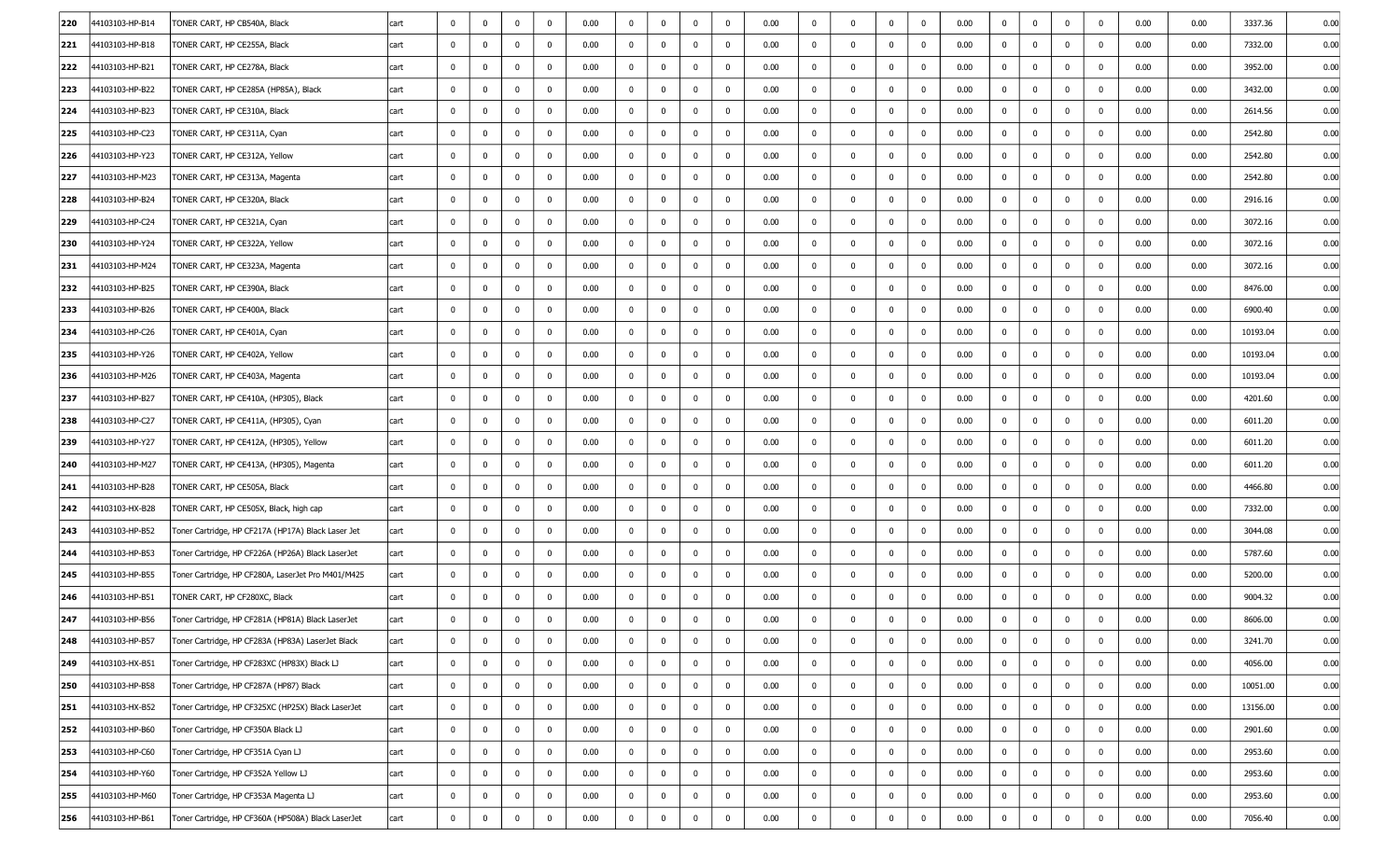| 257 | 44103103-HP-C61             | Toner Cartridge, HP CF361A (HP508A) Cyan LaserJet | cart  | $\mathbf 0$    | $\mathbf 0$  | $\Omega$     | $\mathbf 0$    | 0.00      | 0            | $\Omega$     | $\mathbf 0$    | $^{\circ}$   | 0.00 | $\mathbf 0$  | $\Omega$     | $\Omega$     | $\mathbf 0$ | 0.00 | $\mathbf 0$  | $\mathbf 0$ | $\mathbf 0$  | $\mathbf 0$    | 0.00 | 0.00  | 8846.24  | 0.00     |
|-----|-----------------------------|---------------------------------------------------|-------|----------------|--------------|--------------|----------------|-----------|--------------|--------------|----------------|--------------|------|--------------|--------------|--------------|-------------|------|--------------|-------------|--------------|----------------|------|-------|----------|----------|
| 258 | 44103103-HP-Y61             | Toner Cartridge, HP CF362A (HP508A) Yellow        | cart  | $\mathbf 0$    | $\bf{0}$     | $\mathbf 0$  | $\mathbf 0$    | 0.00      | $\bf{0}$     | $\mathbf 0$  | $\bf{0}$       | 0            | 0.00 | $\mathbf 0$  | $\mathbf 0$  | $\mathbf 0$  | $\bf{0}$    | 0.00 | $\mathbf 0$  | $\mathbf 0$ | $\mathbf 0$  | $\mathbf 0$    | 0.00 | 0.00  | 8846.24  | 0.00     |
| 259 | 44103103-HP-M61             | Toner Cartridge, HP CF363A (HP508A) Magenta       | cart  | $\mathbf 0$    | 0            | $\mathbf{0}$ | $\Omega$       | 0.00      | $\mathbf 0$  | $\mathbf 0$  | $\bf{0}$       | $\mathbf 0$  | 0.00 | $\mathbf 0$  | $\mathbf 0$  | $\mathbf 0$  | $\mathbf 0$ | 0.00 | $\bf{0}$     | 0           | $\mathbf 0$  | $\mathbf 0$    | 0.00 | 0.00  | 8846.24  | 0.00     |
| 260 | 44103103-HP-B62             | Toner Cartridge, HP CF400A (HP201A) Black         | cart  | $\mathbf 0$    | $\mathbf 0$  | $\Omega$     | $\mathbf 0$    | 0.00      | $\mathbf 0$  | $\mathbf 0$  | $\mathbf 0$    | $\bf{0}$     | 0.00 | $\mathbf 0$  | $\mathbf 0$  | $\mathbf 0$  | $\mathbf 0$ | 0.00 | $\bf{0}$     | $\mathbf 0$ | $\mathbf 0$  | $\mathbf 0$    | 0.00 | 0.00  | 3429.78  | 0.00     |
| 261 | 44103103-HP-C62             | Toner Cartridge, HP CF401A (HP201A) Cyan          | cart  | $\mathbf{0}$   | $\bf{0}$     | $\mathbf 0$  | 0              | 0.00      | 0            | $\bf{0}$     | $\mathbf 0$    | $\mathbf 0$  | 0.00 | $\mathbf{0}$ | $\bf{0}$     | $\mathbf 0$  | 0           | 0.00 | 0            | 0           | $\mathbf 0$  | 0              | 0.00 | 0.00  | 4043.83  | 0.00     |
| 262 | 44103103-HP-Y62             | Toner Cartridge, HP CF402A (HP201A) Yellow        | cart  | $^{\circ}$     | $\mathbf{0}$ | $\mathbf{0}$ | 0              | 0.00      | $\bf{0}$     | $^{\circ}$   | $\bf{0}$       | $^{\circ}$   | 0.00 | $\mathbf 0$  | $\mathbf 0$  | $\mathbf 0$  | $\mathbf 0$ | 0.00 | $\bf{0}$     | $\mathbf 0$ | 0            | $\mathbf 0$    | 0.00 | 0.00  | 4043.83  | 0.00     |
| 263 | 44103103-HP-M62             | Toner Cartridge, HP CF403A (HP201A) Magenta       | cart  | $\mathbf 0$    | $\mathbf{0}$ | $\mathbf{0}$ | $\mathbf 0$    | 0.00      | $\bf{0}$     | $\mathbf 0$  | $\bf{0}$       | $\bf{0}$     | 0.00 | $\mathbf{0}$ | $\mathbf 0$  | $\mathbf 0$  | $\mathbf 0$ | 0.00 | $\bf{0}$     | $\mathbf 0$ | $\mathbf 0$  | $\mathbf 0$    | 0.00 | 0.00  | 4043.83  | 0.00     |
| 264 | 44103103-HP-B63             | Toner Cartridge, HP CF410A (HP410A) black         | cart  | $\mathbf{0}$   | 0            | $\mathbf 0$  | 0              | 0.00      | $\bf{0}$     | $\bf{0}$     | $\bf{0}$       | $\mathbf 0$  | 0.00 | $\mathbf 0$  | $\mathbf 0$  | $\mathbf 0$  | $\bf{0}$    | 0.00 | $\bf{0}$     | $\mathbf 0$ | $\mathbf 0$  | $\mathbf 0$    | 0.00 | 0.00  | 4440.80  | 0.00     |
| 265 | 44103103-HX-B54             | Toner Cartridge, HP CF410XC (HP410XC) black       | cart  | $\mathbf 0$    | 0            | $\mathbf 0$  | 0              | 0.00      | $\bf{0}$     | $\mathbf 0$  | $\bf{0}$       | 0            | 0.00 | $\mathbf 0$  | $\mathbf 0$  | $\mathbf 0$  | $\mathbf 0$ | 0.00 | $\bf{0}$     | $\mathbf 0$ | 0            | $\mathbf 0$    | 0.00 | 0.00  | 7441.20  | 0.00     |
| 266 | 44103103-HP-C63             | Toner Cartridge, HP CF411A (HP410A) cyan          | cart  | $\mathbf 0$    | $\mathbf 0$  | $\mathbf 0$  | 0              | 0.00      | $\bf{0}$     | $\mathbf 0$  | $\mathbf 0$    | 0            | 0.00 | $\bf{0}$     | $\mathbf 0$  | $\mathbf 0$  | $\mathbf 0$ | 0.00 | $\bf{0}$     | $\mathbf 0$ | $\mathbf 0$  | $\mathbf 0$    | 0.00 | 0.00  | 5616.00  | 0.00     |
| 267 | 44103103-HX-C54             | Toner Cartridge, HP CF411XC (HP410XC) cyan        | cart  | $\mathbf 0$    | $\mathbf 0$  | $\mathbf 0$  | 0              | 0.00      | $\mathbf{0}$ | $\bf{0}$     | $\bf{0}$       | $^{\circ}$   | 0.00 | $\mathbf 0$  | $\mathbf 0$  | $\mathbf 0$  | $\bf{0}$    | 0.00 | $\bf{0}$     | $\mathbf 0$ | $\mathbf 0$  | $\mathbf 0$    | 0.00 | 0.00  | 7472.40  | 0.00     |
| 268 | 44103103-HP-Y63             | Toner Cartridge, HP CF412A (HP410A) yellow        | cart  | $\mathbf 0$    | $\mathbf 0$  | $\Omega$     | 0              | 0.00      | $\bf{0}$     | $\mathbf 0$  | $\bf{0}$       | $^{\circ}$   | 0.00 | $\mathbf 0$  | $\mathbf 0$  | $\Omega$     | $\mathbf 0$ | 0.00 | $\bf{0}$     | $\mathbf 0$ | $\mathbf 0$  | $\mathbf 0$    | 0.00 | 0.00  | 5616.00  | 0.00     |
| 269 | 44103103-HX-Y54             | Toner Cartridge, HP CF412XC (HP410XC) yellow      | cart  | $\mathbf{0}$   | $\bf{0}$     | $\mathbf 0$  | 0              | 0.00      | 0            | $\mathbf 0$  | $\mathbf 0$    | $\mathbf 0$  | 0.00 | $\mathbf{0}$ | $\mathbf 0$  | $\mathbf 0$  | 0           | 0.00 | $\bf{0}$     | 0           | $\mathbf 0$  | 0              | 0.00 | 0.00  | 7472.40  | 0.00     |
| 270 | 44103103-HP-M63             | Toner Cartridge, HP CF413A (HP410A) magenta       | cart  | $\mathbf 0$    | 0            | $\mathbf 0$  | 0              | 0.00      | 0            | $\mathbf 0$  | $\bf{0}$       | $^{\circ}$   | 0.00 | $\mathbf 0$  | $\mathbf 0$  | $\mathbf 0$  | $\mathbf 0$ | 0.00 | $\bf{0}$     | 0           | $\mathbf 0$  | 0              | 0.00 | 0.00  | 5616.00  | 0.00     |
| 271 | 44103103-HX-M54             | Toner Cartridge, HP CF413XC (HP410XC) magenta     | cart  | $\mathbf 0$    | $\mathbf 0$  | $\mathbf 0$  | 0              | 0.00      | $\bf{0}$     | $\mathbf 0$  | $\bf{0}$       | $^{\circ}$   | 0.00 | $\mathbf 0$  | $\mathbf 0$  | $\mathbf 0$  | $\mathbf 0$ | 0.00 | $\bf{0}$     | 0           | $\mathbf 0$  | $\mathbf 0$    | 0.00 | 0.00  | 7472.40  | 0.00     |
| 272 | 44103103-HP-B34             | TONER CART, HP Q2612A, Black                      | cart  | $\mathbf 0$    | $\mathbf{0}$ | $\mathbf 0$  | $\mathbf{0}$   | 0.00      | $\bf{0}$     | $\mathbf 0$  | $\bf{0}$       | $\mathbf 0$  | 0.00 | $\mathbf{0}$ | $\mathbf 0$  | 0            | $\mathbf 0$ | 0.00 | $\bf{0}$     | $\mathbf 0$ | $\mathbf 0$  | 0              | 0.00 | 0.00  | 3900.00  | 0.00     |
| 273 | 44103103-HP-B48             | TONER CART, HP Q7553A, Black                      | cart  | $\mathbf 0$    | $\mathbf 0$  | $\mathbf 0$  | 0              | 0.00      | $\bf{0}$     | $\mathbf 0$  | $\bf{0}$       | $^{\circ}$   | 0.00 | $\mathbf 0$  | $\mathbf 0$  | $\mathbf 0$  | $\mathbf 0$ | 0.00 | $\mathbf 0$  | $\mathbf 0$ | $\mathbf 0$  | $\mathbf 0$    | 0.00 | 0.00  | 4399.20  | 0.00     |
| 274 | 44103103-SA-B06             | TONER CART, SAMSUNG MLT-D101S, Black              | cart  | $\mathbf 0$    | $\mathbf 0$  | $\mathbf 0$  | 0              | 0.00      | $\bf{0}$     | $\mathbf 0$  | $\bf{0}$       | $\mathbf 0$  | 0.00 | $\mathbf 0$  | $\mathbf 0$  | $\mathbf 0$  | $\mathbf 0$ | 0.00 | $\bf{0}$     | 0           | $\mathbf 0$  | 0              | 0.00 | 0.00  | 3406.00  | 0.00     |
| 275 | 44103103-SA-B07             | TONER CART, SAMSUNG MLT-D103S, Black              | cart  | $\mathbf 0$    | $\mathbf 0$  | $\mathbf 0$  | $\mathbf 0$    | 0.00      | $\bf{0}$     | $\mathbf 0$  | $\mathbf{0}$   | $^{\circ}$   | 0.00 | $\mathbf 0$  | $\mathbf 0$  | $\mathbf 0$  | $\mathbf 0$ | 0.00 | $\bf{0}$     | $\mathbf 0$ | $\mathbf 0$  | $\mathbf 0$    | 0.00 | 0.00  | 2350.40  | 0.00     |
| 276 | 44103103-SA-B08             | TONER CART, SAMSUNG MLT-D104S, Black              | cart  | $\mathbf 0$    | 0            | $\mathbf 0$  | 0              | 0.00      | $\bf{0}$     | 0            | $\mathbf 0$    | $\mathbf 0$  | 0.00 | $\mathbf 0$  | $\mathbf 0$  | $\mathbf 0$  | 0           | 0.00 | $\bf{0}$     | $\mathbf 0$ | $\mathbf 0$  | $\mathbf 0$    | 0.00 | 0.00  | 2454.40  | 0.00     |
| 277 | 44103103-SA-B09             | TONER CART, SAMSUNG MLT-D105L, Black              | cart  | $\mathbf 0$    | $\mathbf 0$  | $\mathbf 0$  | 0              | 0.00      | $\bf{0}$     | $\mathbf 0$  | $\bf{0}$       | $\bf{0}$     | 0.00 | $\mathbf 0$  | $\mathbf 0$  | $\mathbf 0$  | $\mathbf 0$ | 0.00 | $\bf{0}$     | $\mathbf 0$ | $\mathbf 0$  | $\mathbf 0$    | 0.00 | 0.00  | 3380.00  | 0.00     |
| 278 | 44103103-SA-B14             | TONER CART, Samsung MLT-D108S, Black              | cart  | $\mathbf 0$    | $\mathbf{0}$ | $\mathbf 0$  | 0              | 0.00      | $\mathbf{0}$ | $\mathbf 0$  | $\bf{0}$       | $^{\circ}$   | 0.00 | $\mathbf{0}$ | $\mathbf 0$  | 0            | $\bf{0}$    | 0.00 | $\bf{0}$     | $\mathbf 0$ | $\mathbf 0$  | 0              | 0.00 | 0.00  | 2875.58  | 0.00     |
| 279 | 14103103-SA-B21             | TONER CART, Samsung MLT-D203E, Black              | cart  | $\mathbf 0$    | 0            | $\mathbf{0}$ | 0              | 0.00      | $\bf{0}$     | 0            | $\bf{0}$       | $^{\circ}$   | 0.00 | $\mathbf 0$  | $\mathbf 0$  | $\mathbf 0$  | $\mathbf 0$ | 0.00 | $\bf{0}$     | $\mathbf 0$ | $\mathbf 0$  | $\mathbf 0$    | 0.00 | 0.00  | 7259.20  | 0.00     |
| 280 | 44103103-SA-B18             | TONER CART, Samsung MLT-D203L, Black              | cart  | $\mathbf 0$    | $\mathbf 0$  | $\mathbf 0$  | 0              | 0.00      | $\bf{0}$     | $\mathbf 0$  | $\bf{0}$       | $\bf{0}$     | 0.00 | $\mathbf 0$  | $\mathbf 0$  | $\mathbf 0$  | $\mathbf 0$ | 0.00 | $\bf{0}$     | $\mathbf 0$ | $\mathbf 0$  | 0              | 0.00 | 0.00  | 3458.00  | 0.00     |
| 281 | 44103103-SA-B20             | TONER CART, Samsung MLT-D203U, Black              | cart  | $\mathbf{0}$   | $\mathbf 0$  | $\mathbf 0$  | 0              | 0.00      | $\mathbf 0$  | $\mathbf 0$  | $\bf{0}$       | $\mathbf 0$  | 0.00 | $\mathbf 0$  | 0            | $\mathbf 0$  | $\bf{0}$    | 0.00 | 0            | $\mathbf 0$ | $\mathbf 0$  | $\bf{0}$       | 0.00 | 0.00  | 6442.80  | 0.00     |
| 282 | 44103103-SA-B12             | TONER CART, SAMSUNG MLT-D205E, Black              | cart  | $\mathbf 0$    | $\mathbf 0$  | $\Omega$     | $\Omega$       | 0.00      | $\mathbf{0}$ | $\mathbf 0$  | $\bf{0}$       | 0            | 0.00 | $\mathbf 0$  | $\mathbf 0$  | $\mathbf 0$  | $\mathbf 0$ | 0.00 | $\bf{0}$     | $\mathbf 0$ | $\mathbf 0$  | $\mathbf 0$    | 0.00 | 0.00  | 7321.14  | 0.00     |
| 283 | 44103103-SA-B05             | TONER CART, SAMSUNG MLT-D205L, Black              | cart  | $\mathbf 0$    | $^{\circ}$   | $\mathbf{0}$ | 0              | 0.00      | $\bf{0}$     | $\mathbf 0$  | $\mathbf 0$    | $^{\circ}$   | 0.00 | $\mathbf 0$  | $\Omega$     | $\mathbf 0$  | $\mathbf 0$ | 0.00 | $\mathbf 0$  | $\mathbf 0$ | $\mathbf 0$  | $\mathbf 0$    | 0.00 | 0.00  | 3962.24  | 0.00     |
| 284 | 44103103-SA-B10             | TONER CART, SAMSUNG SCX-D6555A, Black             | cart  | $\mathbf 0$    | $\mathbf 0$  | $\mathbf 0$  | $\mathbf 0$    | 0.00      | $\bf{0}$     | $\mathbf 0$  | $\bf{0}$       | $^{\circ}$   | 0.00 | $\mathbf 0$  | $\mathbf 0$  | $\mathbf 0$  | $\mathbf 0$ | 0.00 | $\mathbf 0$  | $\mathbf 0$ | $\mathbf 0$  | $\mathbf 0$    | 0.00 | 0.00  | 4066.40  | 0.00     |
| 285 | 44103103-BR-B15             | TONER CART, BROTHER TN-3478, Black                | cart  | $\mathbf 0$    | $\mathbf 0$  | $\mathbf 0$  | $\mathbf 0$    | 0.00      | 0            | 0            | $\mathbf 0$    | 0            | 0.00 | 0            | $\mathbf 0$  | 0            | 0           | 0.00 | $\mathbf 0$  | $\bf{0}$    | $\mathbf 0$  | $\mathbf{0}$   | 0.00 | 0.00  | 6370.00  | 0.00     |
| 286 | 44103103-CA-B00             | TONER CART, CANON CRG 324 II                      | cart  | $\mathbf{0}$   | $\mathbf 0$  | $\mathbf 0$  | $\mathbf 0$    | 0.00      | $\mathbf 0$  | $\mathbf{0}$ | $\bf{0}$       | $\mathbf{0}$ | 0.00 | $\mathbf 0$  | $\mathbf 0$  | $\mathbf 0$  | $\mathbf 0$ | 0.00 | $\bf{0}$     | $\bf{0}$    | $\mathbf 0$  | 0              | 0.00 | 0.00  | 13399.36 | 0.00     |
|     |                             | AUDIO AND VISUAL EQUIPMENT AND SUPPLIES           |       |                |              |              |                |           |              |              |                |              |      |              |              |              |             |      |              |             |              |                |      |       |          |          |
| 287 | 45121517-DO-C02             | DOCUMENT CAMERA, 8 MP                             | unit  |                | $\bf{0}$     | $\mathbf 0$  | -1             | 23,623.60 | $\mathbf{0}$ | $\mathbf{0}$ | $\mathbf 0$    | $\mathbf 0$  | 0.00 | $\mathbf 0$  | $\mathbf{0}$ | $\mathbf 0$  | $\bf{0}$    | 0.00 | $\mathbf{0}$ | $\bf{0}$    | $\mathbf{0}$ | $\overline{0}$ | 0.00 | 1.00  | 23623.60 | 23623.60 |
| 288 | 45111609-MM-P01             | MULTIMEDIA PROJECTOR                              | unit  | $\overline{2}$ | $\bf{0}$     | $\mathbf 0$  | $\overline{2}$ | 34,944.00 | $\mathbf{0}$ | $\mathbf{0}$ | $\overline{0}$ | $\bf{0}$     | 0.00 | $\mathbf 0$  | $\mathbf 0$  | $\mathbf 0$  | $\mathbf 0$ | 0.00 | $\bf{0}$     | $\bf{0}$    | $\mathbf 0$  | $\mathbf 0$    | 0.00 | 2.00  | 17472.00 | 34944.00 |
|     | <b>FLAG OR ACCESSORIES</b>  |                                                   |       |                |              |              |                |           |              |              |                |              |      |              |              |              |             |      |              |             |              |                |      |       |          |          |
| 289 | 55121905-PH-F01             | PHILIPPINE NATIONAL FLAG                          | piece | $\mathbf{1}$   | 17           | $\bf{0}$     | 18             | 5,127.12  | $\mathbf 0$  | $\mathbf{0}$ | $\mathbf{0}$   | $\mathbf 0$  | 0.00 | $\mathbf 0$  | $\mathbf 0$  | $\mathbf{0}$ | $\pmb{0}$   | 0.00 | $\mathbf 0$  | $\bf{0}$    | $\mathbf 0$  | $\mathbf 0$    | 0.00 | 18.00 | 284.84   | 5127.12  |
|     | <b>PRINTED PUBLICATIONS</b> |                                                   |       |                |              |              |                |           |              |              |                |              |      |              |              |              |             |      |              |             |              |                |      |       |          |          |
| 290 | 55101524-RA-H01             | HANDBOOK (RA 9184), 8th edition                   | book  | $\bf{0}$       | $\mathbf 0$  | $\mathbf 0$  | $\bf{0}$       | 0.00      | $\bf{0}$     | $\mathbf{0}$ | $\bf{0}$       | $\mathbf 0$  | 0.00 | $\bf{0}$     | $\mathbf 0$  | $\mathbf{0}$ | $\bf{0}$    | 0.00 | $\bf{0}$     | $\bf{0}$    | $\mathbf 0$  | $\mathbf{0}$   | 0.00 | 0.00  | 37.21    | 0.00     |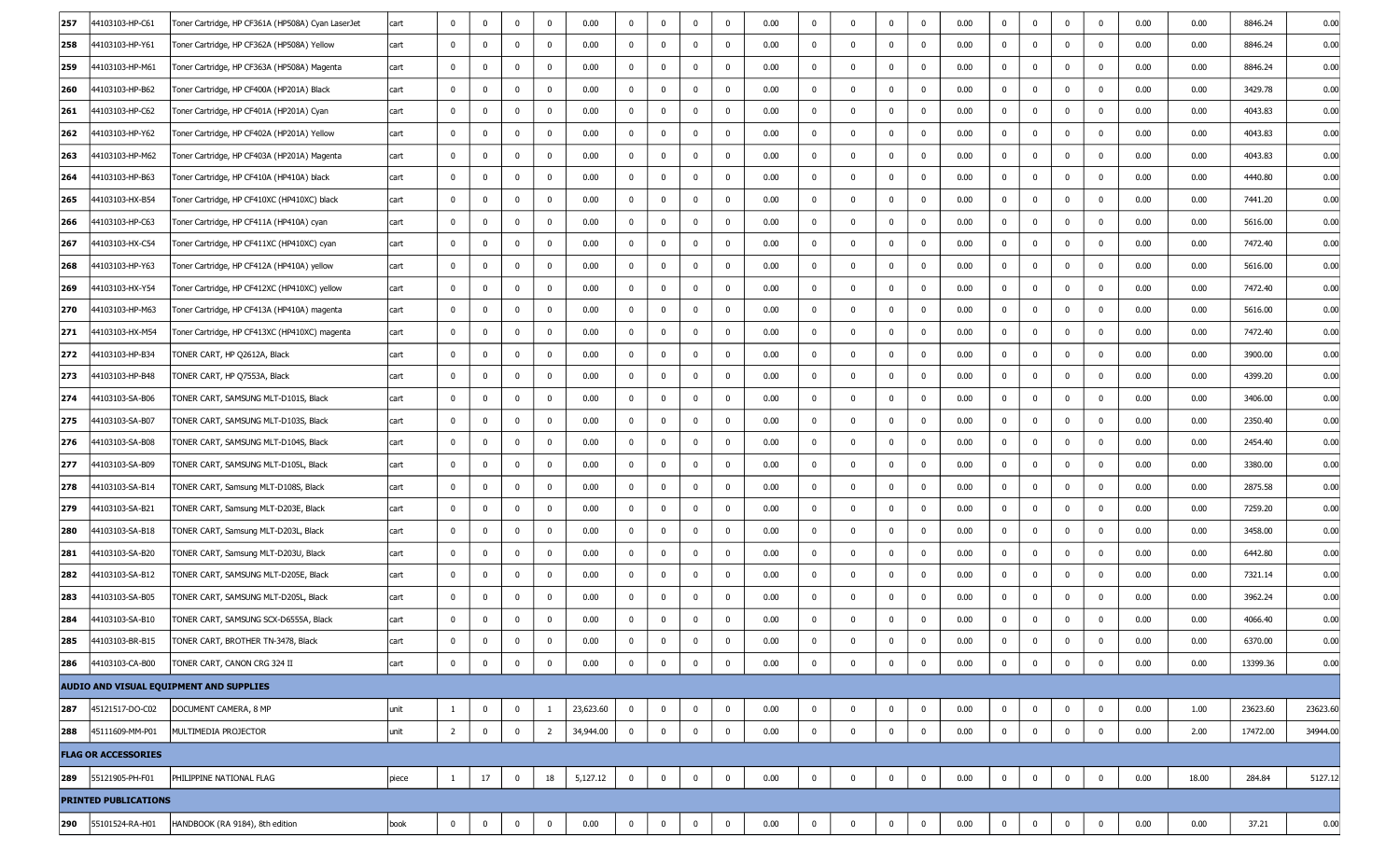|                 | <b>FIRE FIGHTING EQUIPMENT</b>   |                                                                     |         |                |             |              |              |          |                |              |             |              |          |              |                |                |                         |          |                |                         |              |                         |          |        |         |        |
|-----------------|----------------------------------|---------------------------------------------------------------------|---------|----------------|-------------|--------------|--------------|----------|----------------|--------------|-------------|--------------|----------|--------------|----------------|----------------|-------------------------|----------|----------------|-------------------------|--------------|-------------------------|----------|--------|---------|--------|
| 291             | 46191601-FE-M01                  | FIRE EXTINGUISHER, dry chemical                                     | unit    | $\mathbf 0$    | $\mathbf 0$ | $\mathbf 0$  | $\mathbf 0$  | 0.00     | $\overline{0}$ | $\mathbf 0$  | $\mathbf 0$ | $\mathbf{0}$ | 0.00     | $\mathbf{0}$ | $\mathbf 0$    | $\mathbf{0}$   | $\bf{0}$                | 0.00     | $\mathbf{0}$   | $\bf{0}$                | $\mathbf{0}$ | $\overline{0}$          | 0.00     | 0.00   | 1144.00 | 0.00   |
| 292             | 46191601-FE-H01                  | FIRE EXTINGUISHER, pure HCFC                                        | unit    | $\bf{0}$       | $\bf{0}$    | 0            | $\mathbf 0$  | 0.00     | $\mathbf 0$    | $\mathbf 0$  | $\mathbf 0$ | $\mathbf{0}$ | 0.00     | $\bf{0}$     | $\mathbf 0$    | $\bf{0}$       | $\overline{\mathbf{0}}$ | 0.00     | $\mathbf 0$    | $\mathbf{0}$            | $\mathbf 0$  | 0                       | 0.00     | 0.00   | 5613.25 | 0.00   |
|                 | <b>CONSUMER ELECTRONICS</b>      |                                                                     |         |                |             |              |              |          |                |              |             |              |          |              |                |                |                         |          |                |                         |              |                         |          |        |         |        |
| 293             | 52161535-DV-R01                  | DIGITAL VOICE RECORDER                                              | unit    | 1              | 0           | 0            |              | 6,415.64 | $\bf{0}$       | 0            | $\mathbf 0$ | 0            | 0.00     | $\mathbf 0$  | $\mathbf 0$    | 0              | 0                       | 0.00     | $\bf{0}$       | 0                       | $\mathbf 0$  | 0                       | 0.00     | 1.00   | 6415.64 | 6415.6 |
|                 | <b>FURNITURE AND FURNISHINGS</b> |                                                                     |         |                |             |              |              |          |                |              |             |              |          |              |                |                |                         |          |                |                         |              |                         |          |        |         |        |
| 294             | 56101504-CM-B01                  | MONOBLOC CHAIR, beige                                               | piece   | $\bf{0}$       | $\mathbf 0$ | 0            | $\mathbf{0}$ | 0.00     | $\bf{0}$       | 0            | $\mathbf 0$ | $\mathbf 0$  | 0.00     | $\bf{0}$     | $\mathbf 0$    | $\bf{0}$       | $\bm{0}$                | 0.00     | $\mathbf 0$    | $\mathbf 0$             | $\mathbf 0$  | $\mathbf 0$             | 0.00     | 0.00   | 303.68  | 0.00   |
| 295             | 56101504-CM-W01                  | MONOBLOC CHAIR, white                                               | piece   | $\bf{0}$       | $\mathbf 0$ | $\mathbf 0$  | $\mathbf 0$  | 0.00     | $\mathbf{0}$   | $\mathbf 0$  | $\mathbf 0$ | $\mathbf{0}$ | 0.00     | $\mathbf{0}$ | $\mathbf 0$    | $\mathbf 0$    | $\overline{\mathbf{0}}$ | 0.00     | $\mathbf{0}$   | $\mathbf{0}$            | $\mathbf 0$  | $\overline{\mathbf{0}}$ | 0.00     | 0.00   | 301.60  | 0.00   |
| 296             | 56101519-TM-S01                  | MONOBLOC TABLE, white                                               | unit    | 0              | $\mathbf 0$ | 0            | $\mathbf{0}$ | 0.00     | $\bf{0}$       | 0            | $\mathbf 0$ | 0            | 0.00     | $\bf{0}$     | $\mathbf 0$    | $\mathbf 0$    | $\bm{0}$                | 0.00     | $\mathbf 0$    | $\bm{0}$                | 0            | $\mathbf 0$             | 0.00     | 0.00   | 1235.52 | 0.00   |
| 297             | 56101519-TM-S02                  | MONOBLOC TABLE, beige                                               | unit    | $\mathbf 0$    | 0           | $\mathbf 0$  | $\Omega$     | 0.00     | $\mathbf 0$    | $\mathbf 0$  | $\mathbf 0$ | $\mathbf 0$  | 0.00     | $\mathbf{0}$ | $\mathbf 0$    | 0              | $\mathbf 0$             | 0.00     | $\mathbf 0$    | $\mathbf 0$             | $\mathbf 0$  | $\mathbf 0$             | 0.00     | 0.00   | 1088.88 | 0.00   |
|                 |                                  | ARTS AND CRAFTS EQUIPMENT AND ACCESSORIES AND SUPPLIES              |         |                |             |              |              |          |                |              |             |              |          |              |                |                |                         |          |                |                         |              |                         |          |        |         |        |
| 298             | 60121413-CB-P01                  | CLEARBOOK, 20 Transparent pockets, A4                               | piece   | $\bf{0}$       | $\mathbf 0$ | 0            | $\mathbf 0$  | 0.00     | $\bf{0}$       | $\mathbf 0$  | $\mathbf 0$ | $\mathbf 0$  | 0.00     | $\mathbf 0$  | 0              | 0              | $\bm{0}$                | 0.00     | $\mathbf 0$    | $\bf{0}$                | $\mathbf 0$  | 0                       | 0.00     | 0.00   | 37.04   | 0.00   |
| 299             | 60121413-CB-P02                  | CLEARBOOK, 20 Transparent pockets, Legal                            | piece   | $\mathbf 0$    | $\mathbf 0$ | 0            | $\mathbf 0$  | 0.00     | $\mathbf 0$    | $\mathbf 0$  | $\mathbf 0$ | $\mathbf 0$  | 0.00     | $\bf{0}$     | $\mathbf 0$    | $\mathbf 0$    | $\mathbf{0}$            | 0.00     | $\mathbf{0}$   | $\mathbf{0}$            | $\mathbf 0$  | $\overline{\mathbf{0}}$ | 0.00     | 0.00   | 38.41   | 0.00   |
| 300             | 60121534-ER-P01                  | ERASER, plastic/rubber                                              | piece   | $\mathbf 0$    | $\mathbf 0$ | 0            | $\mathbf 0$  | 0.00     | $\mathbf 0$    | 0            | $\mathbf 0$ | $\mathbf 0$  | 0.00     | $\bf{0}$     | $\mathbf 0$    | $^{\circ}$     | $\overline{\mathbf{0}}$ | 0.00     | $\mathbf{0}$   | $\overline{\mathbf{0}}$ | $\mathbf 0$  | $\mathbf 0$             | 0.00     | 0.00   | 4.37    | 0.00   |
| 301             | 60121524-SP-G01                  | SIGN PEN, black                                                     | piece   | 24             | 78          | 72           | 174          | 3,525.24 | 24             | 30           | $\mathbf 0$ | 54           | 1,094.04 | 24           | 30             | 24             | 78                      | 1,580.28 | 30             | 24                      | $\mathbf 0$  | 54                      | 1,094.04 | 360.00 | 20.26   | 7293.6 |
| 302             | 60121524-SP-G02                  | SIGN PEN, blue                                                      | piece   | 24             | 54          | 72           | 150          | 3,039.00 | 24             | 30           | $\bf{0}$    | 54           | 1,094.04 | 24           | 30             | 24             | 78                      | 1,580.28 | 30             | $\bf{0}$                | $\bf{0}$     | 30                      | 607.80   | 312.00 | 20.26   | 6321.1 |
| 303             | 60121524-SP-G03                  | SIGN PEN, red                                                       | piece   | 0              | $\bf{0}$    | 12           | 12           | 243.12   | $\bf{0}$       | $\mathbf 0$  | $\bf{0}$    | $\mathbf 0$  | 0.00     | 0            | $\mathbf 0$    | 0              | $\overline{\mathbf{0}}$ | 0.00     | $\mathbf{0}$   | $\overline{\mathbf{0}}$ | 0            | 0                       | 0.00     | 12.00  | 20.26   | 243.1  |
| 304             | 60121124-WR-P01                  | WRAPPING PAPER, kraft                                               | pack    | $\mathbf 0$    | $\mathbf 0$ | 0            | $\mathbf{0}$ | 0.00     | $\mathbf 0$    | $\mathbf 0$  | $\mathbf 0$ | $\mathbf 0$  | 0.00     | $\mathbf 0$  | $\mathbf 0$    | $\mathbf 0$    | $\mathbf 0$             | 0.00     | $\mathbf 0$    | $\mathbf 0$             | $\mathbf 0$  | $\mathbf 0$             | 0.00     | 0.00   | 154.84  | 0.00   |
| <b>SOFTWARE</b> |                                  |                                                                     |         |                |             |              |              |          |                |              |             |              |          |              |                |                |                         |          |                |                         |              |                         |          |        |         |        |
|                 | 43231513-SFT-001                 | Business function specific software                                 | license | $\bf{0}$       | $\bf{0}$    | 0            | $\mathbf 0$  | 0.00     | $\bf{0}$       | $\pmb{0}$    | $\mathbf 0$ | $\mathbf 0$  | 0.00     | $\mathbf 0$  | $\mathbf 0$    | $\mathbf{0}$   | $\mathbf 0$             | 0.00     | $\mathbf 0$    | $\bm{0}$                | $\mathbf 0$  | $\mathbf 0$             | 0.00     | 0.00   | 0.00    | 0.00   |
| 2               | 43231602-SFT-002                 | Finance accounting and enterprise resource planning ERP<br>software | license | $\bf{0}$       | $\mathbf 0$ | 0            | $\mathbf 0$  | 0.00     | $\mathbf 0$    | $\mathbf 0$  | $\mathbf 0$ | $\mathbf{0}$ | 0.00     | $\bf{0}$     | $\mathbf 0$    | $\mathbf 0$    | $\bm{0}$                | 0.00     | $\mathbf{0}$   | $\bm{0}$                | $\mathbf 0$  | 0                       | 0.00     | 0.00   | 0.00    | 0.00   |
| 3               | 43232004-SFT-003                 | Computer game or entertainment software                             | license | $\bf{0}$       | $\mathbf 0$ | 0            | $\mathbf 0$  | 0.00     | $\bf{0}$       | 0            | 0           | 0            | 0.00     | 0            | $\mathbf 0$    | $\mathbf 0$    | $\bm{0}$                | 0.00     | 0              | 0                       | $\bf{0}$     | 0                       | 0.00     | 0.00   | 0.00    | 0.00   |
| 14              | 43232107-SFT-004                 | Content authoring and editing software                              | license | $\mathbf 0$    | $\mathbf 0$ | $\mathbf 0$  | $\mathbf 0$  | 0.00     | $\mathbf 0$    | 0            | $\mathbf 0$ | $\mathbf{0}$ | 0.00     | $\bf{0}$     | $\mathbf 0$    | $\mathbf 0$    | $\mathbf 0$             | 0.00     | $\mathbf{0}$   | $\overline{\mathbf{0}}$ | $\mathbf 0$  | $\mathbf 0$             | 0.00     | 0.00   | 0.00    | 0.00   |
| 5               | 43232202-SFT-005                 | Content management software                                         | license | $\mathbf 0$    | $\mathbf 0$ | 0            | $\mathbf{0}$ | 0.00     | $\mathbf 0$    | $\mathbf 0$  | $\mathbf 0$ | $\mathbf{0}$ | 0.00     | $\bf{0}$     | $\mathbf 0$    | 0              | $\overline{\mathbf{0}}$ | 0.00     | $\mathbf{0}$   | $\overline{\mathbf{0}}$ | $\mathbf{0}$ | $\mathbf 0$             | 0.00     | 0.00   | 0.00    | 0.00   |
| 6               | 43232304-SFT-006                 | Data management and query software                                  | license | $\mathbf 0$    | $\mathbf 0$ | 0            | $\mathbf{0}$ | 0.00     | $\mathbf 0$    | $\mathbf 0$  | $\mathbf 0$ | $\mathbf 0$  | 0.00     | 0            | $\mathbf 0$    | $\mathbf 0$    | $\mathbf 0$             | 0.00     | $\mathbf 0$    | $\mathbf 0$             | $\mathbf 0$  | $\mathbf 0$             | 0.00     | 0.00   | 0.00    | 0.00   |
| 17              | 43232402-SFT-007                 | Development software                                                | license | $\mathbf 0$    | $\mathbf 0$ | $\mathbf 0$  | $\mathbf 0$  | 0.00     | $\mathbf 0$    | 0            | $\mathbf 0$ | $\mathbf 0$  | 0.00     | 0            | $\mathbf 0$    | $\mathbf 0$    | $\overline{\mathbf{0}}$ | 0.00     | $\mathbf{0}$   | $\overline{\mathbf{0}}$ | $\mathbf 0$  | $\mathbf 0$             | 0.00     | 0.00   | 0.00    | 0.00   |
| 8               | 43232505-SFT-008                 | Educational or reference software                                   | license | 0              | 0           | 0            | 0            | 0.00     | $\mathbf 0$    | 0            | $\mathbf 0$ | 0            | 0.00     | 0            | $\mathbf 0$    | 0              | $\mathbf 0$             | 0.00     | 0              | $\mathbf 0$             | 0            | 0                       | 0.00     | 0.00   | 0.00    | 0.00   |
| ۱a              | 43232603-SFT-009                 | Industry specific software                                          | license | 0              |             | $\mathbf 0$  |              | 0.00     | 0              | $\mathbf 0$  |             | $\mathbf 0$  | 0.00     | 0            |                |                | $\mathbf{0}$            | 0.00     |                | $\mathbf{0}$            | $\mathbf 0$  | $\mathbf 0$             | 0.00     | 0.00   | 0.00    | 0.00   |
| 10              | 43232701-SFT-010                 | Network applications software                                       | license | $\overline{0}$ | $\mathbf 0$ | $\mathbf 0$  | $\mathbf 0$  | 0.00     | $\bf{0}$       | $\mathbf{0}$ | $\mathbf 0$ | $\mathbf{0}$ | 0.00     | $\bf{0}$     | $\overline{0}$ | $\overline{0}$ | $\bf{0}$                | 0.00     | $\overline{0}$ | $\bf{0}$                | $\mathbf 0$  | $\mathbf 0$             | 0.00     | 0.00   | 0.00    | 0.00   |
| 11              | 43232802-SFT-011                 | Network management software                                         | license | $\bf{0}$       | $\mathbf 0$ | $\mathbf 0$  | $\mathbf 0$  | 0.00     | $\mathbf 0$    | $\mathbf 0$  | $\bf{0}$    | $\bf{0}$     | 0.00     | $\bf{0}$     | $\mathbf{0}$   | $\mathbf{0}$   | $\mathbf 0$             | 0.00     | $\mathbf{0}$   | $\bf{0}$                | $\mathbf 0$  | $\overline{\mathbf{0}}$ | 0.00     | 0.00   | 0.00    | 0.00   |
| 12              | 43232905-SFT-012                 | Networking software                                                 | license | $\overline{0}$ | $\mathbf 0$ | $\mathbf 0$  | $\mathbf 0$  | 0.00     | $\bf{0}$       | $\mathbf 0$  | $\mathbf 0$ | $\mathbf{0}$ | 0.00     | $\mathbf{0}$ | $\mathbf 0$    | $\mathbf{0}$   | $\mathbf 0$             | 0.00     | $\mathbf{0}$   | $\bf{0}$                | $\mathbf{0}$ | $\overline{0}$          | 0.00     | 0.00   | 0.00    | 0.00   |
| 13              | 43233004-SFT-013                 | Operating environment software                                      | license | $\bf{0}$       | $\bf{0}$    | $\bf{0}$     | $\mathbf 0$  | 0.00     | $\mathbf 0$    | $\mathbf 0$  | $\mathbf 0$ | $\mathbf{0}$ | 0.00     | $\bf{0}$     | $\overline{0}$ | $\mathbf 0$    | $\bf{0}$                | 0.00     | $\bf{0}$       | $\mathbf 0$             | $\mathbf 0$  | $\mathbf 0$             | 0.00     | 0.00   | 0.00    | 0.00   |
| 14              | 43233205-SFT-014                 | Security and protection software                                    | license | $\overline{0}$ | $\mathbf 0$ | $\mathbf{0}$ | $\mathbf 0$  | 0.00     | $\mathbf 0$    | $\mathbf 0$  | $\bf{0}$    | $\bf{0}$     | 0.00     | $\bf{0}$     | $\overline{0}$ | $\overline{0}$ | $\bf{0}$                | 0.00     | $\mathbf{0}$   | $\mathbf 0$             | $\bf{0}$     | $\overline{0}$          | 0.00     | 0.00   | 0.00    | 0.00   |
| 15              | 43233405-SFT-015                 | Utility and device driver software                                  | license | $\mathbf{0}$   | $\mathbf 0$ | $\mathbf 0$  | $\mathbf 0$  | 0.00     | $\mathbf 0$    | $\mathbf 0$  | $\mathbf 0$ | $\mathbf{0}$ | 0.00     | $\mathbf{0}$ | $\mathbf 0$    | $\mathbf{0}$   | $\mathbf 0$             | 0.00     | $\mathbf 0$    | $\bf{0}$                | $\mathbf 0$  | $\mathbf 0$             | 0.00     | 0.00   | 0.00    | 0.00   |
| 16              | 43233501-SFT-016                 | Information exchange software                                       | license | $\mathbf 0$    | $\mathbf 0$ | $\mathbf 0$  | $\mathbf 0$  | 0.00     | $\bf{0}$       | $\pmb{0}$    | $\mathbf 0$ | $\mathbf 0$  | 0.00     | $\mathbf 0$  | $\mathbf 0$    | $\mathbf 0$    | $\mathbf 0$             | 0.00     | $\mathbf 0$    | $\bf{0}$                | $\bf{0}$     | $\mathbf 0$             | 0.00     | 0.00   | 0.00    | 0.00   |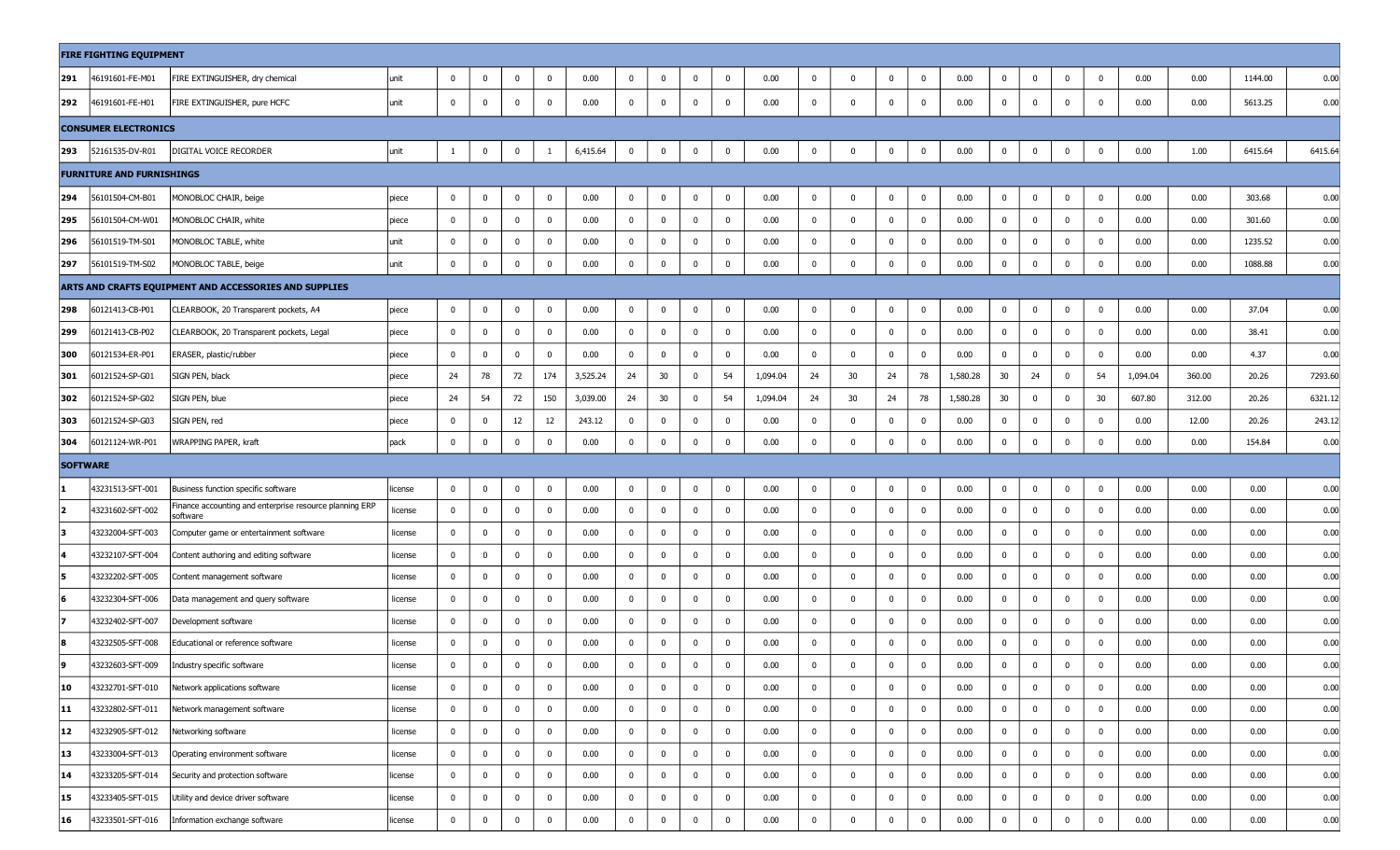|              |                 | PART II. OTHER ITEMS NOT AVALABLE AT PS-DBM BUT ARE REGULARLY PURCHASED FROM OTHER SOURCES (Note: Please indicate price of items) |                |                |                         |                         |           |              |                         |              |                         |           |                         |                         |          |                |                |                |           |        |          |          |
|--------------|-----------------|-----------------------------------------------------------------------------------------------------------------------------------|----------------|----------------|-------------------------|-------------------------|-----------|--------------|-------------------------|--------------|-------------------------|-----------|-------------------------|-------------------------|----------|----------------|----------------|----------------|-----------|--------|----------|----------|
| 11           | 40101701-AC-W01 | Air Conditioning Unit, Window Inverter Type                                                                                       | $\mathbf{1}$   |                |                         | -1                      | 38,000.00 |              |                         |              | $\mathbf 0$             | 0.00      |                         | $\mathbf{0}$            | 0.00     |                |                | $\mathbf 0$    | 0.00      | 1.00   | 38000.00 | 38000.00 |
| 2            | 40101701-AC-S01 | Air Conditioning Unit, Split Type                                                                                                 |                |                |                         | $\mathbf 0$             | 0.00      | $\mathbf{1}$ |                         |              | 1                       | 45,000.00 |                         | $\overline{\mathbf{0}}$ | 0.00     |                |                | $\mathbf 0$    | 0.00      | 1.00   | 45000.00 | 45000.00 |
| 13           | 44111905-WB-N01 | White Board                                                                                                                       |                |                |                         | $\mathbf 0$             | 0.00      |              |                         | $\mathbf{1}$ | 1                       | 900.00    |                         | $\mathbf 0$             | 0.00     |                |                | $\mathbf 0$    | 0.00      | 1.00   | 900.00   | 900.00   |
| 14           | 44111911-WB-D01 | White Board, Digital                                                                                                              | -1             |                |                         | -1                      | 15,000.00 |              |                         |              | 0                       | 0.00      |                         | $\overline{\mathbf{0}}$ | 0.00     |                |                | $\mathbf 0$    | 0.00      | 1.00   | 15000.00 | 15000.0  |
| 15           | 52161505-TV-S01 | <b>SMART Television</b>                                                                                                           | $\mathbf{1}$   |                |                         | 1                       | 25,000.00 |              |                         |              | $\bf{0}$                | 0.00      |                         | $\overline{\mathbf{0}}$ | 0.00     |                |                | $\mathbf 0$    | 0.00      | 1.00   | 25000.00 | 25000.00 |
| <b>6</b>     | 52161520-MC-M01 | Microphone                                                                                                                        |                |                |                         | $\mathbf 0$             | 0.00      |              |                         |              | $\mathbf 0$             | 0.00      |                         | $\mathbf 0$             | 0.00     |                |                | $\mathbf 0$    | 0.00      | 0.00   | 0.00     | 0.00     |
| 17           | 52161512-SP-K01 | Speakers                                                                                                                          | $\overline{2}$ |                |                         | $\overline{2}$          | 17,200.00 | $\mathbf{1}$ |                         |              | $\mathbf{1}$            | 8,600.00  |                         | $\overline{\mathbf{0}}$ | 0.00     |                |                | $\mathbf 0$    | 0.00      | 3.00   | 8600.00  | 25800.00 |
| 18           | 32101514-AM-P01 | Amplifier                                                                                                                         |                |                |                         | $\mathbf 0$             | 0.00      |              |                         |              | $\mathbf{0}$            | 0.00      |                         | $\overline{\mathbf{0}}$ | 0.00     |                |                | $\mathbf 0$    | 0.00      | 0.00   | 0.00     | 0.00     |
| ۱g           | 52161517-EQ-E01 | Equalizer                                                                                                                         |                |                |                         | $\mathbf{0}$            | 0.00      |              |                         |              | $\mathbf 0$             | 0.00      |                         | $\mathbf 0$             | 0.00     |                |                | $\mathbf 0$    | 0.00      | 0.00   | 0.00     | 0.00     |
| 10           | 46171615-HD-C01 | HD Camera                                                                                                                         |                |                |                         | $\mathbf 0$             | 0.00      |              |                         |              | $\mathbf{0}$            | 0.00      |                         | $\overline{\mathbf{0}}$ | 0.00     |                |                | $\mathbf 0$    | 0.00      | 0.00   | 0.00     | 0.00     |
| 11           | 45121504-DS-C01 | <b>DSLR Camera</b>                                                                                                                |                |                |                         | $\overline{0}$          | 0.00      |              |                         |              | $^{\circ}$              | 0.00      |                         | 0                       | 0.00     |                |                | $\mathbf 0$    | 0.00      | 0.00   | 0.00     | 0.00     |
| $ 12\rangle$ | 45121516-VH-C01 | HD Video Camera                                                                                                                   |                |                |                         | $\mathbf 0$             | 0.00      |              |                         |              | $\mathbf 0$             | 0.00      |                         | $\mathbf 0$             | 0.00     |                |                | $\mathbf 0$    | 0.00      | 0.00   | 0.00     | 0.00     |
| 13           | 45121506-VC-C01 | Video Conference Equipment                                                                                                        |                |                |                         | $\mathbf 0$             | 0.00      |              |                         |              | $\mathbf{0}$            | 0.00      |                         | $\overline{\mathbf{0}}$ | 0.00     |                |                | $\mathbf 0$    | 0.00      | 0.00   | 0.00     | 0.00     |
| 14           | 39112102-LB-B01 | LED bulb                                                                                                                          |                | $\overline{3}$ |                         | $\overline{\mathbf{3}}$ | 1,800.00  |              | $\overline{\mathbf{3}}$ |              | $\overline{\mathbf{3}}$ | 1,800.00  | $\overline{\mathbf{3}}$ | $\overline{\mathbf{3}}$ | 1,800.00 |                | $\overline{4}$ | $\overline{4}$ | 2,400.00  | 13.00  | 600.00   | 7800.00  |
| 15           | 43212104-PI-M01 | PRINTER, Inkjet, Monochrome                                                                                                       |                |                |                         | $\mathbf 0$             | 0.00      |              |                         |              | $\mathbf 0$             | 0.00      |                         | $\mathbf{0}$            | 0.00     |                |                | $\mathbf 0$    | 0.00      | 0.00   | 0.00     | 0.00     |
| 16           | 43212104-PI-C01 | PRINTER, Inkjet, Color                                                                                                            |                | 40             |                         | 40                      | 4,000.00  |              |                         |              | 0                       | 0.00      |                         | 40<br>40                | 4,000.00 |                | 40             | 40             | 4,000.00  | 120.00 | 100.00   | 12000.00 |
| 17           | 43212105-PP-001 | Portable Printer                                                                                                                  |                |                |                         | $\overline{0}$          | 0.00      |              |                         |              | $\mathbf 0$             | 0.00      |                         | $\mathbf{0}$            | 0.00     |                |                | $\mathbf 0$    | 0.00      | 0.00   | 0.00     | 0.00     |
| 18           | 43211509-AT-001 | Android Tablet                                                                                                                    |                |                |                         | $\overline{0}$          | 0.00      |              | $\overline{2}$          |              | $\overline{2}$          | 30,000.00 |                         | $\mathbf 0$             | 0.00     |                |                | $\mathbf 0$    | 0.00      | 2.00   | 15000.00 | 30000.00 |
| 19           | 43222610-HS-001 | Hub/Switches                                                                                                                      |                |                |                         | $\mathbf 0$             | 0.00      |              |                         |              | $\mathbf{0}$            | 0.00      |                         | $\mathbf{0}$            | 0.00     |                |                | $\mathbf 0$    | 0.00      | 0.00   | 0.00     | 0.00     |
| 20           | 43222609-NR-001 | Network Routers                                                                                                                   |                |                |                         | $\mathbf{0}$            | 0.00      |              |                         |              | 0                       | 0.00      |                         | $\overline{\mathbf{0}}$ | 0.00     |                |                | $\mathbf 0$    | 0.00      | 0.00   | 0.00     | 0.00     |
| $ 21\rangle$ | 43222640-WA-P01 | Wireless Access Point                                                                                                             |                |                |                         | $\mathbf 0$             | 0.00      |              |                         |              | $\mathbf 0$             | 0.00      |                         | $\mathbf{0}$            | 0.00     |                |                | $\mathbf 0$    | 0.00      | 0.00   | 0.00     | 0.00     |
| 22           | 43211711-SF-001 | Scanner, Flatbed                                                                                                                  | -1             |                |                         | $\mathbf{1}$            | 10,000.00 |              |                         |              | $\mathbf 0$             | 0.00      |                         | $\mathbf 0$             | 0.00     |                |                | $\mathbf 0$    | 0.00      | 1.00   | 10000.00 | 10000.00 |
| 23           | 45111601-WP-P01 | Wireless Pointing Device / Laser Pointer                                                                                          |                |                |                         | $\mathbf 0$             | 0.00      |              |                         |              | $\mathbf{0}$            | 0.00      |                         | $\mathbf{0}$            | 0.00     |                |                | $\mathbf 0$    | 0.00      | 0.00   | 0.00     | 0.00     |
| 24           | 81112306-MF-P01 | Multi Function PRINTER                                                                                                            |                |                |                         | $\mathbf 0$             | 0.00      |              |                         |              | $\mathbf{0}$            | 0.00      |                         | $\overline{\mathbf{0}}$ | 0.00     | $\overline{2}$ |                | $\overline{2}$ | 30,000.00 | 2.00   | 15000.00 | 30000.00 |
| 25           | 39121011-UP-S01 | UNINTERRUPTIBLE POWER SUPPLY (UPS)                                                                                                |                |                |                         | $\mathbf{0}$            | 0.00      |              |                         |              | $^{\circ}$              | 0.00      |                         | $\mathbf 0$             | 0.00     |                |                | $\mathbf 0$    | 0.00      | 0.00   | 0.00     | 0.00     |
| 26           | 43191501-MP-001 | Mobile Phone                                                                                                                      |                |                | $\overline{\mathbf{3}}$ | -3                      | 62,997.00 |              |                         |              | $^{\circ}$              | 0.00      |                         | 0                       | 0.00     |                |                | $\mathbf 0$    | 0.00      | 3.00   | 20999.00 | 62997.00 |
| 27           | 43211711-SC-D01 | Scanner, Colored, Double sided, feeder type                                                                                       |                |                |                         | $\mathbf{0}$            | 0.00      |              |                         |              |                         | 0.00      |                         | $\mathbf{0}$            | 0.00     |                |                | $\mathbf 0$    | 0.00      | 0.00   | 0.00     | 0.00     |
| 28           | 53121601-GB-001 | GO BAG, for disaster relief, rescue operations                                                                                    |                |                |                         | $\mathbf{0}$            | 0.00      |              |                         |              | $\mathbf 0$             | 0.00      |                         | $\mathbf 0$             | 0.00     |                |                | $\mathbf 0$    | 0.00      | 0.00   | 2000.00  | 0.00     |
| 29           | 60104701-SP-001 | Solar Panel                                                                                                                       |                |                |                         | $\mathbf{0}$            | 0.00      |              |                         |              | $\mathbf 0$             | 0.00      |                         | $\mathbf{0}$            | 0.00     |                |                | $\mathbf 0$    | 0.00      | 0.00   | 0.00     | 0.00     |
| 30           | 46161604-LV-L01 | Life Vest / Life Jacket<br>(for emergency purposes / emergency preparedness / for<br>disaster relief / rescue operations)         |                |                |                         | $\mathbf 0$             | 0.00      |              |                         |              | $\mathbf 0$             | 0.00      |                         | $\mathbf 0$             | 0.00     |                |                | $\mathbf 0$    | 0.00      | 0.00   | 0.00     | 0.00     |
| 31           | 26111607-CC-S01 | Charge Controller and DC Inverter for Solar Panel                                                                                 |                |                |                         | $\mathbf{0}$            | 0.00      |              |                         |              | 0                       | 0.00      |                         | $\mathbf{0}$            | 0.00     |                |                | $\mathbf 0$    | 0.00      | 0.00   | 0.00     | 0.00     |
| 32           | 46181502-BF-V01 | Bullet proof vest                                                                                                                 |                |                |                         | $\mathbf 0$             | 0.00      |              |                         |              | $\mathbf 0$             | 0.00      |                         | $\mathbf 0$             | 0.00     |                |                | $\mathbf 0$    | 0.00      | 0.00   | 0.00     | 0.00     |
| 33           | 25172502-WW-001 | Wheels, ______ (type of vehicle)                                                                                                  |                |                |                         | $\mathbf 0$             | 0.00      |              |                         |              | $^{\circ}$              | 0.00      |                         | $\mathbf{0}$            | 0.00     |                |                | $\mathbf 0$    | 0.00      | 0.00   | 0.00     | 0.00     |
| 34           | 40161513-FF-001 | Fuel Filters                                                                                                                      |                |                |                         | $\mathbf{0}$            | 0.00      |              |                         |              | $\mathbf 0$             | 0.00      |                         | 0                       | 0.00     |                |                | $\mathbf 0$    | 0.00      | 0.00   | 0.00     | 0.00     |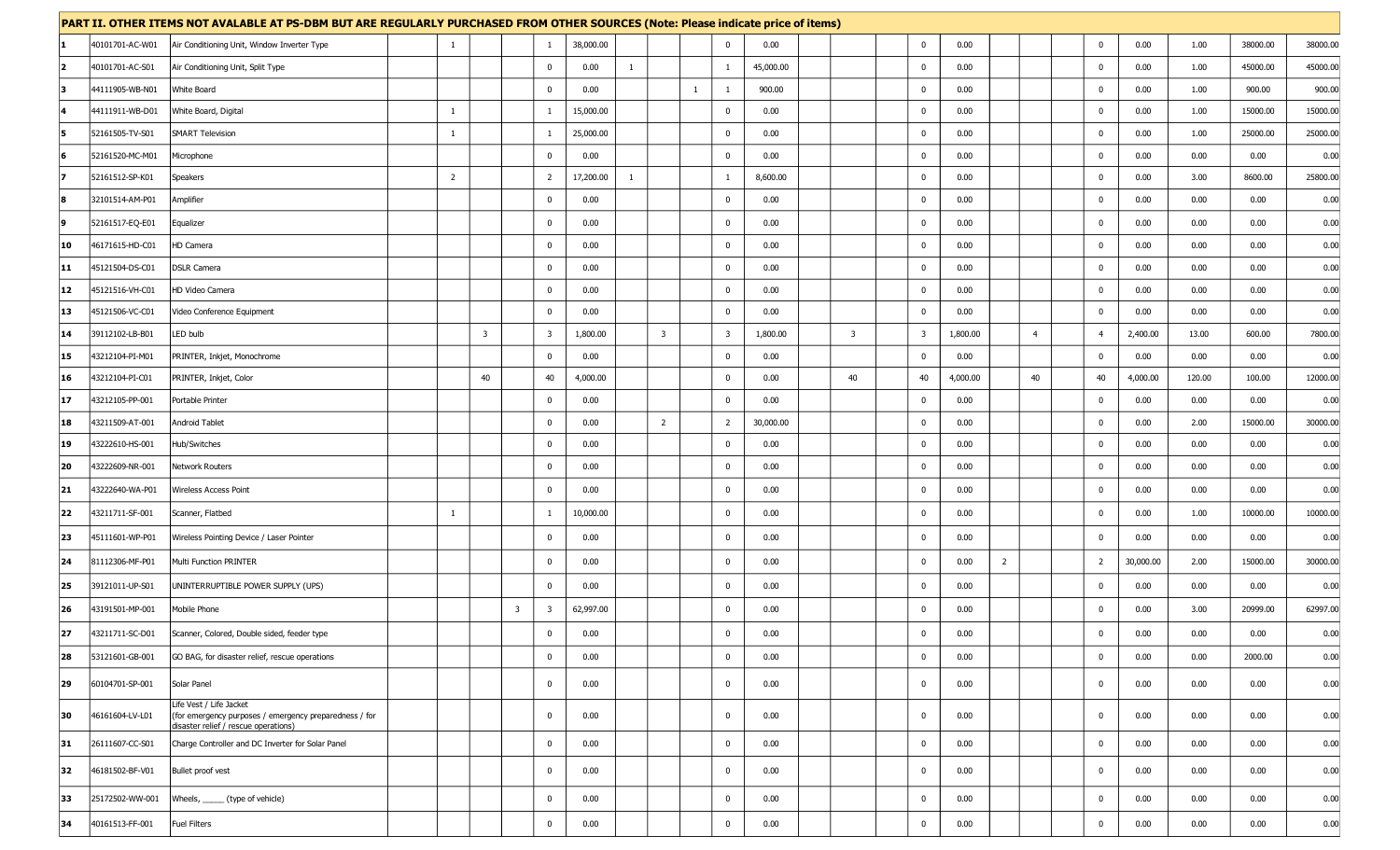| 35 | 48101710-DW-F01 | Drinking Water/ Fountain         |        |    |                         | $\mathbf 0$             | 0.00      |    |                | $\mathbf 0$    | 0.00      |                         |                | $\mathbf 0$             | 0.00      |                         |  | $\mathbf 0$             | 0.00      | 0.00  | 0.00     | 0.00     |
|----|-----------------|----------------------------------|--------|----|-------------------------|-------------------------|-----------|----|----------------|----------------|-----------|-------------------------|----------------|-------------------------|-----------|-------------------------|--|-------------------------|-----------|-------|----------|----------|
| 36 | 26111729-AB-001 | Auto Battery                     |        |    |                         | $\mathbf 0$             | 0.00      |    |                | $\mathbf 0$    | 0.00      |                         |                | $\mathbf 0$             | 0.00      |                         |  | $\mathbf 0$             | 0.00      | 0.00  | 0.00     | 0.00     |
|    |                 | Riso Master Roll                 | piece  |    | $\overline{\mathbf{3}}$ | $\overline{3}$          | 11,760.00 |    |                | $\mathbf 0$    | 0.00      |                         |                | $\mathbf 0$             | 0.00      | $\overline{\mathbf{3}}$ |  | $\overline{\mathbf{3}}$ | 11,760.00 | 6.00  | 3920.00  | 23520.00 |
|    |                 | Riso Ink                         | tube   |    | 20                      | 20                      | 38,000.00 |    |                | $\mathbf 0$    | 0.00      |                         |                | $\mathbf 0$             | 0.00      | 20                      |  | 20                      | 38,000.00 | 40.00 | 1900.00  | 76000.00 |
|    |                 | Survey Envelope                  | piece  |    | 25                      | 25                      | 750.00    |    |                | $\mathbf{0}$   | 0.00      |                         |                | $\mathbf 0$             | 0.00      |                         |  | $\mathbf 0$             | 0.00      | 25.00 | 30.00    | 750.00   |
|    |                 | Desktop, i7                      | unit   |    |                         | $\mathbf 0$             | 0.00      |    |                | $\bf{0}$       | 0.00      |                         | $\overline{2}$ | $\overline{2}$          | 70,000.00 |                         |  | $\bf{0}$                | 0.00      | 2.00  | 35000.00 | 70000.00 |
|    |                 | Computer Ink (Refill) Black      | bottle |    | 40                      | 40                      | 4,800.00  |    |                | $\mathbf{0}$   | 0.00      |                         |                | $\mathbf 0$             | 0.00      |                         |  | $\overline{0}$          | 0.00      | 40.00 | 120.00   | 4800.00  |
|    |                 | Computer Ink (Refill) Cyan       | bottle |    | 20                      | 20                      | 2,400.00  |    |                | $\bf{0}$       | 0.00      |                         |                | $\mathbf 0$             | 0.00      |                         |  | $\mathbf 0$             | 0.00      | 20.00 | 120.00   | 2400.00  |
|    |                 | Computer Ink (Refill) Magenta    | bottle |    | 20                      | 20                      | 2,400.00  |    |                | $\bf{0}$       | 0.00      |                         |                | $\mathbf 0$             | 0.00      |                         |  | $\overline{0}$          | 0.00      | 20.00 | 120.00   | 2400.00  |
|    |                 | Computer Ink (Refill) Yellow     | bottle |    | 20                      | 20                      | 2,400.00  |    |                | $\mathbf{0}$   | 0.00      |                         |                | $\mathbf 0$             | 0.00      |                         |  | $\overline{0}$          | 0.00      | 20.00 | 120.00   | 2400.00  |
|    |                 | Laptop i5                        | unit   |    |                         | $\mathbf 0$             | 0.00      |    | $\overline{2}$ | $\overline{2}$ | 30,000.00 |                         |                | $\mathbf 0$             | 0.00      |                         |  | $\overline{0}$          | 0.00      | 2.00  | 15000.00 | 30000.00 |
|    |                 | External CD Player/Writer/Reader | unit   |    |                         | $\mathbf 0$             | 0.00      |    | $\overline{2}$ | $\overline{2}$ | 5,000.00  |                         |                | $\mathbf 0$             | 0.00      |                         |  | $\bf{0}$                | 0.00      | 2.00  | 2500.00  | 5000.00  |
|    |                 | External Keyboard                | unit   |    |                         | $\mathbf 0$             | 0.00      |    | $\overline{2}$ | $\overline{2}$ | 2,000.00  |                         |                | $\mathbf 0$             | 0.00      |                         |  | $\overline{0}$          | 0.00      | 2.00  | 1000.00  | 2000.00  |
|    |                 | Projector                        | unit   |    |                         | $\mathbf 0$             | 0.00      |    | $\mathbf{1}$   | 1              | 30,000.00 |                         |                | $\mathbf 0$             | 0.00      |                         |  | $\mathbf 0$             | 0.00      | 1.00  | 30000.00 | 30000.00 |
|    |                 | Tarpaulin, 4x11                  | piece  |    | $\mathbf{1}$            | 1                       | 1,000.00  |    |                | $\bf{0}$       | 0.00      |                         |                | $\mathbf 0$             | 0.00      |                         |  | $\overline{0}$          | 0.00      | 1.00  | 1000.00  | 1000.00  |
|    |                 | Tarpaulin 4x6                    | piece  |    | $\mathbf{1}$            | 1                       | 600.00    |    | $\mathbf{1}$   | 1              | 600.00    |                         |                | $\mathbf 0$             | 0.00      | $\mathbf{1}$            |  | $\mathbf{1}$            | 600.00    | 3.00  | 600.00   | 1800.00  |
|    |                 | Epson Ink 003(L3150) Black       | bottle | 10 | 6                       | 16                      | 5,600.00  | 10 |                | 10             | 3,500.00  | 6                       |                | 6                       | 2,100.00  | 16                      |  | 16                      | 5,600.00  | 48.00 | 350.00   | 16800.00 |
|    |                 | Epson Ink 003 (L3150) Magenta    | bottle | 10 | $\overline{\mathbf{3}}$ | 13                      | 4,550.00  | 10 |                | 10             | 3,500.00  | $\overline{3}$          |                | $\overline{\mathbf{3}}$ | 1,050.00  | 13                      |  | 13                      | 4,550.00  | 39.00 | 350.00   | 13650.00 |
|    |                 | Epson Ink 003 (L3150) Cyan)      | bottle | 10 | $\overline{\mathbf{3}}$ | 13                      | 4,550.00  | 10 |                | 10             | 3,500.00  | $\overline{3}$          |                | $\overline{\mathbf{3}}$ | 1,050.00  | 13                      |  | 13                      | 4,550.00  | 39.00 | 350.00   | 13650.00 |
|    |                 | Epson Ink 003 (L3150) Yellow     | bottle | 10 | $\overline{\mathbf{3}}$ | 13                      | 4,550.00  | 10 |                | 10             | 3,500.00  | $\overline{3}$          |                | $\overline{\mathbf{3}}$ | 1,050.00  | 13                      |  | 13                      | 4,550.00  | 39.00 | 350.00   | 13650.00 |
|    |                 | Brother Ink (LC539XL) Black      | bottle |    | $\overline{4}$          | $\overline{4}$          | 1,800.00  |    |                | $\mathbf 0$    | 0.00      | $\overline{4}$          |                | $\overline{4}$          | 1,800.00  |                         |  | $\mathbf{0}$            | 0.00      | 8.00  | 450.00   | 3600.00  |
|    |                 | Brother Ink (LC535XL) Cyan       | bottle |    | $\overline{2}$          | $\overline{2}$          | 900.00    |    |                | $\mathbf 0$    | 0.00      | $\overline{2}$          |                | $\overline{2}$          | 900.00    |                         |  | $\mathbf 0$             | 0.00      | 4.00  | 450.00   | 1800.00  |
|    |                 | Brother Ink (LC535XL) Magenta    | bottle |    | $\overline{2}$          | $\overline{2}$          | 900.00    |    |                | $\mathbf 0$    | 0.00      | $\overline{2}$          |                | $\overline{2}$          | 900.00    |                         |  | $\mathbf 0$             | 0.00      | 4.00  | 450.00   | 1800.00  |
|    |                 | Brother Ink (LC535XL) Yellow     | bottle |    | $\overline{2}$          | $\overline{2}$          | 900.00    |    |                | $\mathbf 0$    | 0.00      | $\overline{2}$          |                | $\overline{2}$          | 900.00    |                         |  | $\bf{0}$                | 0.00      | 4.00  | 450.00   | 1800.00  |
|    |                 | Epson Ink (664) Black            | bottle |    | 6                       | 6                       | 2,100.00  |    |                | $\mathbf 0$    | 0.00      | 6                       |                | 6                       | 2,100.00  |                         |  | $\mathbf 0$             | 0.00      | 12.00 | 350.00   | 4200.00  |
|    |                 | Epson Ink (664) Cyan             | bottle |    | $\overline{3}$          | $\overline{\mathbf{3}}$ | 1,050.00  |    |                | $\mathbf 0$    | 0.00      | $\overline{3}$          |                | $\overline{\mathbf{3}}$ | 1,050.00  |                         |  | $\mathbf 0$             | 0.00      | 6.00  | 350.00   | 2100.00  |
|    |                 | Epson Ink (664) Magenta          | bottle |    | $\overline{\mathbf{3}}$ | $\overline{\mathbf{3}}$ | 1,050.00  |    |                | $\mathbf 0$    | 0.00      | $\overline{\mathbf{3}}$ |                | $\overline{\mathbf{3}}$ | 1,050.00  |                         |  | $\mathbf 0$             | 0.00      | 6.00  | 350.00   | 2100.00  |
|    |                 | Epson Ink (664) Yellow           | bottle |    | $\overline{\mathbf{3}}$ | $\overline{\mathbf{3}}$ | 1,050.00  |    |                | $\mathbf 0$    | 0.00      | $\overline{3}$          |                | $\overline{\mathbf{3}}$ | 1,050.00  |                         |  | $\mathbf 0$             | 0.00      | 6.00  | 350.00   | 2100.00  |
|    |                 | Ballpen (black)                  | doz    |    | $6\phantom{.}6$         | 6                       | 90.00     |    |                | $\bf{0}$       | 0.00      |                         | 6              | 6                       | 90.00     |                         |  | $\mathbf 0$             | 0.00      | 12.00 | 15.00    | 180.00   |
|    |                 | Ballpen (blue)                   | doz    |    | $\overline{7}$          | $\overline{7}$          | 105.00    |    |                | $\mathbf 0$    | 0.00      |                         | $\overline{7}$ | $\overline{7}$          | 105.00    |                         |  | $\mathbf 0$             | 0.00      | 14.00 | 15.00    | 210.00   |
|    |                 | Colored Paper                    | ream   |    | $\mathbf{1}$            | 1                       | 250.00    |    |                | $\mathbf 0$    | 0.00      |                         | $\mathbf{1}$   | $\mathbf{1}$            | 250.00    |                         |  | $\mathbf 0$             | 0.00      | 2.00  | 250.00   | 500.00   |
|    |                 | Paper Faster (Plastic)           | box    |    | 13                      | 13                      | 1,950.00  |    |                | $\mathbf 0$    | 0.00      |                         | 13             | 13                      | 1,950.00  |                         |  | $\mathbf 0$             | 0.00      | 26.00 | 150.00   | 3900.00  |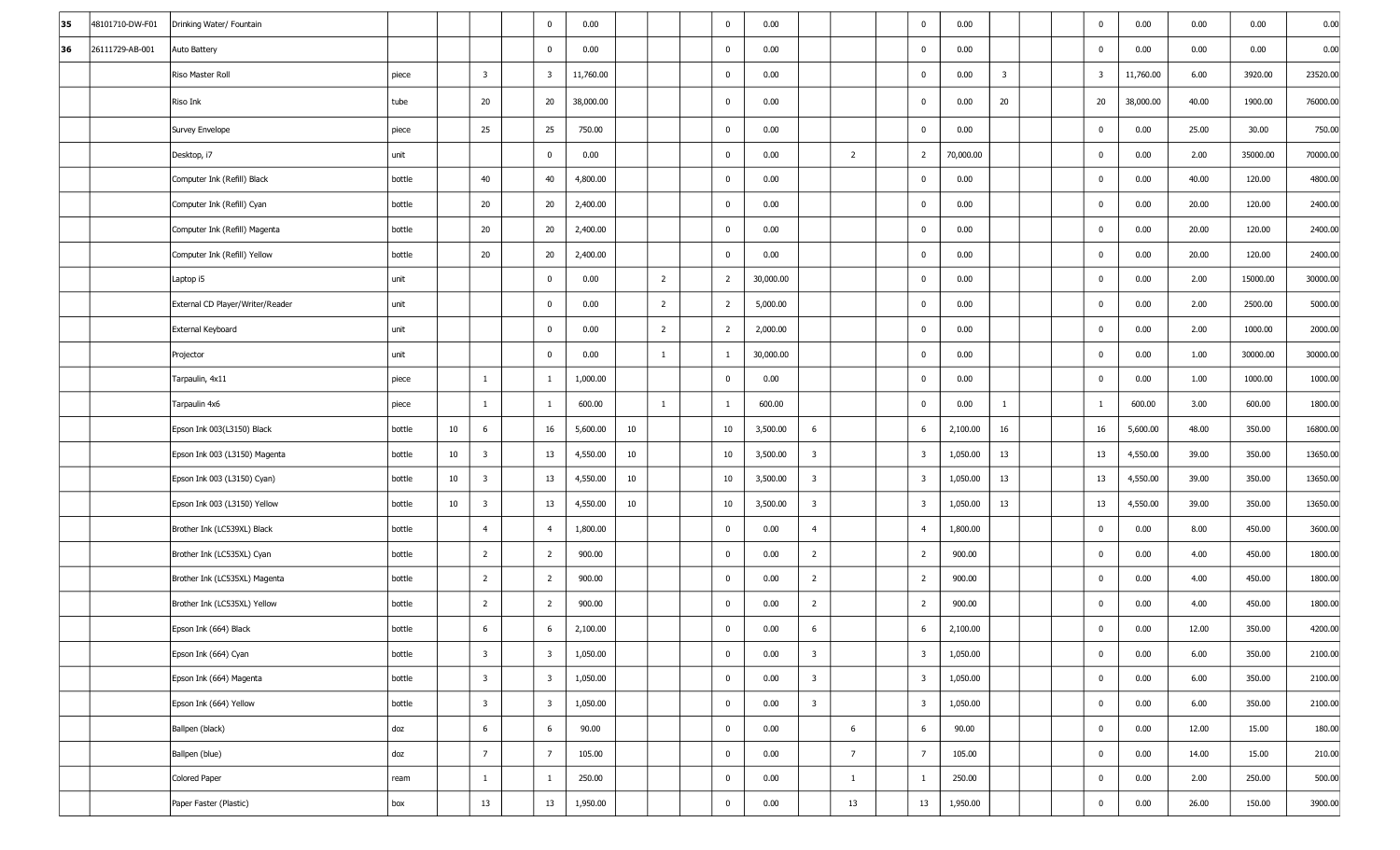|  | Photo copier Ink (toner)                                                                      | tube  | 5  | $\overline{\mathbf{3}}$ | 8              | 44,000.00 | $\overline{4}$ | $\overline{4}$ | 22,000.00 | 5            | $\overline{3}$ | 8                       | 44,000.00<br>5 | $\overline{\mathbf{3}}$ | 8              | 44,000.00 | 28.00  | 5500.00  | 154000.00 |
|--|-----------------------------------------------------------------------------------------------|-------|----|-------------------------|----------------|-----------|----------------|----------------|-----------|--------------|----------------|-------------------------|----------------|-------------------------|----------------|-----------|--------|----------|-----------|
|  | Surgical Disposable Face Mask (Breathe easy with<br>Respiratory Protection) 50 pcs/box        | Box   |    | 53                      | 53             | 31,800.00 |                | $\mathbf 0$    | 0.00      |              | 53             | 53                      | 31,800.00      |                         | $\Omega$       | 0.00      | 106.00 | 600.00   | 63600.00  |
|  | Kn95 Face Mask; 3D, 99% VFE, 0.1 micron particle size, 3<br>ply, fluid resistant (20 pcs/box) | Box   |    | 106                     | 106            | 31,800.00 |                | $\mathbf{0}$   | 0.00      |              | 106            | 106                     | 31,800.00      |                         | $\mathbf 0$    | 0.00      | 212.00 | 300.00   | 63600.00  |
|  | Helmet                                                                                        | piece |    |                         | $\mathbf{0}$   | 0.00      | 13             | 13             | 5,200.00  |              |                | $\overline{0}$          | 0.00           |                         | $\Omega$       | 0.00      | 13.00  | 400.00   | 5200.00   |
|  | One set of Office Sala (Tabe & chairs)                                                        | set   |    |                         | $\Omega$       | 0.00      |                | $\mathbf 0$    | 0.00      |              | $\mathbf{1}$   | $\mathbf{1}$            | 14,500.00      |                         | $\Omega$       | 0.00      | 1.00   | 14500.00 | 14500.00  |
|  | Mobile Phone                                                                                  |       |    |                         | $\Omega$       | 0.00      |                | 0              | 0.00      |              |                | $\mathbf 0$             | 0.00           | $\overline{2}$          | $\overline{2}$ | 29,700.00 | 2.00   | 14850.00 | 29700.00  |
|  | Conference Table with chairs                                                                  | piece |    |                         | $\mathbf 0$    | 0.00      |                | $\mathbf 0$    | 0.00      |              | $\mathbf{1}$   | $\mathbf{1}$            | 14,900.00      |                         | $\Omega$       | 0.00      | 1.00   | 14900.00 | 14900.00  |
|  | Surgical Face Mask                                                                            | pack  |    | 24                      | 24             | 2,880.00  |                | $\mathbf 0$    | 0.00      |              | 24             | 24                      | 2,880.00       |                         | $\overline{0}$ | 0.00      | 48.00  | 120.00   | 5760.00   |
|  | Continous Photo Copier                                                                        | unit  |    |                         | $\Omega$       | 0.00      |                | $\mathbf 0$    | 0.00      | 1            |                | $\mathbf{1}$            | 40,000.00      |                         | $\Omega$       | 0.00      | 1.00   | 40000.00 | 40000.00  |
|  | <b>Executive Chair</b>                                                                        | piece |    |                         | $\bf{0}$       | 0.00      | $\mathbf{1}$   | -1             | 5,000.00  | $\mathbf{1}$ |                | $\mathbf{1}$            | 5,000.00       |                         | 0              | 0.00      | 2.00   | 5000.00  | 10000.00  |
|  | Hanging Cabinet                                                                               | piece |    |                         | $\mathbf 0$    | 0.00      | $\mathbf{1}$   | -1             | 5,000.00  | 1            |                | $\mathbf{1}$            | 5,000.00       |                         | $\Omega$       | 0.00      | 2.00   | 5000.00  | 10000.00  |
|  | BT D6000Bk (Yellow) 108.0ml                                                                   | piece |    |                         | $\mathbf 0$    | 0.00      | 12             | 12             | 4,560.00  |              |                | $\mathbf 0$             | 0.00           |                         | $\mathbf 0$    | 0.00      | 12.00  | 380.00   | 4560.00   |
|  | BT D6000Bk (Magenta) 108.0ml                                                                  | piece |    |                         | $\overline{0}$ | 0.00      | 12             | 12             | 4,560.00  |              |                | $\overline{0}$          | 0.00           |                         | $\Omega$       | 0.00      | 12.00  | 380.00   | 4560.00   |
|  | BT D6000Bk (Black) 108.0ml                                                                    | piece |    |                         | $\mathbf{0}$   | 0.00      | 24             | 24             | 9,120.00  |              |                | $\overline{0}$          | 0.00           |                         | $\mathbf 0$    | 0.00      | 24.00  | 380.00   | 9120.00   |
|  | BT D6000Bk (Cyan) 108.0ml                                                                     | piece |    |                         | $\overline{0}$ | 0.00      | 12             | 12             | 4,560.00  |              |                | $\mathbf 0$             | 0.00           |                         | $\Omega$       | 0.00      | 12.00  | 380.00   | 4560.00   |
|  | Ballpen (Black)                                                                               | piece |    |                         | $\mathbf 0$    | 0.00      | 72             | 72             | 1,080.00  |              |                | $\mathbf 0$             | 0.00           |                         | $\mathbf 0$    | 0.00      | 72.00  | 15.00    | 1080.00   |
|  | Ballpen (Blue)                                                                                | piece |    |                         | $\Omega$       | 0.00      | 72             | 72             | 1,080.00  |              |                | $\mathbf 0$             | 0.00           |                         | $\Omega$       | 0.00      | 72.00  | 15.00    | 1080.00   |
|  | Ballpen (Red)                                                                                 | piece |    |                         | $\Omega$       | 0.00      | 12             | 12             | 180.00    |              |                | $\overline{0}$          | 0.00           |                         | 0              | 0.00      | 12.00  | 15.00    | 180.00    |
|  | Glass Gleaner (500 ml)                                                                        | piece | 24 |                         | 24             | 4,800.00  | 10             | 10             | 2,000.00  |              |                | $\overline{0}$          | 0.00           |                         | $\overline{0}$ | 0.00      | 34.00  | 200.00   | 6800.00   |
|  | Surgical Mask (Box)                                                                           | box   | 12 |                         | 12             | 1,200.00  |                | $\mathbf{0}$   | 0.00      |              |                | $\overline{0}$          | 0.00           |                         | $\overline{0}$ | 0.00      | 12.00  | 100.00   | 1200.00   |
|  | Liquid Hand Soap (500 ml)                                                                     | piece |    |                         | $\Omega$       | 0.00      | 24             | 24             | 2,160.00  |              |                | $\mathbf 0$             | 0.00           |                         | $\Omega$       | 0.00      | 24.00  | 90.00    | 2160.00   |
|  | Folder Assorted Color - Yellow (Legal Size)                                                   | piece | 75 |                         | 75             | 2,250.00  |                | $\mathbf 0$    | 0.00      |              |                | $\overline{\mathbf{0}}$ | 0.00           |                         | $\mathbf 0$    | 0.00      | 75.00  | 30.00    | 2250.00   |
|  | Folder Assorted Color - Pink (Legal Size)                                                     | piece | 50 |                         | 50             | 1,500.00  |                | $\mathbf{0}$   | 0.00      |              |                | $\overline{\mathbf{0}}$ | 0.00           |                         | $\Omega$       | 0.00      | 50.00  | 30.00    | 1500.00   |
|  | Folder Assorted Color - Pink (Legal Size)                                                     | piece | 50 |                         | 50             | 1,500.00  |                | 0              | 0.00      |              |                | $\mathbf 0$             | 0.00           |                         | $\Omega$       | 0.00      | 50.00  | 30.00    | 1500.00   |
|  | Photocopier Roller                                                                            | piece |    |                         | $\mathbf 0$    | 0.00      |                | $\mathbf 0$    | 0.00      |              |                | $\mathbf 0$             | 0.00<br>-1     |                         | $\overline{1}$ | 11,250.00 | 1.00   | 11250.00 | 11250.00  |